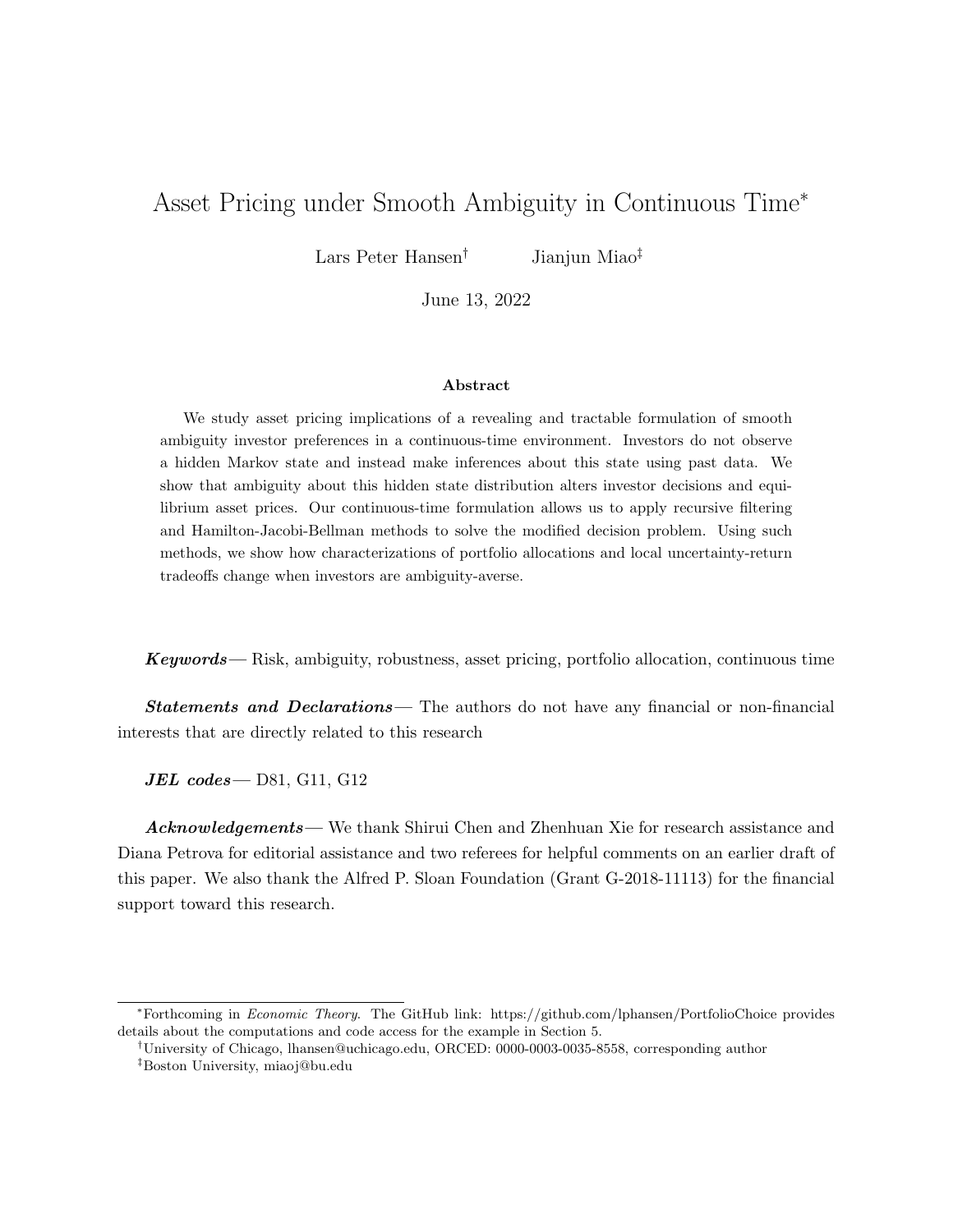# 1 Introduction

We consider control and pricing problems with a continuous-time specification when decision makers have preferences that include what is referred to as *smooth ambiguity*. We introduce hidden Markov states that are the source of the intertemporal ambiguity concerns on the part of the decision-maker. We show how these concerns alter portfolio allocations of investors and equilibrium asset prices. While there are several applications of the smooth ambiguity approach to decision-making in discrete time, to implement this approach in continuous-time requires rethinking how the ambiguity aversion responds to the more frequent arrival of information. We produce a tractable formulation with a well-posed continuous-time limiting representation extending the discrete-time recursive formulation of Klibanoff et al. (2009), Hayashi and Miao (2011), and Ju and Miao (2012). This extension opens the door to our investigation of the impact of ambiguity aversion on continuous-time portfolio choice and asset pricing.

This paper is a companion to Hansen and Miao (2018). Our previous paper showed how to construct decision-maker preferences that are recursive and express ambiguity aversion and/or misspecification concerns for continuous-time Brownian motion information structures with hidden states or parameters. That paper showed a novel way to embed ambiguity aversion in a discrete-time limit. The focus was on the conceptual framework with little discussion about implementations for economic applications. The aim of this paper is to show how so-called smooth ambiguity preferences, potentially motivated by robustness concerns, alter portfolio construction and equilibrium asset prices.

Our continuous-time formulation of ambiguity aversion has an equivalent formulation as a robust prior/posterior adjustment to the conditional distribution over the hidden Markov state. This extends an insight from discrete-time given in Hansen and Sargent (2007) to continuous-time hidden Markov dynamics. The outcome of the robustness adjustment is an altered probability distribution over the hidden state conditioned on current information that shifts weights towards states that are more concern to the decision-maker. As we discuss and illustrate, this equivalence has three valuable implications: (i) it offers a tractable way to solve dynamic decision problems formulated as max-min problems associated with Hamilton-Jacobi-Bellman (HJB) equations; (ii) it opens the door to assessing or calibrating ambiguity aversion parameters in different ways; and (iii) the altered probability distribution helps to reveal the consequences of the ambiguity aversion in decision and provides a revealing characterization of the equilibrium valuation consequences. While these observations are also central to the Barnett et al. (2020) analysis of the climate change uncertainty for economic dynamics, their paper abstracts from learning.

In this paper we apply the continuous-time ambiguity aversion model of Hansen and Miao (2018) to:

• characterize the ambiguity-averse contribution to the local market price of uncertainty in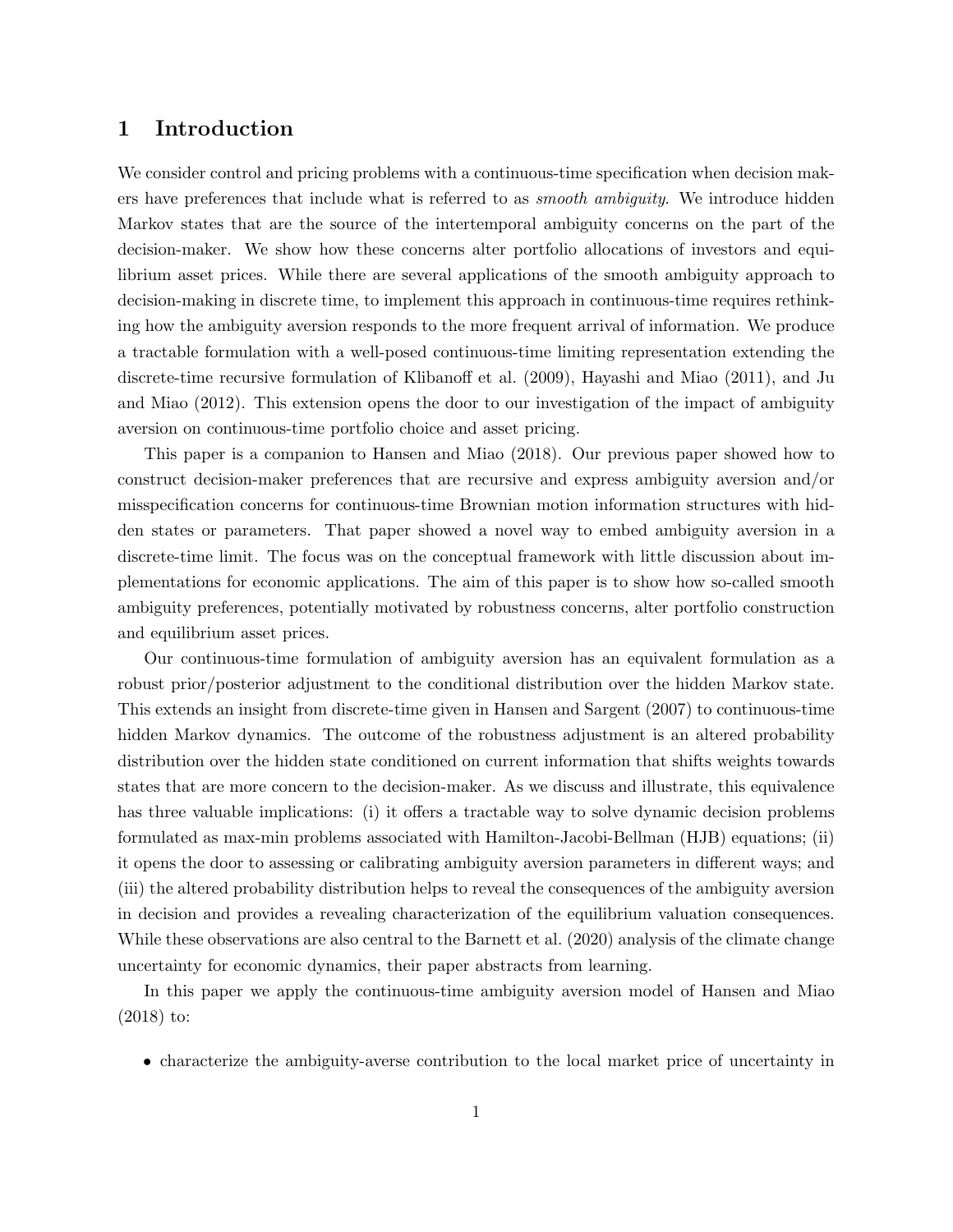addition to the familiar risk aversion component;

• show how increases in ambiguity aversion alter the forward-looking hedging demand as well as the static demand for a portfolio of risky and risk-less securities, potentially in opposite directions.

Our paper has been influenced by some important prior contributions of Larry Epstein. First, we use the recursive preferences derived by Epstein and Zin (1989) in discrete time and by Duffie and Epstein (1992) in continuous time designed to include separate preference contributions for risk aversion and intertemporal substitution. Our inclusion of ambiguity aversion can be viewed as a "smooth" counterpart to the Chen and Epstein (2002) recursive version max-min utility theory in continuous time.

This paper is organized as follows. In section 2, we provide the underlying probabilistic structure assumed in this paper along with two special cases that have been used extensively in applications: Kalman-Bucy filtering and Wonham filtering. We present and discuss our continuous-time representation of the utility recursion in section 3. In sections 4 and 5, we combine results from these two initial sections to study equilibrium pricing and a portfolio allocation. In both cases, we identify an explicit impact of ambiguity aversion. Section 6 introduces jump risk into the smooth ambiguity utility model in continuous time. Finally, we provide some concluding remarks in section 7.

### 2 Stochastic Setting

Let  $(\Omega, \mathfrak{A}, \mathcal{P})$  be a probability space and time is continuous on  $[0, \infty)$ . Let  $(Y, Z) = \{(Y_t, Z_t) :$  $t \geq 0$  be a multi-dimensional partially observed stochastic process, where Z is an unobservable component and Y is an observable component. Let  $\mathfrak{F} = {\mathfrak{F}_t : t \geqslant 0}$  be the filtration generated by  $(Y, Z)$  and  $\mathfrak{G} = {\mathfrak{G}_t : t \geq 0}$  the filtration generated by Y alone. The problem of filtering is to construct and update expectations conditioned on  $\mathfrak{G}_t$  for  $t \geq 0$ .

Suppose that  $Y$  satisfies

$$
Y_{t} = y_{0} + \int_{0}^{t} \mu_{s}^{Y} (Y_{s}, Z_{s}) ds + \int_{0}^{t} \sigma_{s}^{Y} (Y_{s}) dW_{s},
$$

where  $W = \{W_t : t \geq 0\}$  is a multi-dimensional standard Brownian motion defined on  $(\Omega, \mathfrak{F}, \mathcal{P})$ and  $y_0$  is an initial condition. The process  $\{\sigma_t(Y_t): t \geq 0\}$  is adapted to the coarser  $\mathfrak{G}$  filtration. For simplicity, assume that the diffusion matrix  $\sigma_t^Y(\sigma_t^Y)$  $\mathcal{O}_i$  is adapted to the coarser  $\mathcal O$  intratio<br> $\mathcal O'_i$  is nonsingular for all t almost surely.

We follow chapter 8 of Liptser and Shiryaev (2001a) by presenting a general filtering result in continuous time. Let  $\bar{\mu}_t^Y = \mathbb{E}$ "  $\mu_t^Y\left(Y_t,Z_t\right)|\mathfrak{G}_t$  $\frac{v}{1}$ . Liptser and Shiryaev show that under certain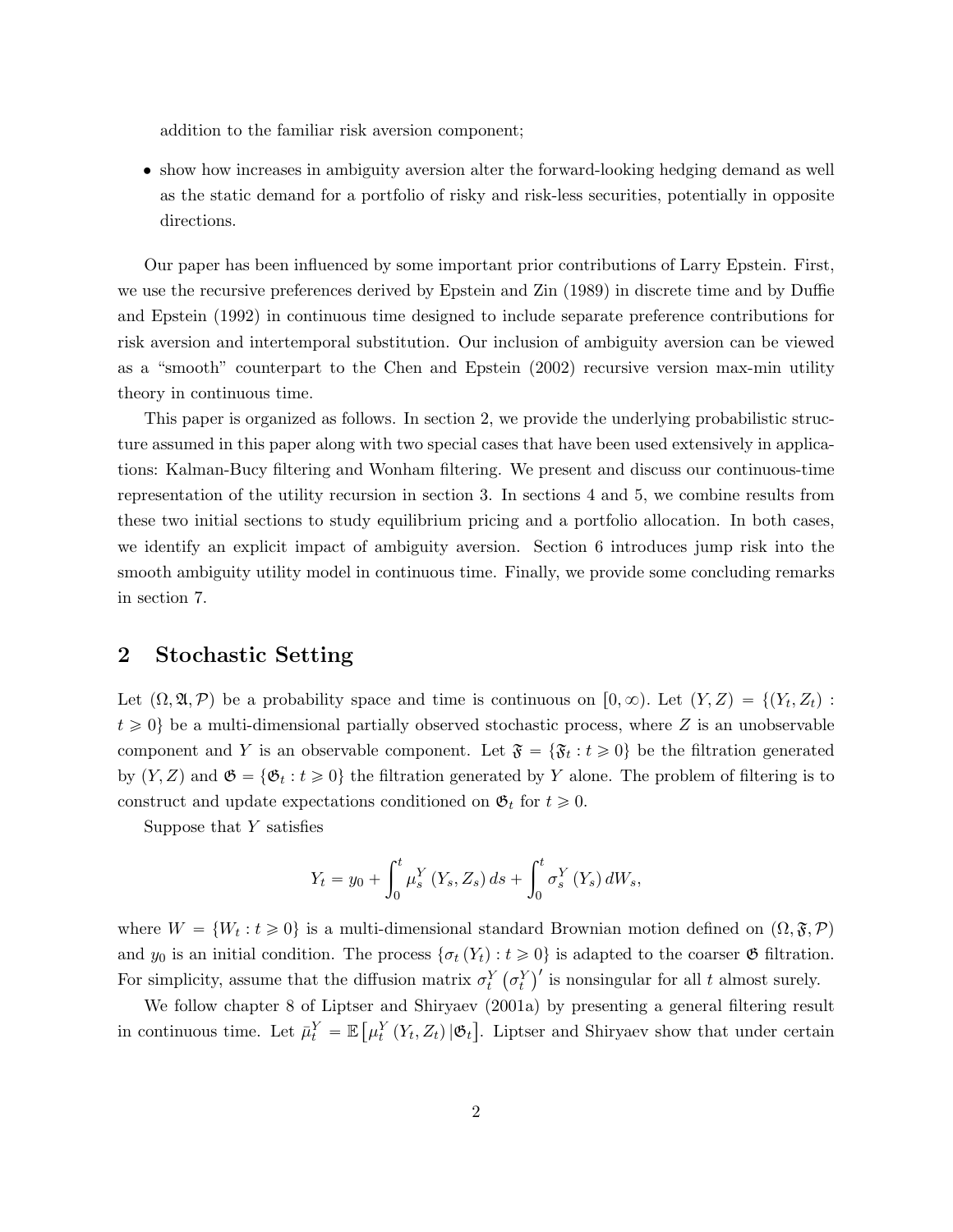technical conditions, the process,  $W =$  $W_t: t \geq 0$ ( , defined by

$$
d\overline{W}_t \doteq \left[\sigma_t^Y \left(\sigma_t^Y\right)'\right]^{-1/2} \left(dY_t - \bar{\mu}_t^Y dt\right) = \left[\sigma_t^Y \left(\sigma_t^Y\right)'\right]^{-1/2} \left[\left(\mu_t^Y - \bar{\mu}_t^Y\right) dt + \sigma_t^Y dW_t\right],\tag{1}
$$

is a standard Brownian motion relative to the observation information filtration G. The Brownian motion  $\overline{W}$ , called an *innovation process*, plays a key role in filtering theory because it generates  $\mathfrak G$  and has the same dimension as Y.

We consider two examples of filters in the next two subsections.

#### 2.1 Kalman-Bucy filter

Suppose that the partially observed system is given by

$$
dY_t = (A_{y0} + A_{yy}Y_t + A_{yz}Z_t) dt + B_y dW_t,
$$
  
\n
$$
dZ_t = (A_{z0} + A_{zy}Y_t + A_{zz}Z_t) dt + B_z dW_t.
$$
\n(2)

Suppose that all matrices in the above equations are constant and appropriately conformable. Moreover, suppose that  $B_y B'_y$  is nonsingular and that  $Z_0$  is normally distributed with mean  $\bar{z}_0$ and variance  $\Sigma_0$ . We treat the case in which  $B_y B_z' = 0$ . Otherwise, we can transform the state to remove the conditional correlation by studying the filtering problem:

$$
\widetilde{Z}_t = Z_t - B_z B_y' \left( B_y B_y' \right)^{-1} Y_t.
$$

The state  $\widetilde{Z}_t$  has the same conditional covariance matrix as  $Z_t$  and a conditional mean that is translated by

$$
A_{zz}B_zB_{y'}(B_yB_y')^{-1}Y_t.
$$

As noted by section 10.3 of Liptser and Shiryaev (2001a), under the limited information filtration  $\mathfrak{G}, \overline{Z}_t \doteq \mathbb{E}(Z_t | \mathfrak{G}_t)$  is a Gaussian process with mean satisfying the Kalman-Bucy filter:

$$
dY_t = (A_{y0} + A_{yy}Y_t + A_{yz}\overline{Z}_t) dt + (B_y B'_y)^{1/2} d\overline{W}_t,d\overline{Z}_t = (A_{z0} + A_{zy}Y_t + A_{zz}\overline{Z}_t) dt + \Sigma_t A'_{yz} (B_y B'_y)^{-1/2} d\overline{W}_t,
$$
\n(3)

where conditional covariance matrix  $\Sigma_t$  solves:

$$
\frac{d\Sigma_t}{dt} = A_{zz}\Sigma_t + \Sigma_t A'_{zz} + B_z B'_z - \Sigma_t A'_{yz} \left(B_y B'_y\right)^{-1} A_{yz} \Sigma_t,\tag{4}
$$

and the innovation increment is given by

$$
d\overline{W}_t = \left(B_y B_y'\right)^{-1/2} \left[A_{yz} \left(Z_t - \overline{Z}_t\right) dt + B_y dW_t\right].\tag{5}
$$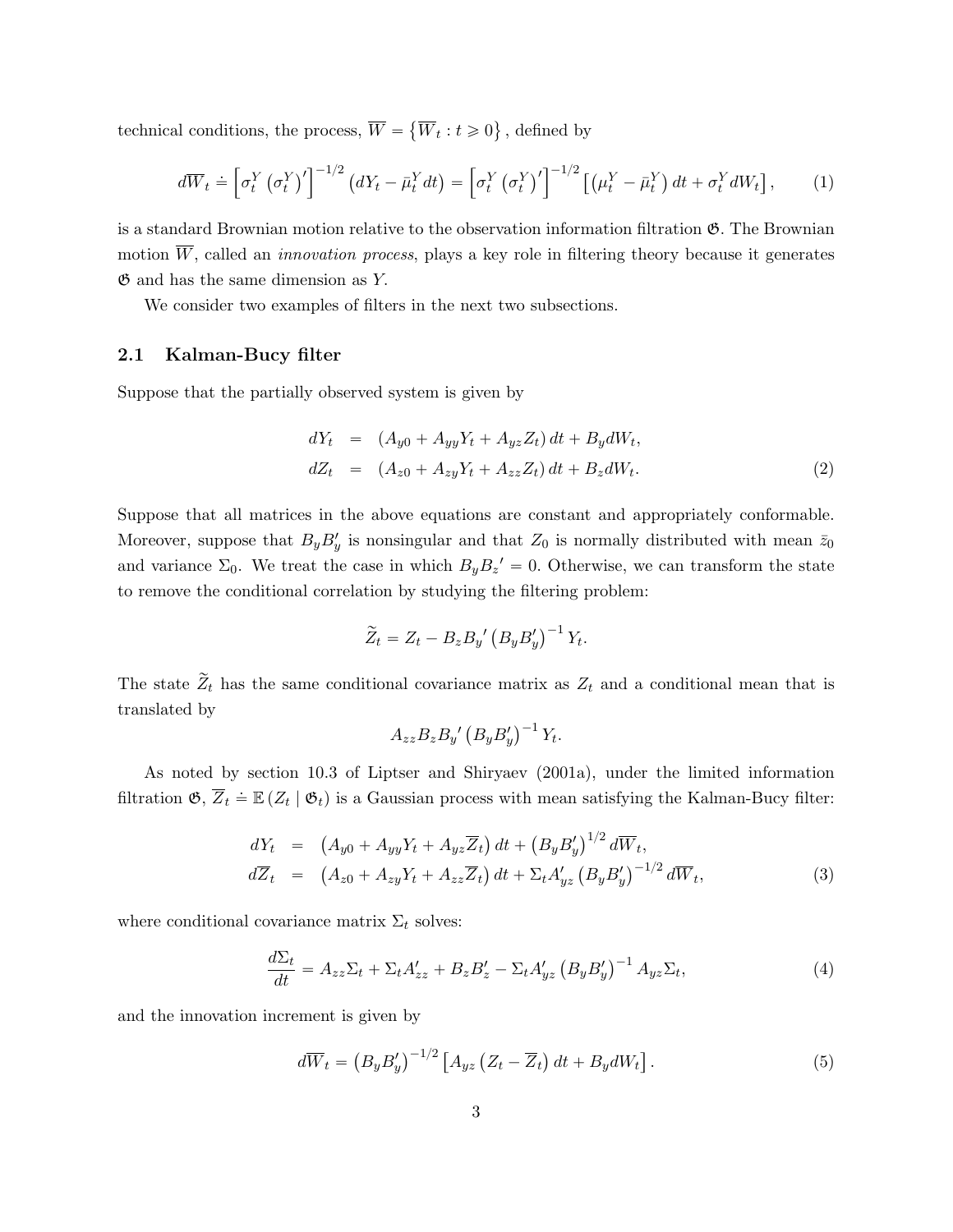The Brownian increment  $d\overline{W}_t$  under the  $\mathfrak G$  filtration has two contributions: the prediction error,  $Z_t - Z_t$  and the Brownian increment,  $dW_t$ , under the original  $\mathfrak{F}$  filtration. While (2) gives the Markov state dynamics for the  $\mathfrak F$  filtration, (3) and (4) give an alternative first-order Markov state dynamics pertinent for the  $\mathfrak G$  filtration where the date t state vector is taken to be  $(Y_t, \overline Z_t, \Sigma_t)$ .

**Example 2.1.** (Parameter estimation) Suppose  $A_{z0} = 0$ ,  $A_{zy} = 0$ , and  $A_{zz} = 0$  and  $B_z = 0$ . With these restrictions the Kalman-Bucy filtering model specializes to one with parameter estimation with  $Z_t$  being time invariant and  $A_{yz}Z_t$  being an unknown parameter vector for the evolution of Y. In this special case, the posterior mean evolves as

$$
d\overline{Z}_t = \Sigma_t A'_{yz} \left( B_y B'_y \right)^{-1/2} d\overline{W}_t,
$$

which is a martingale under the  $\mathfrak{G}$  filtration, and the posterior covariance matrix evolves as:

$$
\frac{d\Sigma_t}{dt} = -\Sigma_t A'_{yz} \left( B_y B'_y \right)^{-1} A_{yz} \Sigma_t.
$$

#### 2.2 Wonham filter

Suppose that the decision-maker observes information generated by a multi-dimensional regimeswitching process Y, that evolves as:

$$
dY_t = A_{yy}Y_t dt + A_{yz}Z_t dt + B_y dW_t,
$$
\n<sup>(6)</sup>

where W is a Brownian motion with respect to the filtration  $\mathfrak{F}$  and  $B_yB'_y$  is nonsingular. The process  $Z$  evolves as an *n*-state Markov chain with a discrete state space given by the coordinate vector of  $\mathbb{R}^n$ . The intensity matrix for the hidden state process Z is  $\Lambda = [\lambda_{ij}]$  where  $\lambda_{ij} \geq 0$  for  $j \neq i$  and  $\lambda_{ii} = -\sum_{j \neq i} \lambda_{ij}$ .<sup>1</sup>

Notice that  $\overline{Z}_t = \mathbb{E} (Z_t | \mathfrak{G}_t)$  is the vector of predicted state probabilities. By Wonham (1965) or chapter 9 of Liptser and Shiryaev (2001a), we have that

$$
dY_t = A_{yy}Y_t dt + A_{yz}\overline{Z}_t dt + (B_y B_y')^{1/2} d\overline{W}_t,
$$

where

$$
d\overline{W}_t = \left(B_y B_y'\right)^{-1/2} \left[A_{yz} \left(Z_t - \overline{Z}_t\right) dt + B_y dW_t\right].\tag{7}
$$

The dynamics for the predicted state are modified to be:

$$
d\overline{Z}_t = \Lambda' \overline{Z}_t dt + \left[ \text{diag}\left( \overline{Z}_t \right) - \overline{Z}_t \overline{Z}'_t \right] A'_{yz} \left( B_y B'_y \right)^{-1/2} d\overline{W}_t,
$$

<sup>&</sup>lt;sup>1</sup>While we could replace  $B_y$  by  $\sigma_t^Y(Y_t)$ , we suppress such dependence for notational simplicity.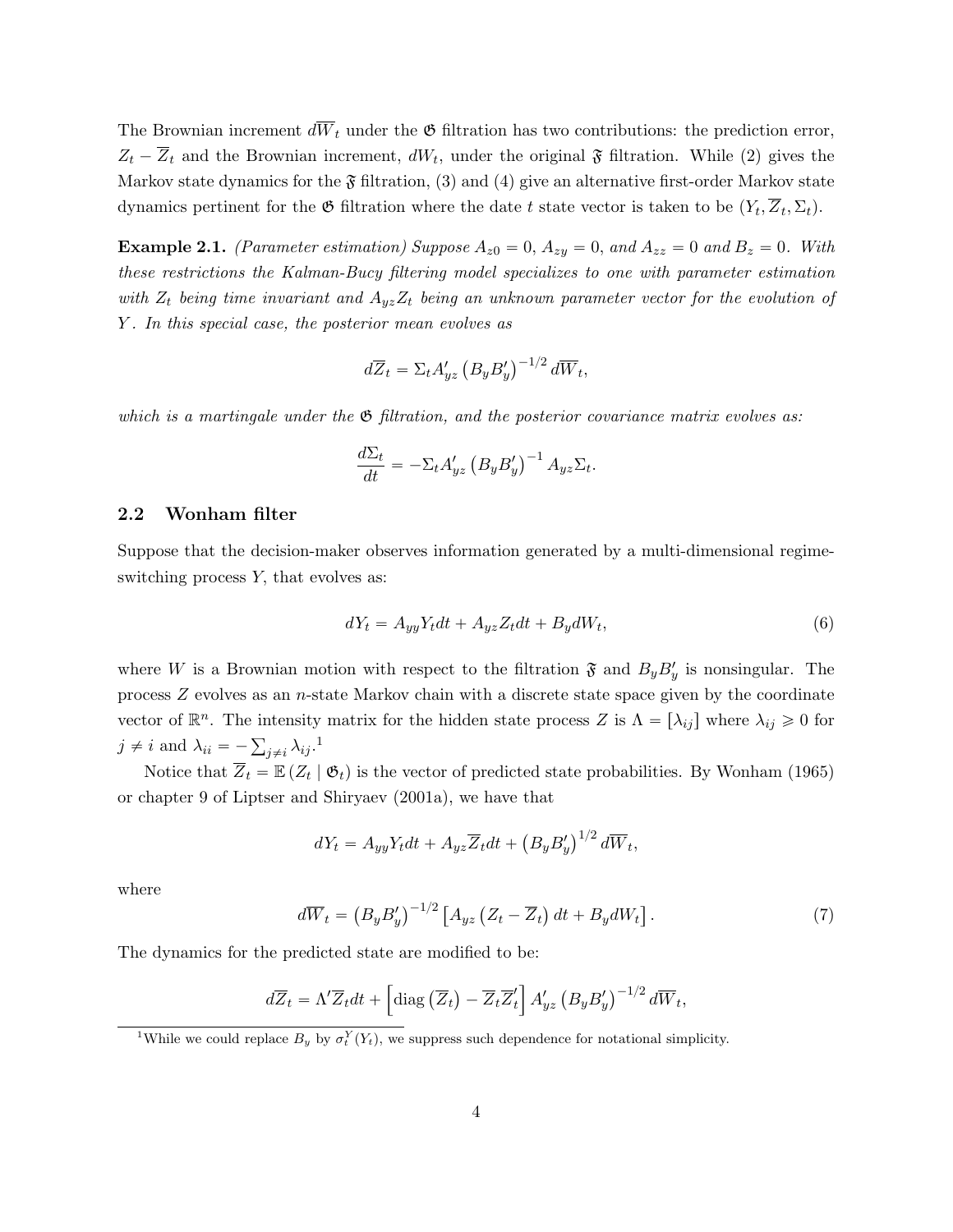where diag  $(\overline{Z}_t)$ is a diagonal matrix with the entries of  $Z_t$  on the diagonal.

Example 2.2. (Parameter estimation) When the intensity matrix is identically zero, the hidden state is invariant. This limiting case is of particular interest and can be viewed as parameter estimation with  $A_{yz}Z_t$  as being the unknown parameter vector. The posterior distribution evolves as a martingale " ı

$$
d\overline{Z}_t = \left[ \text{diag}\left( \overline{Z}_t \right) - \overline{Z}_t \overline{Z}'_t \right] A'_{yz} \left( B_y B'_y \right)^{-1/2} d\overline{W}_t
$$

under the  $\mathfrak G$  filtration. Since  $Z_t$  is one of the coordinate vectors, the columns of  $A_{yz}$  give the n possible realizations of the parameter vector.

# 3 Smooth ambiguity preferences

We represent intertemporal preferences through the use of continuation values. Denote the decision-maker's continuation utility process  $V = \{V_t : t \geq 0\}$  for a  $\mathfrak{G}$ -adapted consumption process  $C = \{C_t : t \geq 0\}$ . The process V solves a backward stochastic differential equation (BSDE) implied by the preferences. Such a differential equation has a terminal condition imposed at some date  $T$ . In our characterization, we will effectively take limits as  $T$  tends to infinity to sidestep horizon dependence in the solution.

#### 3.1 Restricting the local evolution of V

Write the evolution in terms of the  $\mathfrak G$  filtration as

$$
dV_t = V_t \bar{\mu}_t^V dt + V_t \bar{\sigma}_t^V d\overline{W}_t,
$$

where both  $\bar{\mu}_t^V$  and  $\bar{\sigma}_t^V$  are adapted to the  $\mathfrak G$  filtration. Then we may also use (1) to write an  $\mathfrak F$ filtration counterpart as

$$
dV_t = V_t \mu_t^V dt + V_t \sigma_t^V dW_t,
$$

where

$$
\mu_t^V - \bar{\mu}_t^V = \bar{\sigma}_t^V \left[ \sigma_t^Y \left( \sigma_t^Y \right)' \right]^{-1/2} \left( \mu_t^Y - \bar{\mu}_t^Y \right),\tag{8}
$$

$$
\sigma_t^V = \bar{\sigma}_t^V \left[ \sigma_t^Y \left( \sigma_t^Y \right)' \right]^{-1/2} \sigma_t^Y. \tag{9}
$$

While  $\sigma_t^V$  given by (9) is  $\mathfrak{G}_t$  measurable,  $\mu_t^V$  given by (8) is only restricted to be  $\mathfrak{F}_t$  measurable. Taking expectations on the two sides of (8) conditioned on  $\mathfrak{G}_t$ , we have  $\bar{\mu}_t^V = \mathbb{E}(\mu_t^V | \mathfrak{G}_t)$ . Importantly, armed with a solution to the filtering problem,  $(\bar{\mu}_t^V, \bar{\sigma}_t^V)$  determines  $(\mu_t^V, \sigma_t^V)$ . In order to produce a formula for  $\bar{\mu}_t^V$ , the local  $\mathfrak F$  evolution will come into play as  $dW_t$  contributes "risk" and  $\mu_t^V - \bar{\mu}_t^V$  contributes ambiguity induced by the hidden state.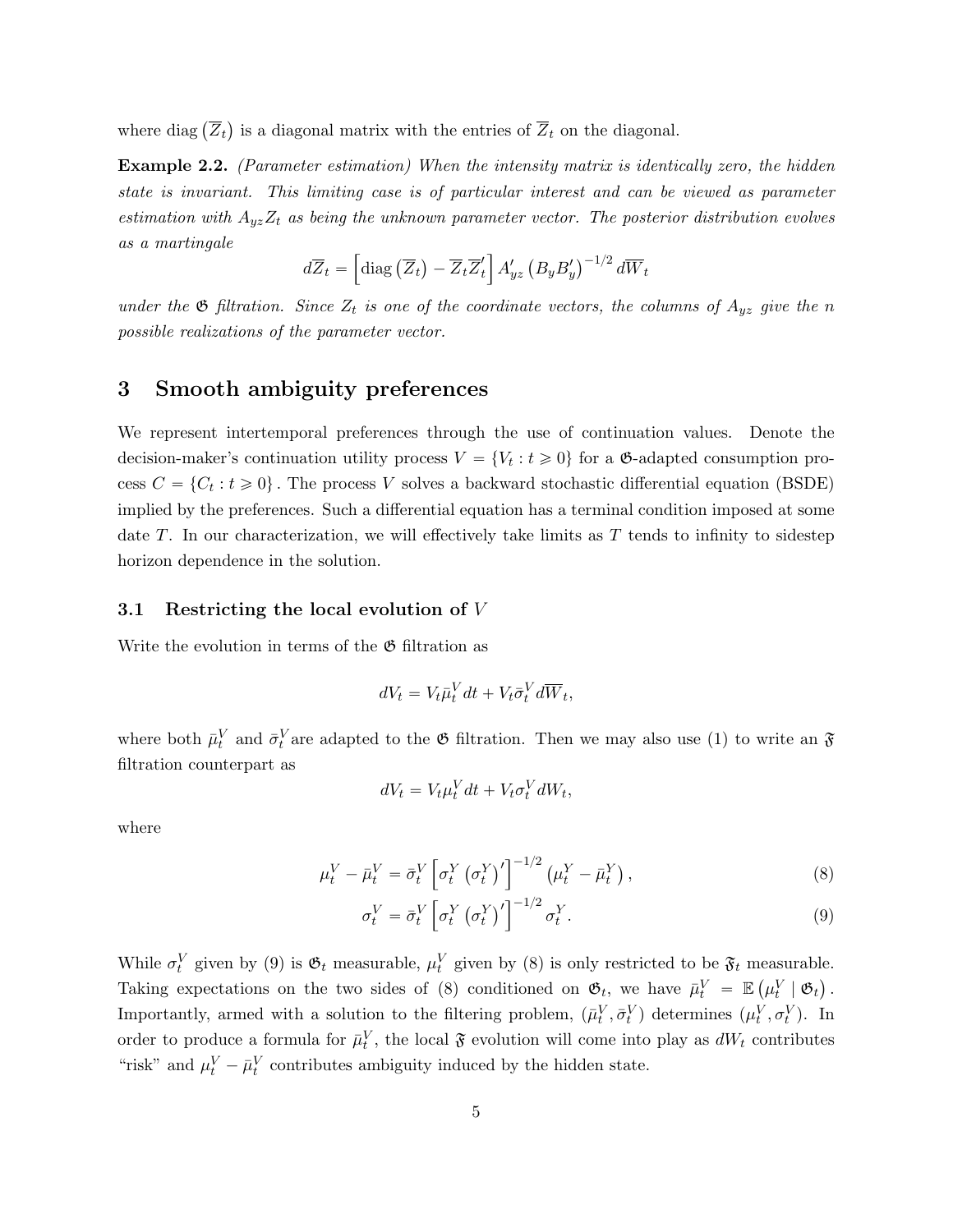The smooth ambiguity preferences in continuous time impose a restriction on  $(\bar{\mu}_t^V, \bar{\sigma}_t^V)$  expressed in terms of the pair  $(\mu_t^V, \sigma_t^V)$ . Hansen and Miao (2018) derived this equation by taking limits of a discrete-time model related to Hansen and Sargent (2007), Hansen and Sargent (2011), Klibanoff et al. (2009), Hayashi and Miao (2011), and Ju and Miao (2012):

$$
V_t = \left\{ \left[1 - \exp(-\delta \epsilon) \right] (C_t)^{1 - \rho} + \exp(-\delta \epsilon) (\mathcal{A}_t)^{1 - \rho} \right\}^{\frac{1}{1 - \rho}},\tag{10}
$$

where  $\delta > 0$  is the subjective discount rate,  $\frac{1}{\rho} > 0$  is an intertemporal elasticity of substitution, and  $\epsilon > 0$  denotes a time increment. The two conditional certainty equivalent operators are defined as **1980** "  $\frac{1}{2}$ 

$$
\mathcal{R}_t = \left\{ \mathbb{E}\left[ (V_{t+\epsilon})^{1-\gamma} \, | \mathfrak{F}_t \right] \right\}^{\frac{1}{1-\gamma}}, \quad \gamma > 0,
$$
\n(11)

$$
\mathcal{A}_t = \left\{ \mathbb{E}\left[ \left( \mathcal{R}_t \right)^{-\frac{\alpha}{\epsilon}} | \mathfrak{G}_t \right] \right\}^{-\frac{\epsilon}{\alpha}}, \quad \alpha > 0,
$$
\n(12)

where the parameters  $\gamma$  and  $\alpha$  capture risk aversion and ambiguity aversion, respectively. The contribution of the certainty equivalent  $\mathcal{R}_t$  is familiar from the work of Kreps and Porteus (1978) and Epstein and Zin (1989). The certainty equivalent adjustment  $A_t$  is familiar from the work of Klibanoff et al. (2009) except for the impact of  $\epsilon$ . The  $\epsilon$  contribution for ambiguity aversion is motivated explicitly in Hansen and Sargent (2011) and Hansen and Miao (2018).<sup>2</sup> Conveniently, the composite aggregator (10) is homogeneous in degree one in  $(C_t, V_{t+\epsilon})$ . Hansen and Miao (2018) take limits of this composite aggregator and derive a continuous-time counterpart that we use in this paper.

Initially, replace the ambiguity certainty equivalent given in (12) by assuming that

$$
\mathcal{A}_t = \mathcal{R}_t = \left\{ \mathbb{E}\left[ \left( V_{t+\epsilon} \right)^{1-\gamma} \left| \mathfrak{F}_t \right] \right\}^{\frac{1}{1-\gamma}}.
$$

Consider a solution in terms of BSDE expressed in terms of the filtration  $\mathfrak{F}$ . Consistent with Duffie and Epstein (1992), it follows that by taking an  $\epsilon \downarrow 0$  limit

$$
0 = \frac{\delta}{1-\rho} \left[ \left( \frac{C_t}{V_t} \right)^{1-\rho} - 1 \right] + \mu_t^V - \frac{\gamma}{2} |\sigma_t^V|^2.
$$
 (13)

Notice that this equation entails both the drift contribution  $\mu_t^V$  and the diffusion contribution  $|\sigma_t^V|^2$ . The latter is scaled by the risk aversion parameter  $\gamma$ . An important special case is when intertemporal elasticity of substitution is unity  $(\rho = 1)$ , in which case the limiting utility recursion

<sup>&</sup>lt;sup>2</sup>Skiadas (2013) adopts a different scaling using  $\alpha$  in place of  $\frac{\alpha}{\epsilon}$  and shows that smooth ambiguity adjustment vanishes in the limit. See Hansen and Sargent (2011) and Hansen and Miao (2018) for further discussion.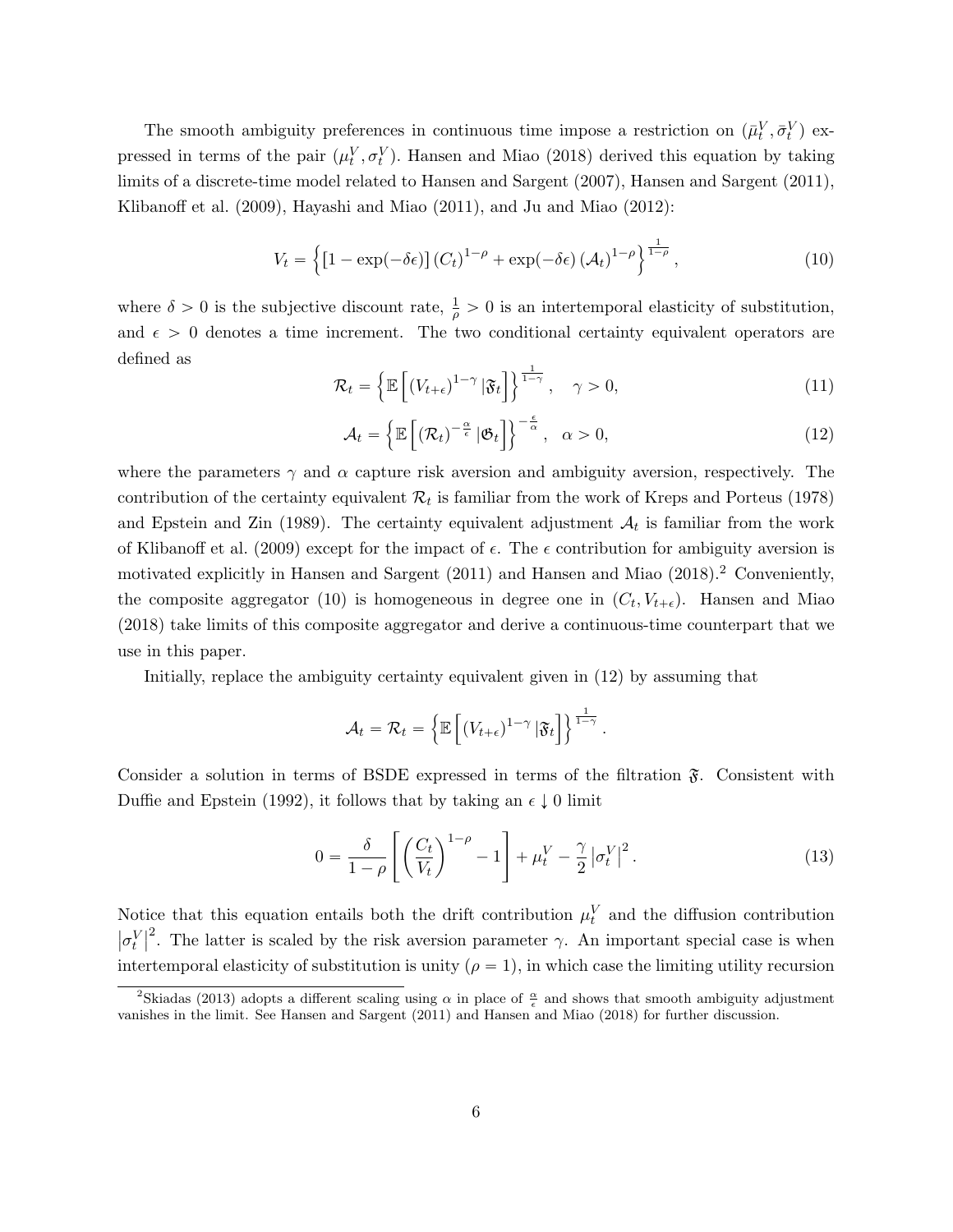is

$$
0 = \delta \left( \log C_t - \log V_t \right) + \mu_t^V - \frac{\gamma}{2} \left| \sigma_t^V \right|^2.
$$

Under the partial information filtration  $\mathfrak{G}$ , the BSDE for V still satisfies (13) but with  $\mu_t^V$  replaced by  $\bar{\mu}_t^{V.3}$ 

Consider next the change when induced by the smooth adjustment for ambiguity. Then the drift contribution  $\mu_t^V$  in (13) is replaced by the ambiguity adjustment derived in equation [11] of Hansen and Miao (2018):

$$
-\frac{1}{\alpha}\log \mathbb{E}\left[\exp\left(-\alpha\mu_t^V\right) \mid \mathfrak{G}_t\right] \leq \mathbb{E}\left(\mu_t^V \mid \mathfrak{G}_t\right) = \bar{\mu}_t^V,\tag{14}
$$

which gives the ambiguity-adjusted modification to equation  $(13)$ :

$$
0 = \frac{\delta}{1-\rho} \left[ \left( \frac{C_t}{V_t} \right)^{1-\rho} - 1 \right] + \bar{\mu}_t^V - \frac{\gamma}{2} \left| \sigma_t^V \right|^2 - \frac{1}{\alpha} \log \mathbb{E} \left( \exp \left[ -\alpha \left( \mu_t^V - \bar{\mu}_t^V \right) \right] \mid \mathfrak{G}_t \right). \tag{15}
$$

The  $\rho = 1$  limiting recursion is now

$$
0 = \delta \left( \log C_t - \log V_t \right) + \bar{\mu}_t^V - \frac{\gamma}{2} \left| \sigma_t^V \right|^2 - \frac{1}{\alpha} \log \mathbb{E} \left( \exp \left[ -\alpha \left( \mu_t^V - \bar{\mu}_t^V \right) \right] \mid \mathfrak{G}_t \right). \tag{16}
$$

Notice from formula (9) that the risk adjustment can be expressed as

$$
\frac{\gamma}{2} |\sigma_t^V|^2 = \frac{\gamma}{2} \bar{\sigma}_t^V \left[ \sigma_t^Y (\sigma_t^Y)' \right]^{-1/2} \sigma_t^Y (\sigma_t^Y)' \left[ \sigma_t^Y (\sigma_t^Y)' \right]^{-1/2} (\bar{\sigma}_t^V)' = \frac{\gamma}{2} |\bar{\sigma}_t^V|^2,
$$

and from formula (8), the ambiguity adjustment can be expressed as

$$
-\frac{1}{\alpha}\log \mathbb{E}\left[\exp\left(-\alpha\mu_t^V\right) \mid \mathfrak{G}_t\right]
$$
  
=  $\bar{\mu}_t^V - \frac{1}{\alpha}\log \mathbb{E}\left(\exp\left[-\alpha\left(\mu_t^V - \bar{\mu}_t^V\right)\right] \mid \mathfrak{G}_t\right)$   
=  $\bar{\mu}_t^V - \frac{1}{\alpha}\log \mathbb{E}\left(\exp\left[-\alpha\left(\bar{\sigma}_t^V\left[\sigma_t^Y\left(\sigma_t^Y\right)'\right]^{-1/2}\left(\mu_t^Y - \bar{\mu}_t^Y\right)\right)\right] \mid \mathfrak{G}_t\right).$ 

Thus, we may rewrite formula (15) as

$$
0 = \frac{\delta}{1-\rho} \left[ \left( \frac{C_t}{V_t} \right)^{1-\rho} - 1 \right] + \bar{\mu}_t^V - \frac{\gamma}{2} |\bar{\sigma}_t^V|^2
$$
  

$$
-\frac{1}{\alpha} \log \mathbb{E} \left( \exp \left[ -\alpha \left( \bar{\sigma}_t^V \left[ \sigma_t^Y \left( \sigma_t^Y \right)' \right]^{-1/2} \left( \mu_t^Y - \bar{\mu}_t^Y \right) \right) \right] \mid \mathfrak{G}_t \right).
$$
 (17)

<sup>3</sup>As we will see in the argument that follows,  $\sigma_t^V$  $\vert^2$  =  $\bar{\sigma}^V_t$  $\vert^2$ .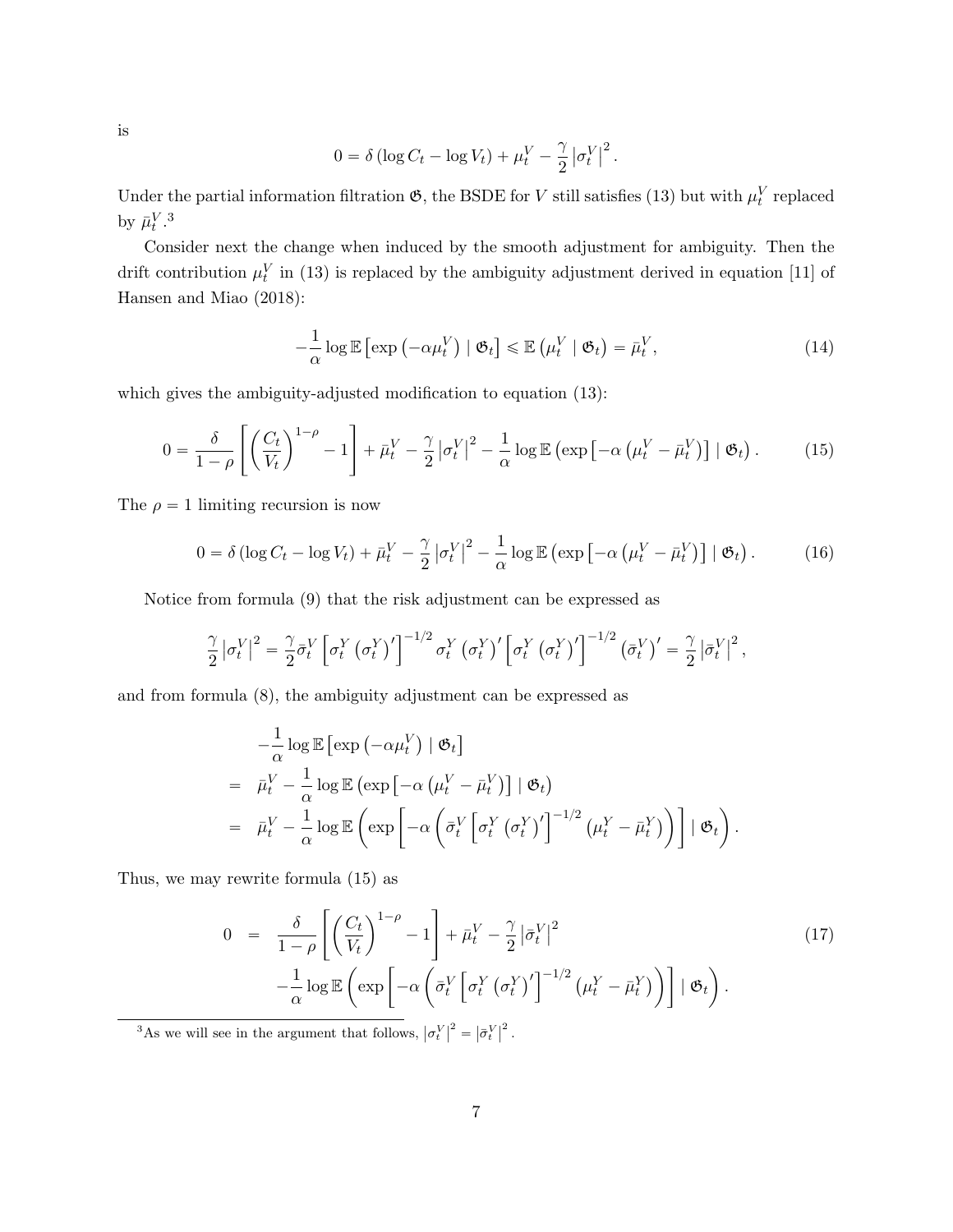Equation (17) restricts the local evolution  $(\bar{\mu}_t^V, \bar{\sigma}_t^V)$  of the continuation value given the current level,  $V_t$  along with date t consumption and the local dynamics of the solution to the filtering problem. This equation will give us a direct input our solutions for equilibrium prices and portfolio allocations. Notice that the adjustment in the second line of the equation is recognizable as a "smooth" adjustment for aversion to ambiguity in the drift of the continuation value, in contrast to the max-min recursive utility specification of Chen and Epstein (2002).

#### 3.2 A robustness interpretation

To obtain a more direct generalization of the max-min recursive utility formulation, we follow Hansen and Sargent (2011) and Hansen and Miao (2018) by motivating this adjustment as an outcome of a relative-entropy minimization problem:

$$
-\xi \log \mathbb{E}\left[\exp\left[-\frac{(\mu_t^V - \bar{\mu}_t^V)}{\xi}\right] \mid \mathfrak{G}_t\right]
$$
  
= 
$$
\min_{M_t \geq 0, \mathbb{E}(M_t|\mathfrak{G}_t)=1} \mathbb{E}\left[M_t\left(\mu_t^V - \bar{\mu}_t^V\right) \mid \mathfrak{G}_t\right] + \xi \mathbb{E}\left(M_t \log M_t \mid \mathfrak{G}_t\right)
$$
 (18)

subject to  $\mathbb{E}(M_t | \mathfrak{G}_t) = 1$  where  $\xi > 0$ . It suffices to search over random variables that are  $\mathfrak{F}_t$  measurable given that the drift  $\mu_t^V$  satisfies this restriction. The random variable  $M_t$  is used as a robustness adjustment for probabilities of  $\mathfrak{F}_t$  measurable events conditioned on  $\mathfrak{G}_t$ . The parameter  $\xi$  is a penalty parameter and  $\mathbb{E}(M_t \log M_t | \mathfrak{G}_t)$  is a measure of entropy relative to a baseline probability distribution.

The minimizing  $M_t^*$  is given by familiar exponential tilting formula:

$$
M_t^* = \frac{\exp\left[-\frac{\left(\mu_t^V - \bar{\mu}_t^V\right)}{\xi}\right]}{\mathbb{E}\left(\exp\left[-\frac{\left(\mu_t^V - \bar{\mu}_t^V\right)}{\xi}\right] \mid \mathfrak{G}_t\right)} = \frac{\exp\left(-\frac{\mu_t^V}{\xi}\right)}{\mathbb{E}\left[\exp\left(-\frac{\mu_t^V}{\xi}\right) \mid \mathfrak{G}_t\right]},
$$

where probabilities are tilted towards adverse outcomes as quantified by the surprise movement in the drift  $\mu_t^V - \bar{\mu}_t^V$ . The left side of (18) is equivalent to the smooth ambiguity adjustment where  $\xi = \frac{1}{\alpha}$  $\frac{1}{\alpha}$ . Thus an alternative way to express (17) is

$$
0 = \frac{\delta}{1-\rho} \left[ \left( \frac{C_t}{V_t} \right)^{1-\rho} - 1 \right] + \bar{\mu}_t^V - \frac{\gamma}{2} |\bar{\sigma}_t^V|^2
$$
  
+ 
$$
\min_{M_t \ge 0, \mathbb{E}(M_t | \mathfrak{G}_t) = 1} \mathbb{E} \left[ M_t \left( \mu_t^V - \bar{\mu}_t^V \right) \mid \mathfrak{G}_t \right] + \xi \mathbb{E} \left( M_t \log M_t \mid \mathfrak{G}_t \right)
$$

for  $(\mu_t^V - \bar{\mu}_t^V)$ given by (8).

> The minimized objective gives the equivalent smooth ambiguity adjustment where  $\xi = \frac{1}{\alpha}$  $\frac{1}{\alpha}$ . A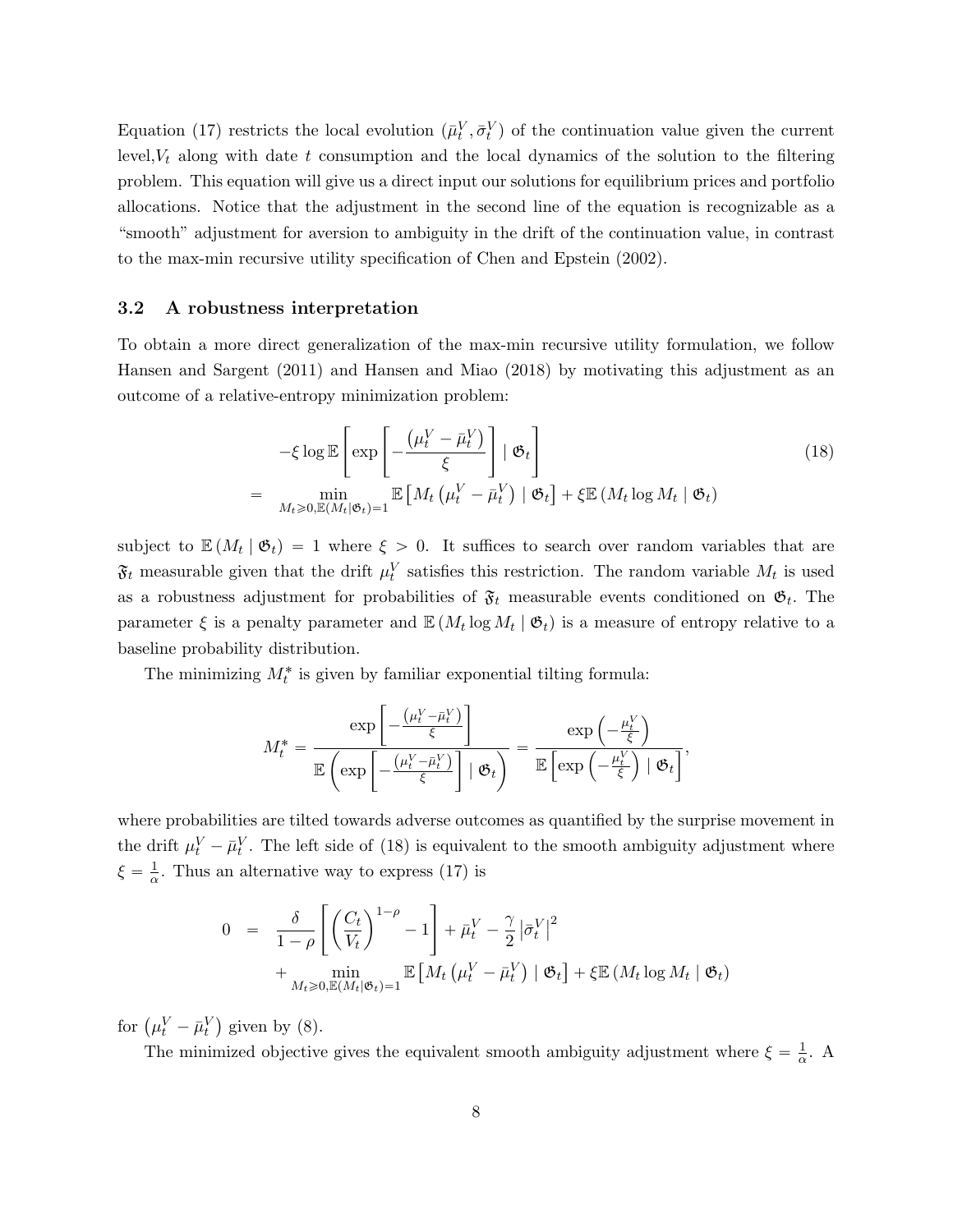large ambiguity aversion parameter  $\alpha$  acts as a small penalization parameter when making robust adjustments to learning or filtering problems. Reducing  $\xi$  (increasing  $\alpha$ ) reduces the objective to be minimized and consequently makes the robustness/ambiguity adjustment more pronounced. This formulation can be viewed as a continuous-time counterpart to the recursive formulation of variational preferences in Maccheroni et al.  $(2006)^{4}$  This robustness interpretation (i) alters how we think of plausible settings for the ambiguity aversion parameter, (ii) provides additional interpretative insights into applications of smooth ambiguity preferences, and (iii) offers alternative tractable ways for computing numerical solutions to decision problems. In terms of (i) and (ii) the robustness interpretation opens the door to assess the plausibility of alternative choices of  $\alpha$ following the robust Bayesian perspective of Good (1952) and the statistical detection methods featured by Anderson et al. (2003). In terms of (iii) see Barnett et al. (2020) for a computation approach that implements ambiguity aversion through minimization over probabilities.

#### 3.3 Examples

We now revisit the two filtering examples that introduced in Section 2

#### Example 3.1. (Kalman-Bucy filtering)

For Kalman-Bucy filtering,  $\mu_t^Y - \bar{\mu}_t^Y$  is conditionally normally distributed with mean zero and nonstochastic covariance matrix  $A_{yz}\Sigma_t A_{yz}'$  and  $\sigma_t^Y = B_y$ . As a consequence,

$$
\log \mathbb{E} \left( \exp \left[ -\alpha \left( \mu_t^V - \bar{\mu}_t^V \right) \right] \mid \mathfrak{G}_t \right) = \frac{\alpha^2}{2} \bar{\sigma}_t^V \left( B_y B_y' \right)^{-1/2} A_{yz} \Sigma_t A_{yz}' \left( B_y B_y' \right)^{-1/2} \left( \bar{\sigma}_t^V \right)',
$$

since the left side variable is distributed as a log normal with mean zero and variance  $|\bar{\sigma}_t^V|^2$ expressed in logarithms. Thus the smooth ambiguity adjustment is

$$
-\frac{1}{\alpha}\log \mathbb{E}\left(\exp\left[-\alpha\left(\mu_t^V-\bar{\mu}_t^V\right)\right] \mid \mathfrak{G}_t\right) = -\frac{\alpha}{2}\bar{\sigma}_t^V\left(B_yB_y'\right)^{-1/2}A_{yz}\Sigma_tA_{yz}'\left(B_yB_y'\right)^{-1/2}\left(\bar{\sigma}_t^V\right)'.
$$

Combining the risk and smooth ambiguity contributions in (17) gives

$$
-\frac{1}{2}\bar{\sigma}_t^V \left[ \alpha \left( B_y B_y' \right)^{-1/2} A_{yz} \Sigma_t A_{yz}' \left( B_y B_y' \right)^{-1/2} + \gamma I \right] \left( \bar{\sigma}_t^V \right)',
$$

where the first term in  $\lceil \cdot \rceil$  is a covariance matrix adjustment for state estimation and the second term is a Brownian risk adjustment, each weighted by distinct aversion parameters. The distorted state distribution is normal with a conditional mean given by

$$
\overline{Z}_t - \alpha \Sigma_t A'_{yz} \left( B_y B'_y \right)^{-1/2} \left( \sigma_t^V \right)'
$$

<sup>4</sup>Variational preferences are a generalization of max-min utility, which allows for penalization. Strictly speaking, Maccheroni et al. (2006) presume a form of time separability, which is true in our setting when  $\rho = \gamma$ .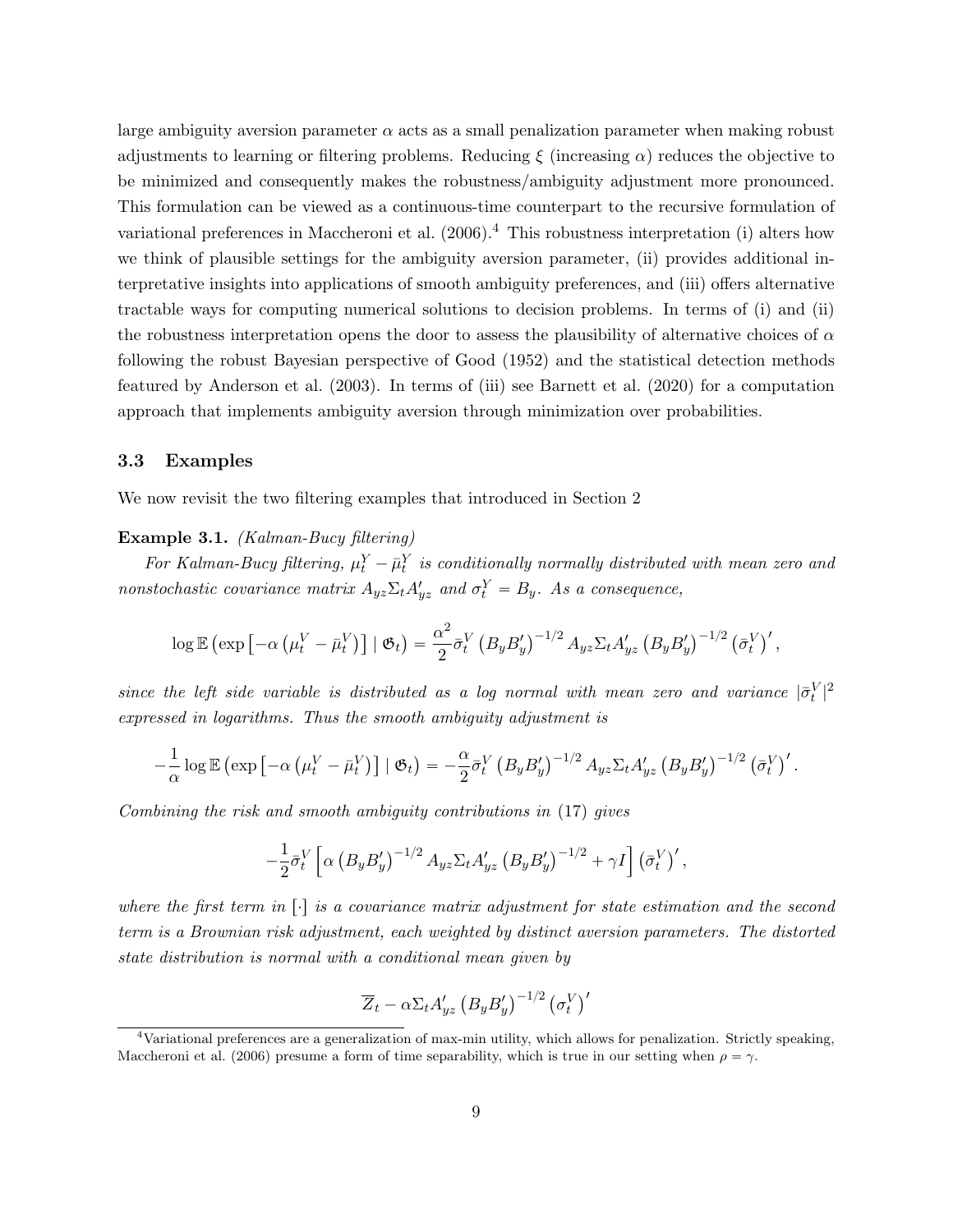and an undistorted conditional covariance matrix  $\Sigma_t$ .

In the special case of a scalar observation process  $Y$ , the ambiguity adjustment is equivalent to an enhanced risk aversion parameter that could be time varying and given by

$$
\alpha \frac{A_{yz} \Sigma_t (A_{yz})'}{|B_y|^2} + \gamma.
$$

Equivalently, a robust adjustment to the state distribution imitates risk aversion in preference.

#### Example 3.2. (Wonham filtering)

For Wonham filtering, the state distribution for  $Z_t$  conditioned on  $\mathfrak{G}_t$  is not normally distributed since the realizations of  $Z_t$  are coordinate vectors. While the  $log$  - exp ambiguity adjustment may be computed numerically, the resulting ambiguity adjustment cannot be captured by a simple covariance correction and takes a different form than that for the risk correction.

### 4 Pricing uncertainty

In this section, we show how to incorporate smooth ambiguity into the local prices of uncertainty expressed as expected returns compensations. Let  $S = \{S_t : t \geq 0\}$  be the stochastic discount factor process used to represent the shadow price process implied by a consumer's optimization problem. Write the continuous-time evolution for  $(\log C, \log V, \log S)$  as

$$
d\log C_t = \left(\bar{\mu}_t^C - \frac{1}{2}|\bar{\sigma}_t^C|^2\right)dt + \bar{\sigma}_t^C d\overline{W}_t,
$$
\n(19)

$$
d\log V_t = \left(\bar{\mu}_t^V - \frac{1}{2}|\bar{\sigma}_t^V|^2\right)dt + \bar{\sigma}_t^V d\overline{W}_t,
$$
\n(20)

$$
d\log S_t = \left(\bar{\mu}_t^S - \frac{1}{2}|\bar{\sigma}_t^S|^2\right)dt + \bar{\sigma}_t^S d\overline{W}_t.
$$
\n(21)

Our aim is to produce formulas for  $(\bar{\mu}_t^S, \bar{\sigma}_t^S)$  taking the consumption dynamics as given, say as the outcome of a dynamic resource allocation problem. For the purposes of the discussion in this section, we may think of the dynamics in (19) as derived from applying a Section 2 recursive filtering solution to:

$$
d\log C_t = \left(\mu_t^C - \frac{1}{2} |\sigma_t^C|^2\right) dt + \sigma_t^C dW_t.
$$
\n(22)

#### 4.1 Local risk-return tradeoff

Consider a positive cumulative return process Q:

$$
dQ_t = Q_t \bar{\mu}_t^Q dt + Q_t \bar{\sigma}_t^Q d\overline{W}_t.
$$
\n(23)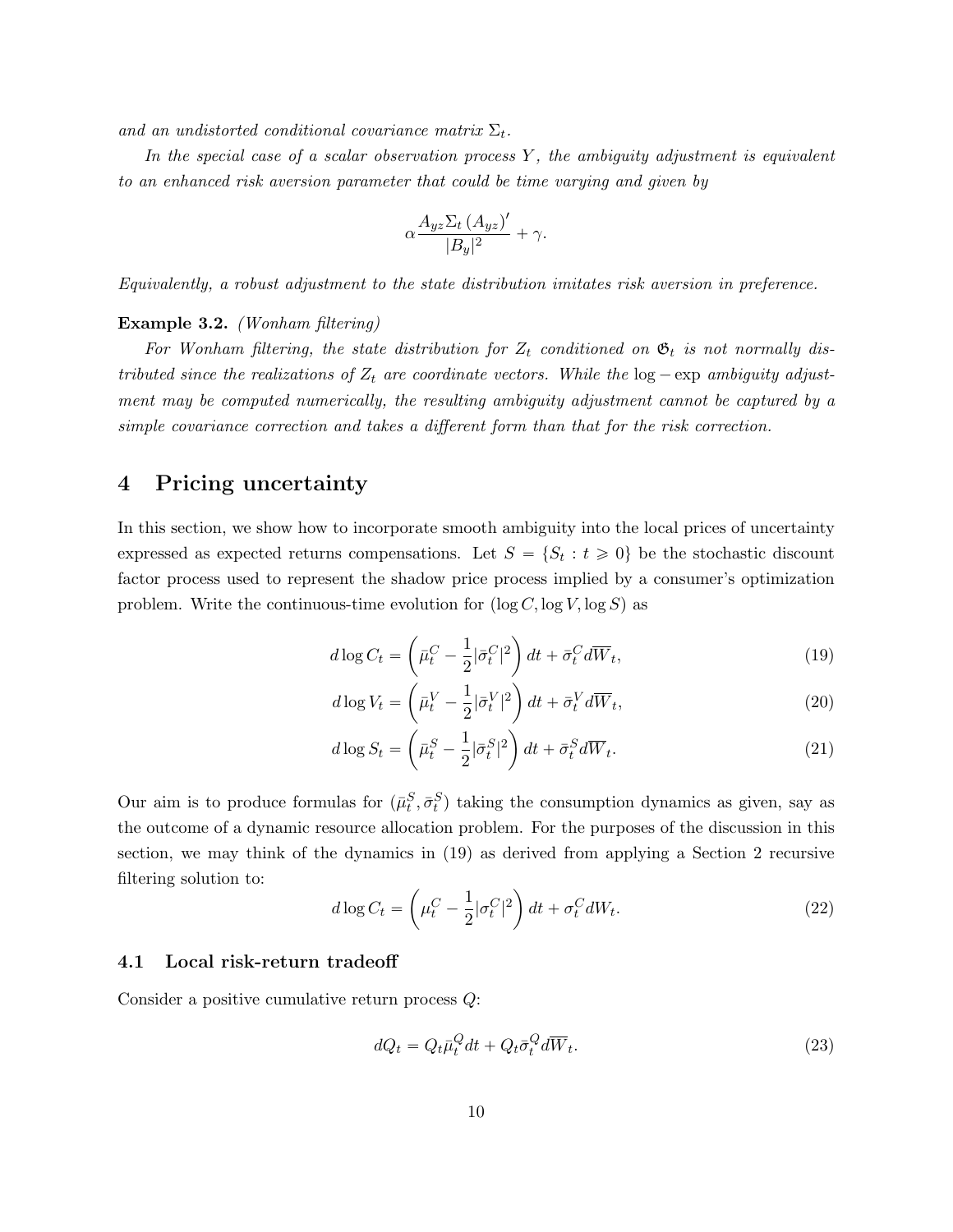This process presumes all cash flows are reinvested, and thus the local return is  $\frac{dQ}{Q}$ . Frictionless asset pricing theory implies that  $QS$  is a martingale under the  $\mathfrak G$  filtration. Applying Ito's Lemma, the local martingale restriction implies that

$$
Q_t S_t \left( \bar{\mu}_t^Q + \bar{\mu}_t^S + \bar{\sigma}_t^S \cdot \bar{\sigma}_t^Q \right) = 0.
$$

Thus the instantaneous expected return satisfies

$$
\bar{\mu}_t^Q = -\bar{\mu}_t^S - \bar{\sigma}_t^S \cdot \bar{\sigma}_t^Q. \tag{24}
$$

From this formula, we see that the instantaneous risk-free rate is  $-\bar{\mu}_t^S$  and the local price vector expressed as expected return compensation for exposure to Brownian risk is  $-\bar{\sigma}_t^S$ . This computation is well known from continuous-time asset pricing theory.

The continuous-time filtering problem provides some extra structure to this pricing formula. Recall that the Brownian increment of relevance to a decision maker is

$$
d\overline{W}_t = \left[\sigma_t^Y \left(\sigma_t^Y\right)'\right]^{-1/2} \left[\left(\mu_t^Y - \bar{\mu}_t^Y\right)dt + \sigma_t^Y dW_t\right].
$$

Thus exposure to  $dW_t$  is a bundle of the exposure to the Brownian increment  $dW_t$  and to  $\mu_t^Y - \bar{\mu}_t^Y$  dt. In what follows, we will deduce compensations for each of these two exposures as part of our construction of  $\bar{\sigma}_t^S$ .

#### 4.2 Recursive risk and ambiguity adjustments

To set the stage for characterizing the contribution of ambiguity aversion to the local (in time) asset prices, we first derive the stochastic discount factor for the discrete-time approximation in the utility recursions  $(10)$ ,  $(11)$ , and  $(12)$ . We then take limits as the time increment approaches zero. Our derivation will be admittedly heuristic, but is designed to motivate the extension to ambiguity aversion.<sup>5</sup> This derivation can be viewed as a way to construct an informed guess for the equilibrium asset prices, and the formal verification will require more specificity about the underlying economic environment.

We start by computing two marginal utilities of consumption at distinct but nearby points in time as implied by the utility recursions. One is for the current consumption, and the other is future consumption from the perspective of the current period for a discrete-time process interval

<sup>&</sup>lt;sup>5</sup>For a more rigorous derivation in continuous time that abstracts from ambiguity aversion see, for instance, Skiadas (2007).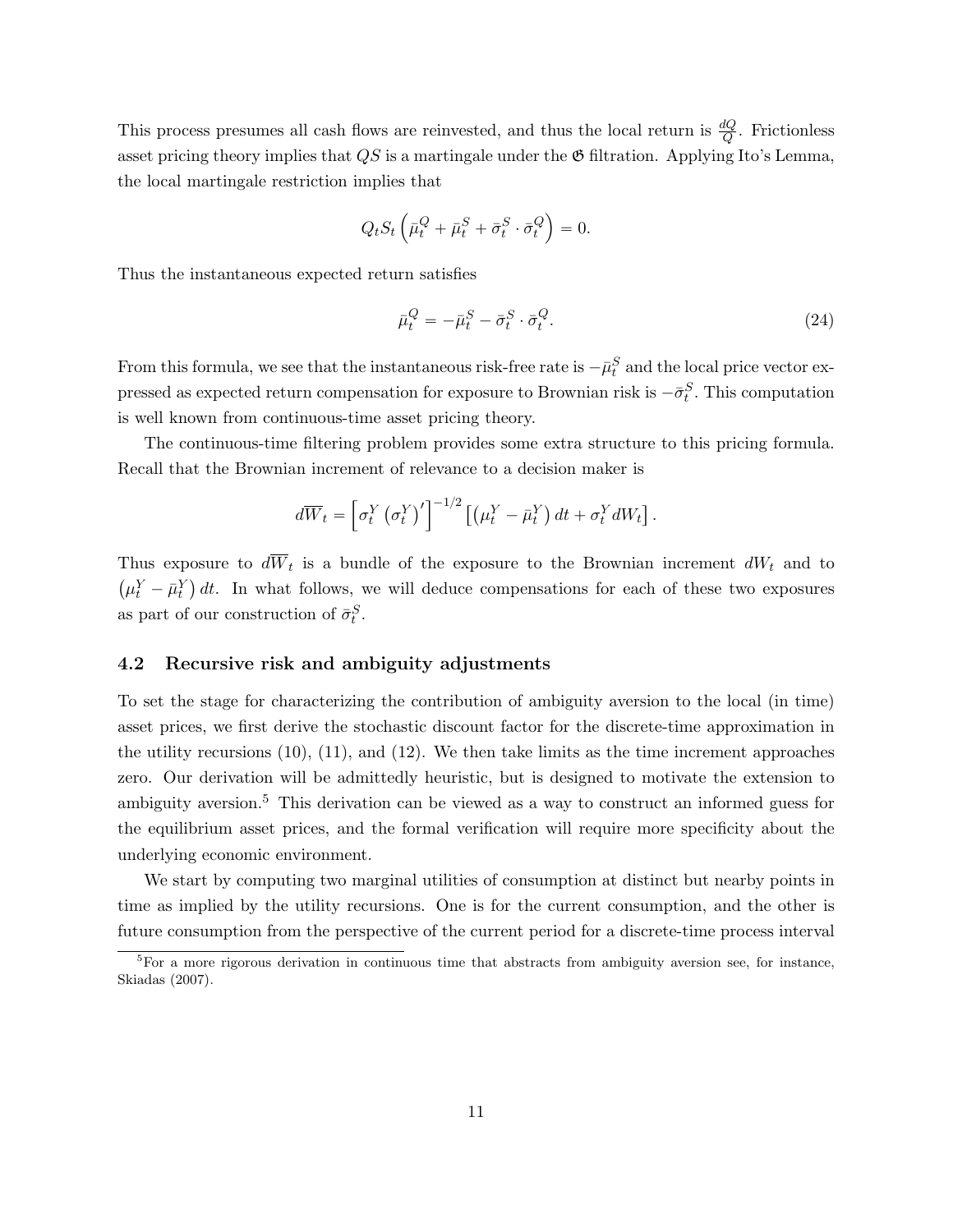of length  $\epsilon$ :

$$
MC_{t+\epsilon}^{\epsilon} = \exp(-\delta \epsilon)[1 - \exp(-\delta \epsilon)] \left(\frac{C_{t+\epsilon}}{V_{t+\epsilon}}\right)^{-\rho} \left(\frac{V_{t+\epsilon}}{\mathcal{R}_t}\right)^{-\gamma} \left(\frac{\mathcal{R}_t}{\mathcal{A}_t}\right)^{-\frac{(\alpha+\epsilon)}{\epsilon}} \left(\frac{\mathcal{A}_t}{V_t}\right)^{-\rho},
$$
  

$$
MC_t^0 = [1 - \exp(-\delta \epsilon)] \left(\frac{C_t}{V_t}\right)^{-\rho},
$$

where the risk adjustment is

$$
\mathcal{R}_t = \left( \mathbb{E}\left[ (V_{t+\epsilon})^{1-\gamma} \mid \mathfrak{F}_t \right] \right)^{\frac{1}{1-\gamma}},
$$

and the ambiguity adjustment is

$$
\mathcal{A}_t = \left(\mathbb{E}\left[ (\mathcal{R}_t)^{-\frac{\alpha}{\epsilon}} \mid \mathfrak{G}_t \right]\right)^{-\frac{\epsilon}{\alpha}}.
$$

As in the discrete-time model of Ju and Miao (2012), the marginal utility calculations use familiar formulas for CES functional forms and are computed by differentiating through the three recursions,  $(10)$ ,  $(11)$ , and  $(12)$ .

The marginal utility ratio evaluated at equilibrium outcomes gives the stochastic discount factor increment:  $\mathbb{Z}^2$  $\sqrt{2}$ 

$$
\frac{S_{t+\epsilon}}{S_t} = \frac{MC_{t+\epsilon}^{\epsilon}}{MC_t^0} = \left(\frac{\widetilde{S}_{t,t+\epsilon}}{\widetilde{S}_t}\right) \left(\frac{\mathcal{R}_t}{\mathcal{A}_t}\right)^{-\frac{\alpha}{\epsilon}},\tag{25}
$$

where

$$
\frac{\widetilde{S}_{t+\epsilon}}{\widetilde{S}_t} = \exp(-\delta \epsilon) \left(\frac{C_{t+\epsilon}}{C_t}\right)^{-\rho} \left(\frac{V_{t+\epsilon}}{V_t}\right)^{\rho-\gamma} \left(\frac{\mathcal{R}_t}{V_t}\right)^{\gamma-1} \left(\frac{\mathcal{A}_t}{V_t}\right)^{1-\rho},\tag{26}
$$

where the two components  $\frac{\widetilde{S}_{t+\epsilon}}{\widetilde{S}_t}$  and  $\left(\frac{\mathcal{R}_t}{\mathcal{A}_t}\right)$  $\mathcal{A}_t$  $\int_{0}^{\frac{\alpha}{\epsilon}}$  to the stochastic discount factor in equation (25) behave qualitatively different as  $\epsilon$  declines to zero. For instance, the small  $\epsilon$  limit of  $\frac{\tilde{S}_{t+\epsilon}}{\tilde{S}_t}$  is one, while we will derive a nonzero limit of the second term.

Consider first the local evolution of the  $\widetilde{S}$  process under the  $\widetilde{S}$  filtration, which we represent as:

$$
d\widetilde{S}_t = \widetilde{S}_t \widetilde{\mu}_t^S dt + \widetilde{S}_t \widetilde{\sigma}_t^S dW_t
$$

implying a logarithmic counterpart:

$$
d\log\widetilde{S}_t = \left(\widetilde{\mu}_t^S - \frac{1}{2}|\widetilde{\sigma}_t^S|^2\right)dt + \widetilde{\sigma}_t^S dW_t.
$$

From formula (26), the local exposure of  $d \log \tilde{S}_t$  to  $dW_t$  is

$$
\widetilde{\sigma}_t^S = -\rho \sigma_t^C + (\rho - \gamma)\sigma_t^V. \tag{27}
$$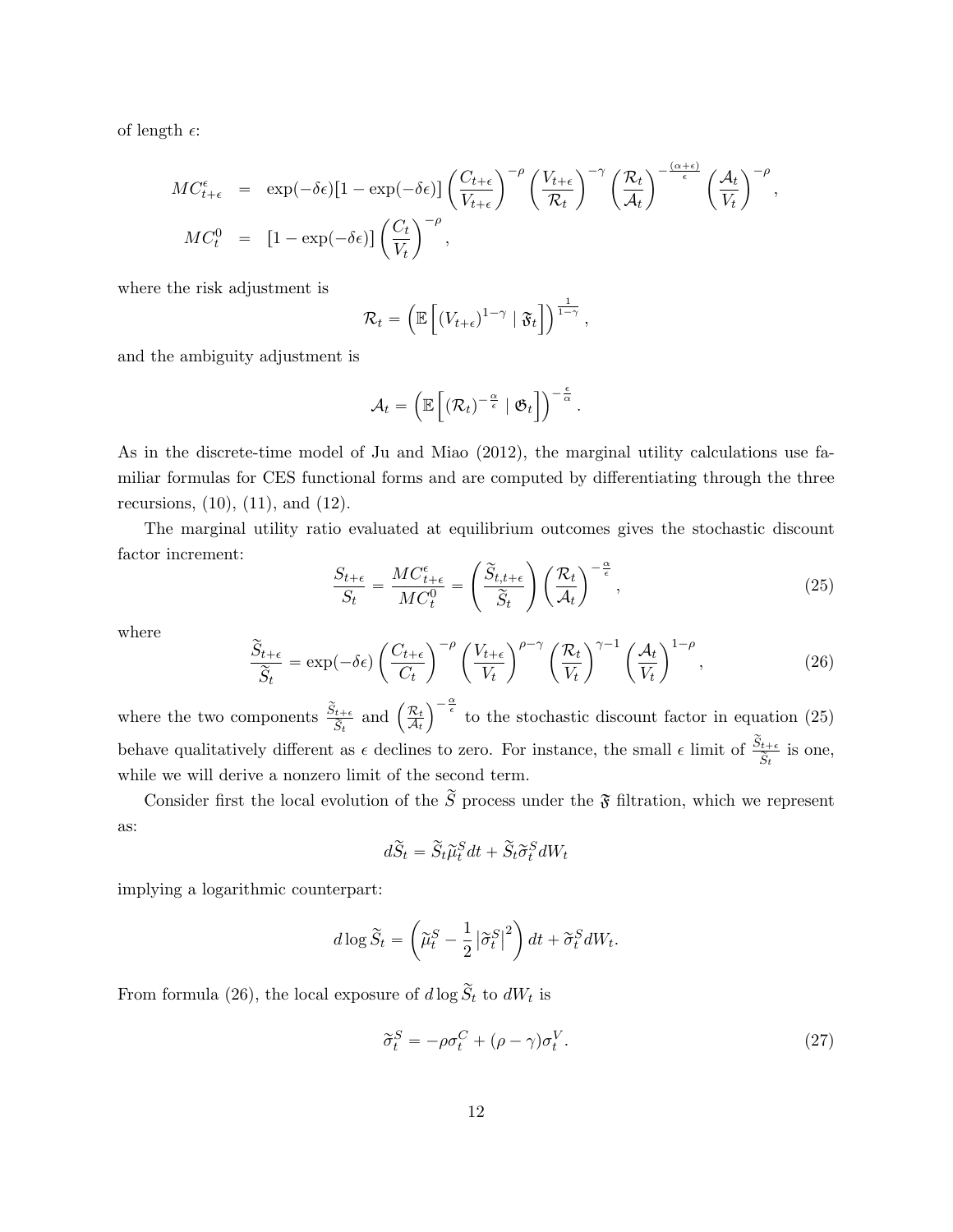since the terms  $\left(\frac{\mathcal{R}_t}{V_c}\right)$ Vt  $\int^{\gamma-1}$  and  $\left(\frac{\mathcal{A}_t}{V_1}\right)$ Vt  $\sqrt{1-\rho}$ only contribute to the drift  $\tilde{\mu}_t^S$ . In Appendix A, we deduce the following local representation for this drift:

$$
\tilde{\mu}_t^S = -\delta - \rho \mu_t^C + \frac{1}{2} \left[ \left( \rho^2 + \rho \right) \left| \sigma_t^C \right|^2 - 2\rho (\rho - \gamma) \sigma_t^C \cdot \sigma_t^V + (\rho - \gamma) (\rho - 1) \left| \sigma_t^V \right|^2 \right] \n+ (\rho - 1) \left( \mu_t^V + \frac{1}{\alpha} \log \mathbb{E} \left[ \exp \left( -\alpha \mu_t^V \right) \mid \mathfrak{G}_t \right] \right).
$$
\n(28)

The contribution

$$
\left(\frac{\mathcal{R}_t}{\mathcal{A}_t}\right)^{-\frac{\alpha}{\epsilon}} = \left(\frac{\mathcal{R}_t/V_t}{\mathcal{A}_t/V_t}\right)^{-\frac{\alpha}{\epsilon}}
$$

to the stochastic discount factor requires special attention. This random variable is  $\mathfrak{F}_t$  measurable and has expectation conditioned on  $\mathfrak{G}_t$  equal to one. Thus it acts as a change in the probability measure for  $\mathfrak{F}_t$  measurable events conditioned on  $\mathfrak{G}_t$ . In the appendix we characterize the limit as:  $\exp\big[$ ˘‰

$$
\widetilde{M}_t = \frac{\exp\left[-\alpha \left(\mu_t^V - \bar{\mu}_t^V\right)\right]}{\mathbb{E}\left(\exp\left[-\alpha \left(\mu_t^V - \bar{\mu}_t^V\right)\right] \mid \mathfrak{G}_t\right)},
$$

which induces the same probability adjustment as the robust interpretation given in Section 3. We denote the corresponding conditional expectation as  $\widetilde{\mathbb{E}}\left(\cdot \mid \mathfrak{G}_t\right)$ .

Consider a local return:

$$
\frac{dQ_t}{Q_t} = \bar{\mu}_t^Q dt + \bar{\sigma}_t^Q d\overline{W}_t.
$$

Given the ambiguity aversion we distinguish the risk exposure from the ambiguity exposure by rewriting this local evolution as:

$$
\frac{dQ_t}{Q_t} = \bar{\mu}_t^Q dt + \bar{\sigma}_t^Q \left[ \sigma_t^Y \left( \sigma_t^Y \right)' \right]^{-1/2} \left( \mu_t^Y - \bar{\mu}_t^Y \right) dt + \bar{\sigma}_t^Q \left[ \sigma_t^Y \left( \sigma_t^Y \right)' \right]^{-1/2} \sigma_t^Y dW_t.
$$

For the pricing, we first take account of the local contribution of  $\tilde{S}_t$  conditioned on the finer sigma algebra  $\mathfrak{F}_t$ :

$$
\mathbb{E}\left[d\left(\widetilde{S}_{t}Q_{t}\right) | \mathfrak{F}_{t}\right] = \widetilde{S}_{t}Q_{t}\bar{\mu}_{t}^{Q}dt + \widetilde{S}_{t}Q_{t}\widetilde{\mu}_{t}^{S}dt \n+ \widetilde{S}_{t}Q_{t}\bar{\sigma}_{t}^{Q}\left[\sigma_{t}^{Y}\left(\sigma_{t}^{Y}\right)'\right]^{-1/2}\left(\mu_{t}^{Y} - \bar{\mu}_{t}^{Y}\right)dt \n+ \widetilde{S}_{t}Q_{t}\bar{\sigma}_{t}^{Q}\left[\sigma_{t}^{Y}\left(\sigma_{t}^{Y}\right)'\right]^{-1/2}\sigma_{t}^{Y}\left(\tilde{\sigma}_{t}^{S}\right)'dt
$$

where  $\tilde{\sigma}_t^S$  satisfies (27). Moreover, from (1) and (27),

$$
\left[\sigma_t^Y \left(\sigma_t^Y\right)'\right]^{-1/2} \sigma_t^Y \left(\tilde{\sigma}_t^S\right)' = \left[-\rho \bar{\sigma}_t^C + (\rho - \gamma) \bar{\sigma}_t^V\right]'.
$$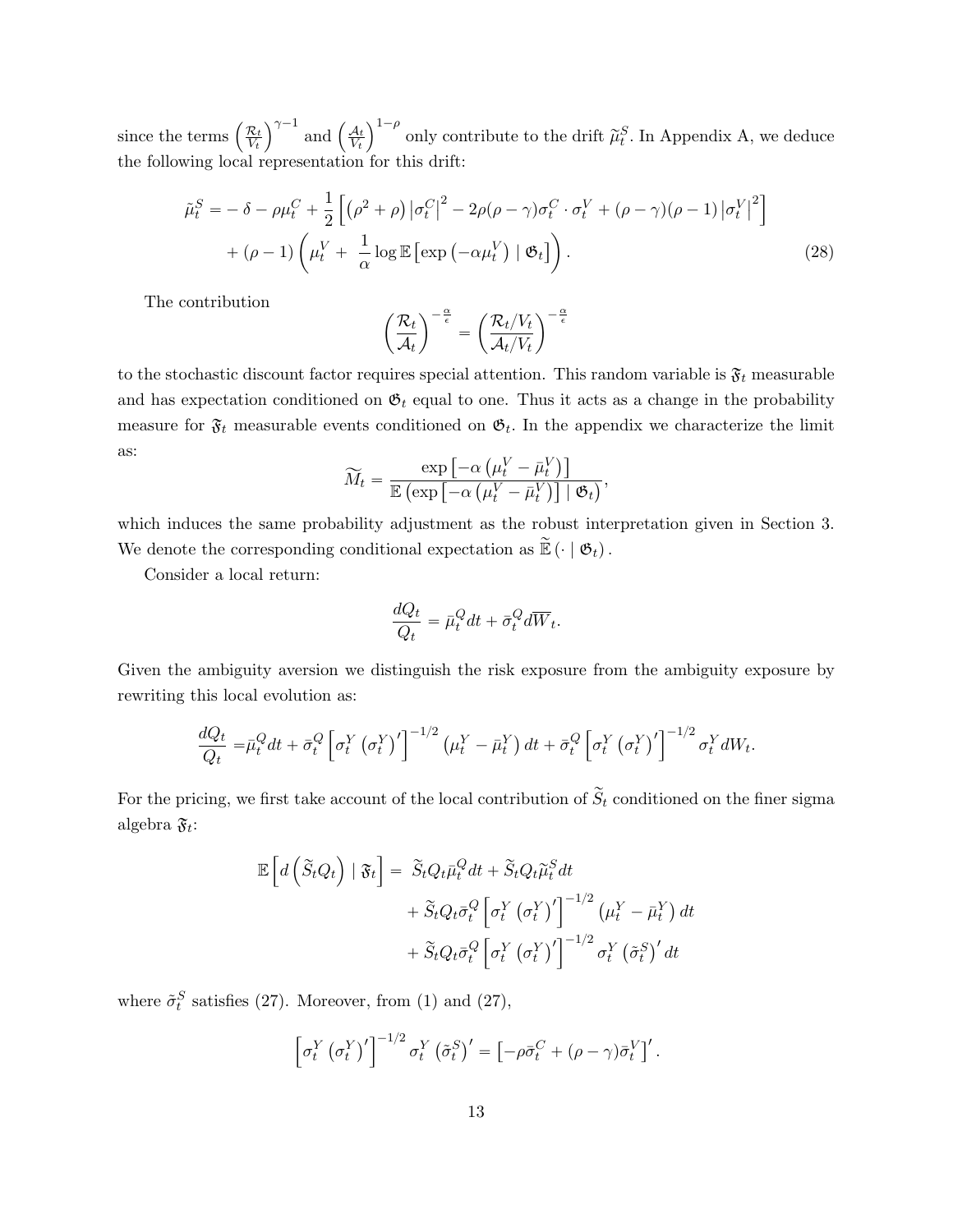Next we use the change of probability measure that we derived for the ambiguity adjustment represented as a conditional expectation  $\mathbb{E}(\cdot | \mathfrak{G}_t)$  as input into the martingale pricing restriction under the G filtration:

$$
\bar{\mu}_t^Q = -\widetilde{\mathbb{E}} \left( \widetilde{\mu}_t^S \mid \mathfrak{G}_t \right) - \bar{\sigma}_t^Q \cdot \bar{\sigma}_t^S,
$$

where

$$
\overline{\sigma}_t^S = \left[ -\rho \overline{\sigma}_t^C + (\rho - \gamma) \overline{\sigma}_t^V \right] + \left[ \widetilde{\mathbb{E}} \left( \mu_t^Y \mid \mathfrak{G}_t \right) - \mathbb{E} \left( \mu_t^Y \mid \mathfrak{G}_t \right) \right]' \left[ \sigma_t^Y \left( \sigma_t^Y \right)' \right]^{-1/2}.
$$

This verifies that the vector  $-\overline{\sigma}_t^S$  of uncertainty prices of exposure to the Brownian increment  $d\overline{W}_t$ has two components, one that is familiar from recursive utility theory and other that depends on the difference between the  $\widetilde{\mathbb{E}}$  and  $\mathbb{E}$  expectations of  $\mu_t^Y$  conditioned on  $\mathfrak{G}_t$ . This second contribution is novel and comes from the ambiguity adjustment.

**Claim 4.1.** The risk-free rate is  $-\widetilde{\mathbb{E}}\left(\widetilde{\mu}_t^s \mid \mathfrak{G}_t\right)$  where  $\widetilde{\mu}_t^S$  is given by (28). Local prices of uncertainty for  $d\overline{W}_t$  are the sum of the following two components:

- 1. (risk)  $\rho \bar{\sigma}_t^C + (\gamma \rho) \bar{\sigma}_t^V$ ;
- 2. (ambiguity)

$$
\left[\mathbb{E}\left(\mu_t^Y \mid \mathfrak{G}_t\right) - \widetilde{\mathbb{E}}\left(\mu_t^Y \mid \mathfrak{G}_t\right)\right]'\left[\sigma_t^Y \left(\sigma_t^Y\right)'\right]^{-1/2}
$$

,

where the ambiguity-adjusted conditional expectation of  $\mathfrak{F}_t$  events conditioned on  $\mathfrak{G}_t$  information has Radon-Nikodym derivative

$$
\frac{\exp\left[-\alpha\left(\mu_t^V-\bar{\mu}_t^V\right)\right]}{\mathbb{E}\left(\exp\left[-\alpha\left(\mu_t^V-\bar{\mu}_t^V\right)\right] \mid \mathfrak{G}_t\right)}.
$$

#### 4.3 Long-run uncertainty

We illustrate with the use of these formulas with a hidden state counterpart to the model of Hansen et al. (2008). The hidden state captures long-run risk as in the Bansal and Yaron (2004).<sup>6</sup> In addition to a hidden state that evolves as a first-order autoregression, we include a second hidden state that is invariant over time and reflects uncertainty about mean return. The presence of both components adds to the long-term uncertainty. In contrast to the extensive "long-run risk" literature our decision maker confronts hidden state ambiguity because of a lack of confidence in the subjective specification of growth-rate dynamics. While our long-run uncertainty states are disguised to investors, we allow for multiple macroeconomic indicators of these states.<sup>7</sup>

<sup>&</sup>lt;sup>6</sup>In contrast to the specification in this example, Bansal and Yaron (2004) treat their long-run risk process as observable to investors. By making long-run risk hidden to the investor, we open the door to an additional ambiguity adjustment asset values. While Bansal and Yaron (2004) allow for a stochastic volatility state, we abstract from such a state in this example.

<sup>7</sup>For a related approach, see Hansen et al. (2008), who use such indicators in their quantitative analysis of macroeconomic uncertainty. In contrast to their formulation, we include hidden growth rate states.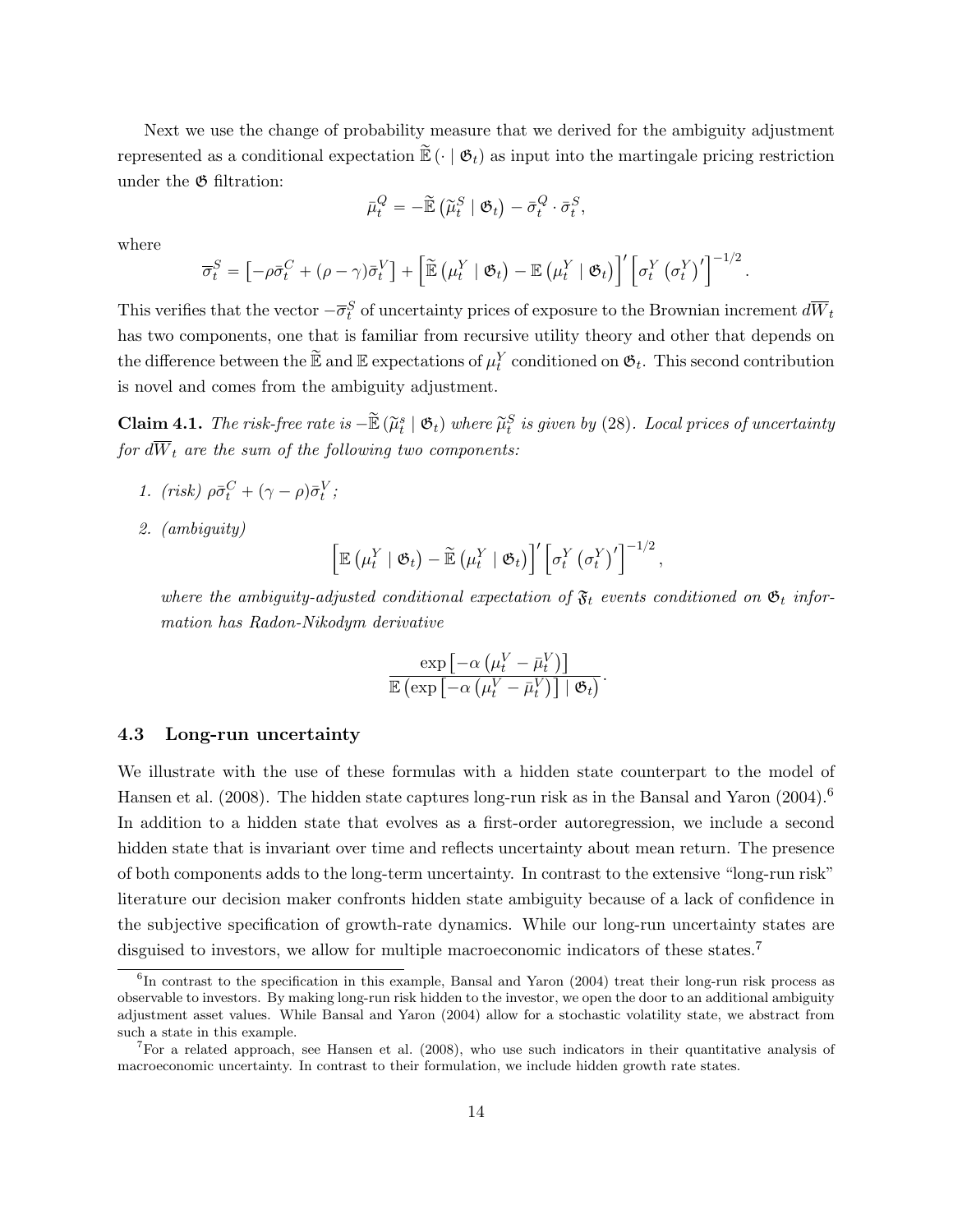Suppose that

$$
dY_t = A_{yy} (Y_t - \mathbf{u}_1 Z_t^1) dt + \mathbf{u}_1 dZ_t^1 + B_{yy} dW_t,
$$
  
\n
$$
dZ_t = A_{zz} Z_t dt + B_z dW_t,
$$

where  $Z_t =$  $Z_t^1, Z_t^2, Z_t^3$ )' and  $u_1$  is a column vector of ones with the same number of coordinates as Y. Assume that the eigenvalues of  $A_{yy}$  all have strictly negative real parts. The hidden process  $Z^1$  captures a common stochastic trend for the macroeconomy, and the process  $Y - u_1 Z^1$ is asymptotically stationary. The process  $Z<sup>1</sup>$  has the familiar Bansal and Yaron dynamics. In particular, » film and the state of the state of the state of the state of the state of the state of the state of the state » film and the state of the state of the state of the state of the state of the state of the state of the state

$$
A_{zz} = \begin{bmatrix} 0 & 1 & 1 \\ 0 & -\eta & 0 \\ 0 & 0 & 0 \end{bmatrix}, \qquad B_z = \begin{bmatrix} B_{z1} \\ B_{z2} \\ 0 \end{bmatrix},
$$

where  $\eta$  is a positive scalar. The hidden state process  $Z^2$  is recognizable as an Ornstein-Uhlenbeck process, a continuous-time version of scalar autoregression, and the process  $Z<sup>3</sup>$  is invariant over time and contributes an unknown time trend of the macroeconomy.

To match our previous specification of the Kalman-Bucy dynamics, we rewrite the first equation as

$$
dY_t = A_{yy}Y_t dt + A_{yz}Z_t dt + B_y dW_t,
$$

where

$$
A_{yz} = D_{yz}A_{zz} - A_{yy}D_{yz},
$$
  
\n
$$
B_y = B_{yy} + D_{yz}B_z,
$$
  
\n
$$
D_{yz} = \begin{bmatrix} 0 & 0 \end{bmatrix}.
$$

As a precursor to computing a value function, it is straightforward to show that

$$
\mathbb{E}\left(Y_{t+\tau} \mid Y_t, Z_t\right) = \exp\left(A_{yy}\tau\right)\left(Y_t - D_{yz}Z_t\right) + \mathsf{u}_1 Z_t^1 + \frac{1}{\eta}\left[1 - \exp(-\eta\tau)\right]\mathsf{u}_1 Z_t^2 + \tau \mathsf{u}_1 Z_t^3.
$$

The expected exponentially weighted expectation conditioned on  $(Y_t, Z_t)$  is

$$
\delta \left[ \mathbb{E} \int_0^\infty \exp(-\delta \tau) Y_{t+\tau} d\tau \mid Y_t, Z_t \right]
$$
  
=  $\delta (\delta I - A_{yy})^{-1} (Y_t - D_{yz} Z_t) + \mathbf{u}_1 Z_t^1 + \left(\frac{1}{\eta + \delta}\right) \mathbf{u}_1 Z_t^2 + \frac{1}{\delta} \mathbf{u}_1 Z_t^3$ .

The first term on the right side is contribution from the transient macro dynamics and the second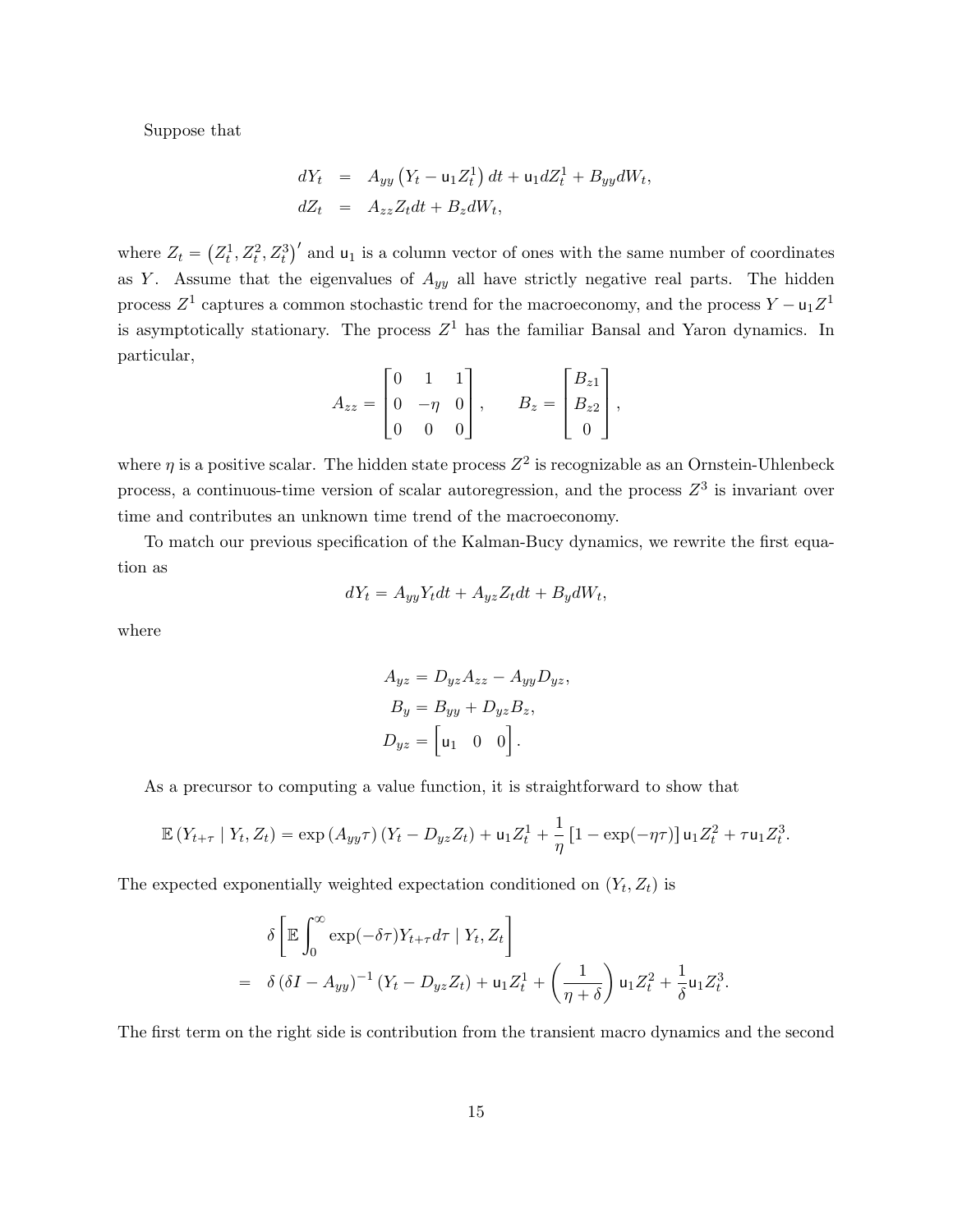one from the long-run risk contribution. By the Law of Iterated Expectations,

$$
\delta \left[ \mathbb{E} \int_0^\infty \exp(-\delta \tau) Y_{t+\tau} d\tau \mid Y_t, \overline{Z}_t \right]
$$
  
=  $\delta \left( \delta I - A_{yy} \right)^{-1} \left( Y_t - D_{yz} \overline{Z}_t \right) + \mathsf{u}_1 \left[ 1 \quad \frac{1}{\eta + \delta} \quad \frac{1}{\delta} \right] \overline{Z}_t.$ 

Since the matrix  $A_{yy}$  is nonsingular, when  $\delta$  declines to zero,  $\delta(-\delta I + A_{yy})^{-1}$  converges to zero. Thus for small values of  $\delta$ , the remaining terms dominate.<sup>8</sup> These are terms that feature growth rate uncertainty.

For preferences, we presume that  $\rho = 1$  and that consumption satisfies

$$
\log C_t = \mathsf{u}_c Y_t,
$$

where  $u_c$  is a row vector of zeros with a one in the first position. Guess a value function of the form

$$
\log V_t = \mathsf{v}_0(\Sigma_t) + \mathsf{v}_y Y_t + \mathsf{v}_z \overline{Z}_t,
$$

where  $\mathsf{v}_y Y_t + \mathsf{v}_z Z_t$  is the exponentially weighted average of future expected log consumption given current information

$$
\begin{array}{rcl}\n\mathsf{v}_y & = & \delta \mathsf{u}_c \left( \delta I - A_{yy} \right)^{-1}, \\
\mathsf{v}_z & = & -\delta \mathsf{u}_c \left( \delta I - A_{yy} \right)^{-1} D_{yz} + \left[ 1 \quad \frac{1}{\eta + \delta} \quad \frac{1}{\delta} \right].\n\end{array}
$$

See Appendix A for details. Armed with these computations, the vector of risk prices is

$$
\rho \bar{\sigma}_t^C + (\gamma - \rho) \bar{\sigma}_t^V = \left[ \rho \mathbf{u}_c + (\gamma - \rho) \mathbf{v}_y \right] \left( B_y B_y' \right)^{1/2} + (\gamma - \rho) \mathbf{v}_z \Sigma_t A_{yz}' \left( B_y B_y' \right)^{-1/2}.
$$

Consider next the ambiguity prices. Observe that

$$
\mu_t^V - \bar{\mu}_t^V = \left[ \mathsf{v}_y + \mathsf{v}_z \Sigma_t A'_{yz} \left( B_y B'_y \right)^{-1} \right] A_{yz} \left( Z_t - \overline{Z}_t \right),\tag{29}
$$

where  $A_{yz} (Z_t - \overline{Z}_t)$ is distributed as a multivariate normal with conditional mean zero and conditional covariance matrix  $A_{yz}\Sigma_t A_{yz}'$ . In light of formula (29), the ambiguity adjusted probability maintains the normal distribution and the covariance matrix  $\Sigma_t$ , but the conditional mean is now

$$
-\alpha A_{yz}\Sigma_t A_{yz}'\left[\mathbf{v}_y+\mathbf{v}_z\Sigma_t A_{yz}'\left(B_yB_y'\right)^{-1}\right]'\.
$$

This can be verified by a straightforward "complete-the-squares" argument. The corresponding

<sup>&</sup>lt;sup>8</sup>This is of relevance because much of the empirical asset pricing literature that studies long-run risk imposes a very small value of  $\delta$ .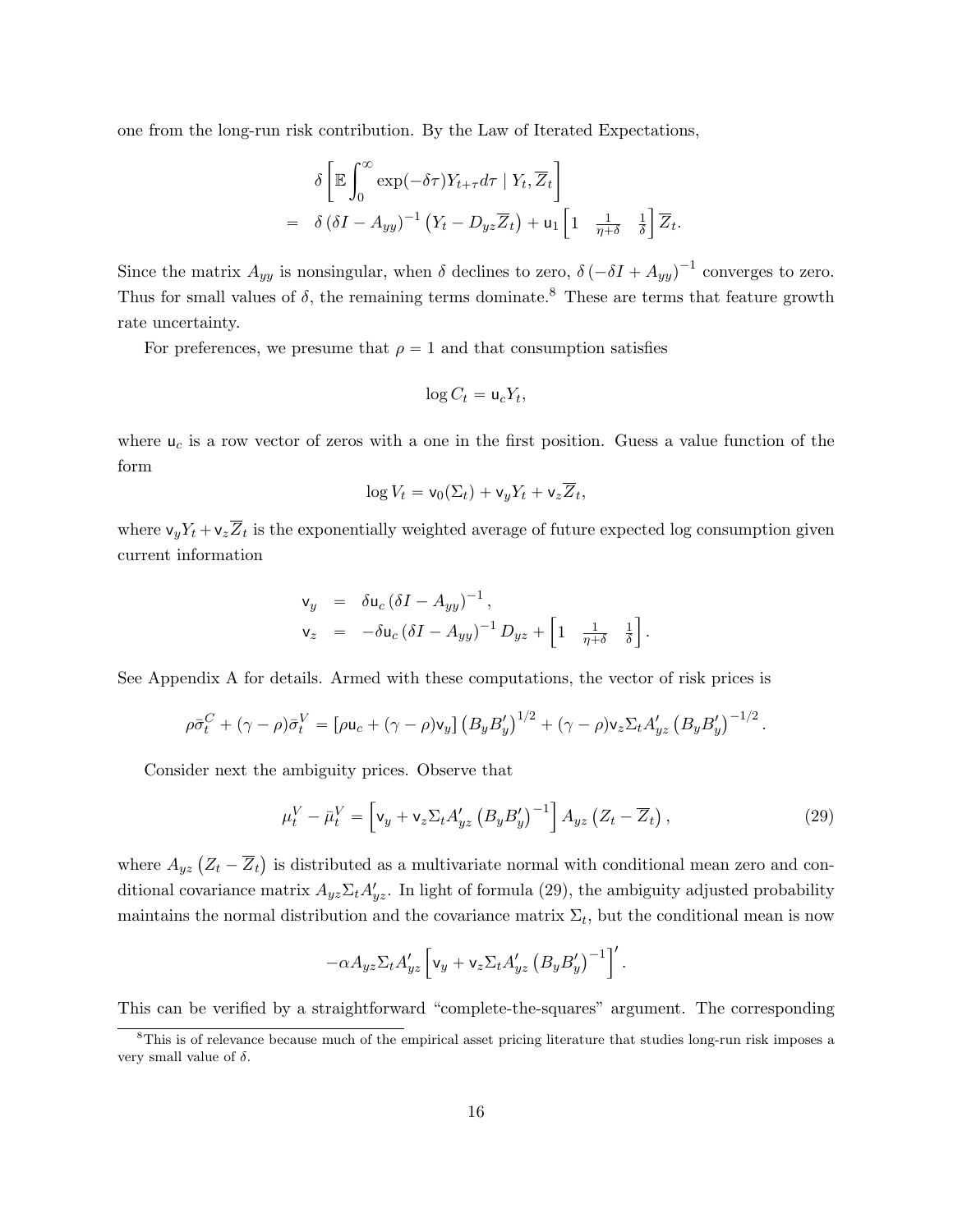contribution to the vector of uncertainty prices is

$$
\begin{split}\n&= \left[ \mathbb{E} \left( \mu_t^Y \mid \mathfrak{G}_t \right) - \widetilde{\mathbb{E}} \left( \mu_t^Y \mid \mathfrak{G}_t \right) \right]' \left[ \sigma_t^Y \left( \sigma_t^Y \right)' \right]^{-1/2} \\
&= -\alpha \left[ \mathsf{v}_y + \mathsf{v}_z \Sigma_t A'_{yz} \left( B_y B'_y \right)^{-1} \right] A_{yz} \Sigma_t A'_{yz} \left( B_y B'_y \right)^{-1/2}.\n\end{split}
$$

Notice that the altered mean in the normal distribution for the ambiguity adjustment to the Kalman-Bucy filtering depends only on  $\Sigma_t$  and not on either  $Y_t$  or  $Z_t$ . This result, however, is very special. The linearity of  $\log V_t$  in  $(Y_t, Z_t)$  exploits both the presumed linear state dynamics and the presumption of a unitary elasticity of intertemporal substitution,  $\rho = 1$ . More generally, the value functions will not be linear in the stochastically varying state vector. Even in the Wonham filtering, the ambiguity adjustment will depend on the predicted state vector and the distributional adjustment for the hidden state will cease to be normal both under the original baseline distribution and the ambiguity adjusted distribution.

Collin-Dufresne et al. (2016) studied parameter learning in a model with learning about parameters governing long-run risk. In their framework, investors learn about parameters over time while committing to a unique prior. Here we show how to go further and incorporate ambiguity aversion about the subjective probabilities in a continuous-time environment.<sup>9</sup>

### 5 Portfolio Choice

In this section we apply our utility model to a portfolio choice problem over an infinite horizon. We consider an environment where an investor can only invest in a risk-less asset with constant return r, and a risky stock with stochastic returns.

#### 5.1 Uncertain return

The scalar Z is the instantaneous mean return on a risky asset, but this mean is not directly observed by the investor. Instead the investor uses past data to infer what this mean is using observations on  $Y^{10}$  From the standpoint of Kalman-Bucy filtering, this is a special case of parameter estimation as described in Example 2.1 with  $A_{yz} = 1$  and  $B_y$  a row vector with the same number of entries as the Brownian motion  $W$ . Formally, let the scalar cumulative return process Y evolve as

$$
dY_t = Zdt + B_y dW_t
$$
  
=  $\overline{Z}_t dt + (Z - \overline{Z}_t) dt + B_y dW_t$ 

 $9\text{Ai}$  (2010) explored long-run risk in a production economy with incomplete information. The methods described here open the door to extensions with investor ambiguity aversion.

<sup>&</sup>lt;sup>10</sup>This extends the analysis in Feldman (1992) who featured the case in which  $\rho = \gamma = 1$  and  $\alpha = 0$ .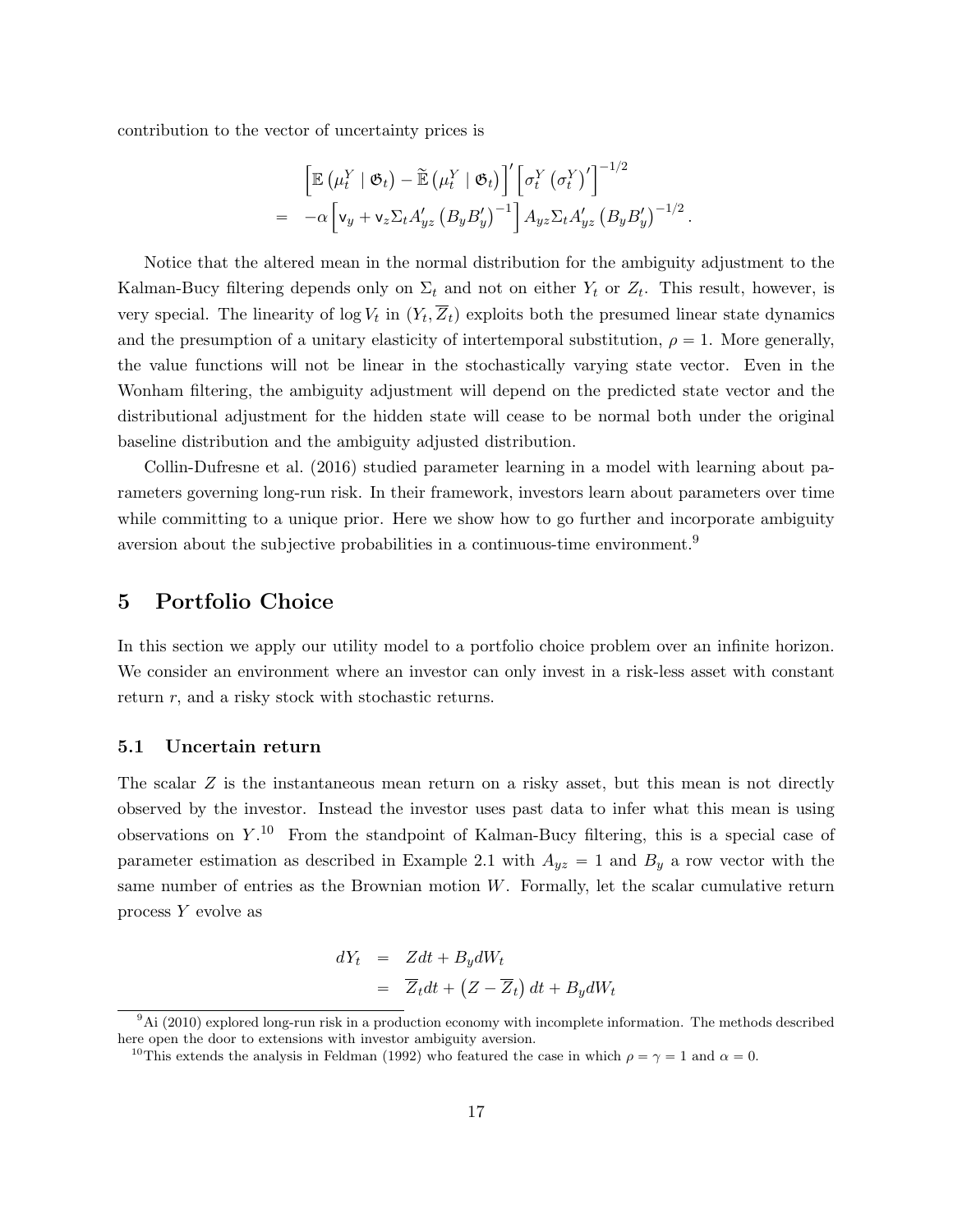$$
= \overline{Z}_t dt + |B_y| d\overline{W}_t,
$$

where

$$
d\overline{Z}_t = \frac{\Sigma_t}{|B_y|^2} (dY_t - \overline{Z}_t dt) = \frac{\Sigma_t}{|B_y|^2} [(Z - \overline{Z}_t) dt + B_y dW_t],
$$
  

$$
d\Sigma_t = -\frac{(\Sigma_t)^2}{|B_y|^2} dt.
$$

The solution to the second equation is

$$
\Sigma_t = \frac{|B_y|^2 \Sigma_0}{t\Sigma_0 + |B_y|^2}.
$$

As to be expected, for  $\Sigma_0 > 0$ ,  $\Sigma_t$  declines to zero as t gets large. In other words,  $\overline{Z}_t$  converges in mean square to the time invariant Z. Moreover,

$$
dY_t - \overline{Z}_t dt = \left(Z - \overline{Z}_t\right) dt + B_y dW_t,
$$

which isolates two component pertinent to investor preferences:

$$
\underbrace{\left(Z-\overline{Z}_t\right)dt}_{\text{ambiguity}}, \underbrace{B_y dW_t}_{\text{risk}}.
$$

The wealth of the investor is an endogenous state variable and evolves according to

$$
dX_t = \Psi_t X_t dY_t + (1 - \Psi_t) X_t r dt - C_t dt
$$
  
= 
$$
X_t r dt - C_t dt + \Psi_t X_t [Z dt - r dt + B_y dW_t],
$$

where  $\Psi_t$  is the portfolio weight on the risky security and r is a riskless return, which is assumed to be constant. Applying Ito's Lemma,

$$
d \log X_t = r dt - \left(\frac{C_t}{X_t}\right) dt - \frac{(\Psi_t)^2}{2} |B_y|^2 dt + \Psi_t (Z dt - r dt + B_y dW_t)
$$
  
= 
$$
r dt - \left(\frac{C_t}{X_t}\right) dt - \frac{(\Psi_t)^2}{2} |B_y|^2 dt + \Psi_t (\overline{Z}_t - r) dt + \Psi_t [(Z - \overline{Z}_t) dt + B_y dW_t].
$$

We suppose that there are two control variables at each date:  $(\Psi_t, \frac{C_t}{X_t})$  $\frac{C_t}{X_t}$ ). Set  $\rho = 1$  and consider three contributions to the HJB equation from the continuous-time utility recursion using (16):

1.  $\delta (\log C_t - \log V_t) + \bar{\mu}_t^V - \frac{1}{2}$  $\frac{1}{2}|\sigma_t^V|^2;$ 2.  $\frac{(1-\gamma)}{2}$  $\vert \sigma_t^V$  $\vert^2$ ;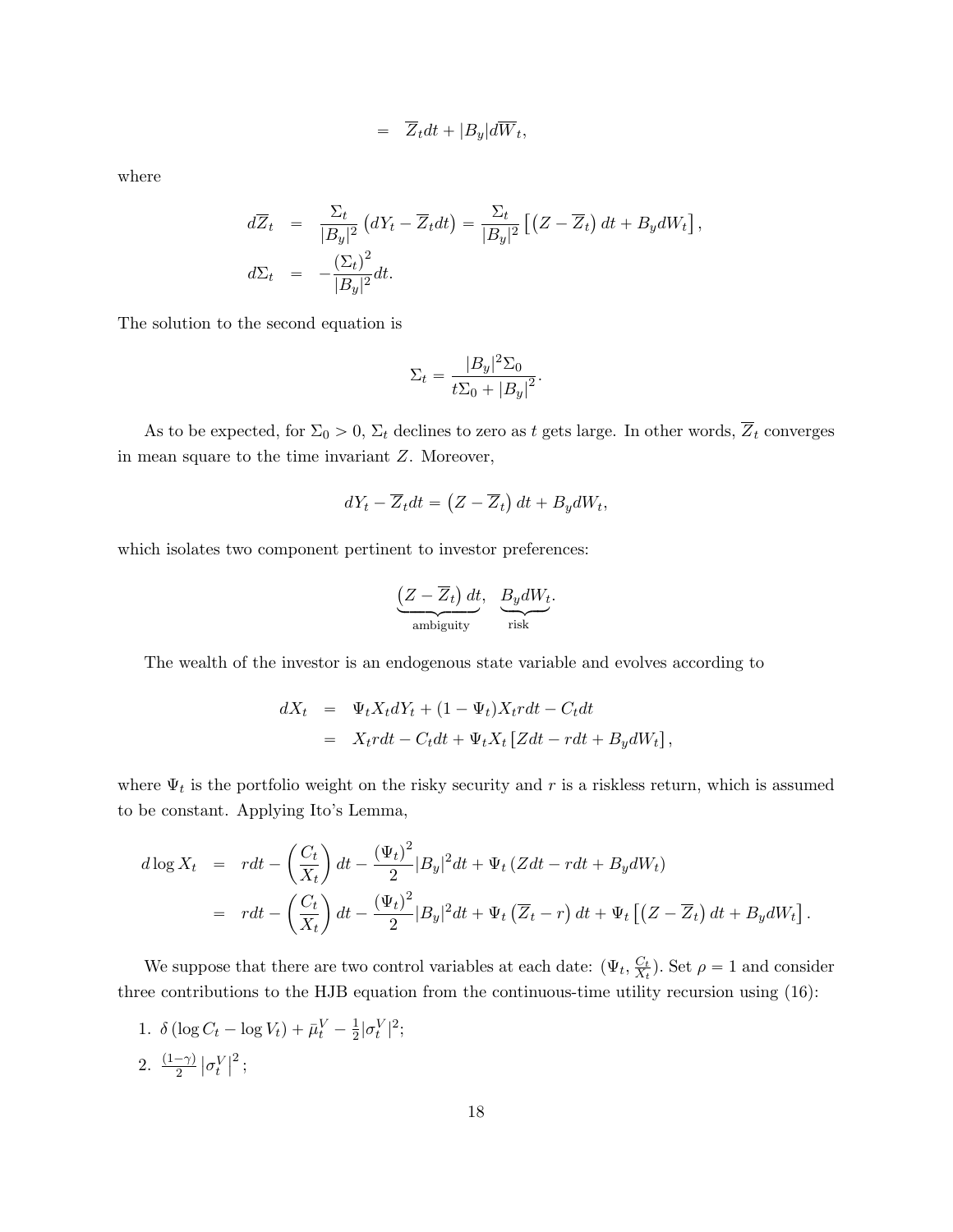3.  $-\frac{1}{\alpha}$  $\frac{1}{\alpha} \log \mathbb{E}$  $\left(\exp\left[-\alpha\right.\right)$  $\mu^V_t - \bar{\mu}^V_t$ ˘‰  $\mid \mathfrak{G}_t$ .

If we were to only consider the first contribution, the resulting HJB equation would be that for the discounted expected logarithmic utility. The additional contributions reflect the adjustments for risk aversion that exceeds that of the discounted log utility benchmark and for ambiguity aversion.

We now construct the above contributions in turn. We use guess and verify for constructing the value function. In so doing, suppose

$$
\log V_t = \log X_t + J_0 \left( \Sigma_t \right) + \frac{1}{2} J_2 \left( \Sigma_t \right) \left( \overline{Z}_t - r \right)^2
$$

for functions  $(J_0, J_2)$ . Let  $(x, z, s)$  denote the potential realizations of the state  $(X_t, Z_t, \Sigma_t)$  and  $(\psi, c)$  denote the potential realizations for the controls  $(\Psi_t, \frac{C_t}{X_t})$  $\frac{C_t}{X_t}$ .

• Using our value function guess, rewrite contribution 1) as

$$
H_1(\psi, c \mid x, z, s) = \delta \left[ \log c - J_0(s) - \frac{1}{2} J_2(s)(z - r)^2 \right]
$$
  
+  $r - c - \frac{(\psi)^2}{2} |B_y|^2 + \psi(z - r)$   
+  $\frac{1}{2} J_2(s) \frac{s^2}{|B_y|^2}$   
-  $\frac{d}{ds} \left[ J_0(s) + \frac{1}{2} J_2(s)(z - r)^2 \right] \frac{s^2}{|B_y|^2}$ 

.

• Next consider the adjustment for risk given by contribution 2). Notice that

$$
\sigma_t^V = \Psi_t B_y + J_2(s) \Sigma_t \left( \overline{Z}_t - r \right) \frac{\Sigma_t}{|B_y|^2} B_y.
$$

This leads to depict the second contribution as:

$$
H_2(\psi \mid x, z, s) = \frac{1 - \gamma}{2} \left( \psi + J_2(s) \left( z - r \right) \frac{s}{|B_y|^2} \right)^2 |B_y|^2.
$$

• Finally, consider the adjustment for ambiguity given by contribution 3). Notice that

$$
\mu_t^V - \overline{\mu}_t^V = \left[ \Psi_t + J_2 \left( \Sigma_t \right) \left( \overline{Z}_t - r \right) \frac{\Sigma_t}{|B_y|^2} \right] \left( Z_t - \overline{Z}_t \right).
$$

Thus the random variable on the left side is normally distributed conditioned  $\mathfrak{G}_t$  with mean zero. Compute the adjustment for ambiguity by using the formula for the mean of a log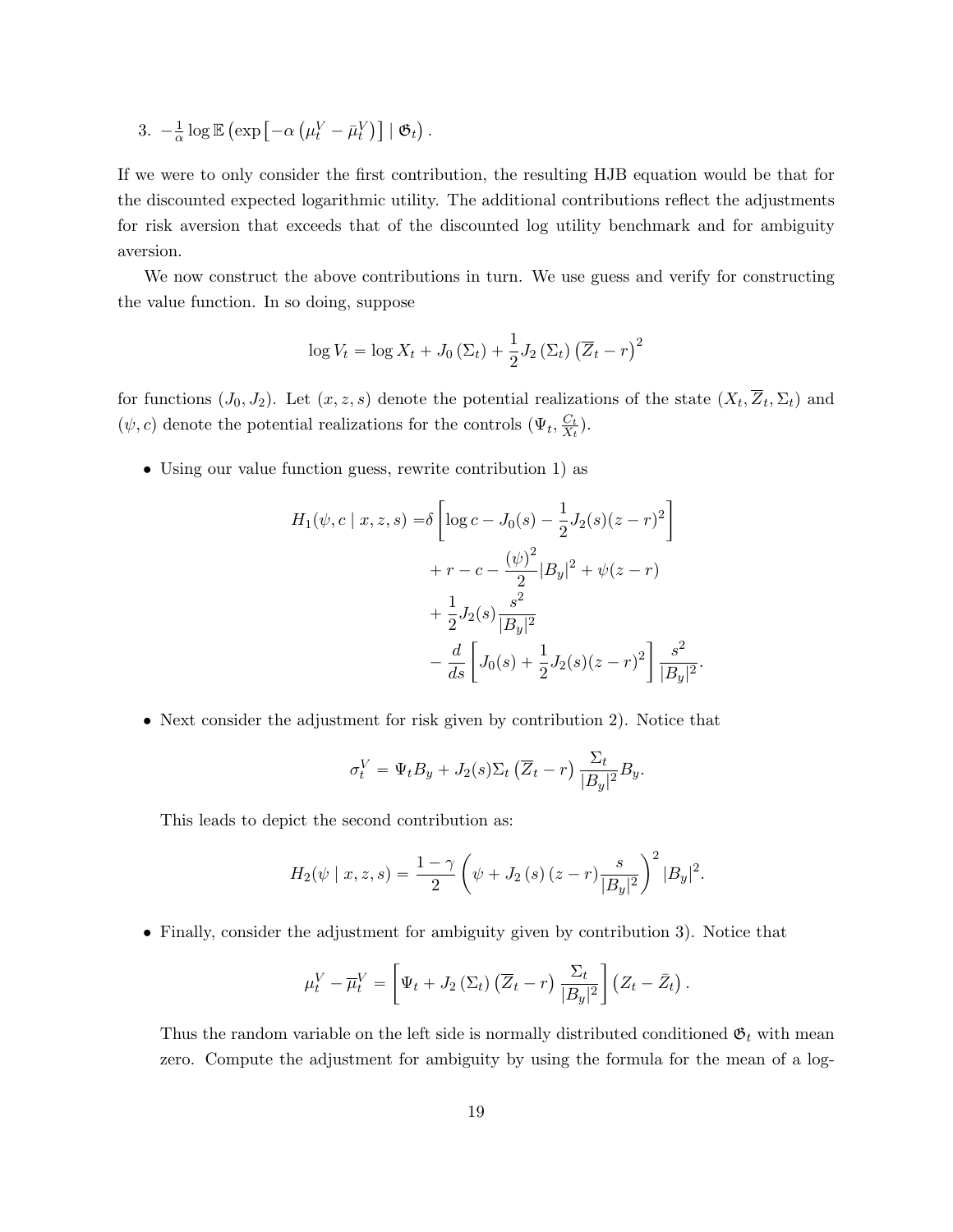normally distributed random variable

$$
H_3(\psi \mid x, z, s) = -\frac{\alpha}{2} \left[ \psi + J_2(s) (z - r) \frac{s}{|B_y|^2} \right]^2 s.
$$

Combining these contributions, extending an argument in Duffie and Epstein (1992) implies that the HJB equation of interest is:

$$
0 = \max_{\psi,c} H_1(\psi, c \mid x, z, s) + H_2(\psi \mid x, z, s) + H_3(\psi \mid x, z, s).
$$

The first-order condition for  $\psi$  is

$$
0 = z - r - |B_y|^2 \psi + \left[ \psi + J_2(s) (z - r) \frac{s}{|B_y|^2} \right] \left[ (1 - \gamma) |B_y|^2 - \alpha s \right].
$$

Therefore, the maximizing choice is

$$
\psi^* = \left[\frac{z-r}{\gamma|B_y|^2 + \alpha s}\right] - J_2\left(s\right) \frac{s}{|B_y|^2} \left[\frac{(\gamma-1)|B_y|^2 + \alpha s}{\gamma|B_y|^2 + \alpha s}\right] (z-r). \tag{30}
$$

The portfolio choice has a structure very much analogous to that found in Merton (1971) and extended by Gennotte (1986) and Brennan (1998) to include learning. The first term in the square brackets on the right side of (30) captures the myopic mean-variance component and the second term reflects a hedging component. The formulas differ because Merton, Gennotte and Brennan presume that  $\rho = \gamma$  and abstract from ambiguity aversion. Since we are interested in the case in which  $\gamma \geq 1$ , the directional impact of the second term depends on the sign of  $J_2(s)(z - r)$ . We will explore this impact in the numerical computations that follow.

Notice that what matters in these formulas is the composite uncertainty adjustment  $\gamma |B_y|^2 + \alpha s$ and not the relative importance of the risk and ambiguity adjustments. Substituting  $\Sigma_t$  for s and factoring, we write: «  $\mathbb{R}^2$  $\frac{1}{2}$ 

$$
\gamma |B_y|^2 + \alpha \Sigma_t = \left[ \gamma + \alpha \left( \frac{\Sigma_t}{|B_y|^2} \right) \right] |B_y|^2, \tag{31}
$$

where we plugged in  $\Sigma_t$  for s. The right side of (31) suggests that the ambiguity aversion can imitate enhanced risk aversion, albeit in a manner that is time dependent. Specifically, notice that  $\alpha$  multiplies the variance ratio:  $\frac{\Sigma_t}{|B_y|^2}$ .

In terms of a robust Bayesian interpretation: the ambiguity aversion adjustment is the outcome of a minimization problem implying a distorted conditional mean return given by

$$
\overline{Z}_t - \alpha \Sigma_t \left[ \psi^* \left( \overline{Z}_t - r, \Sigma_t \right) + J_2 \left( \Sigma_t \right) \left( \overline{Z}_t - r \right) \frac{\Sigma_t}{|B_y|^2} \right]. \tag{32}
$$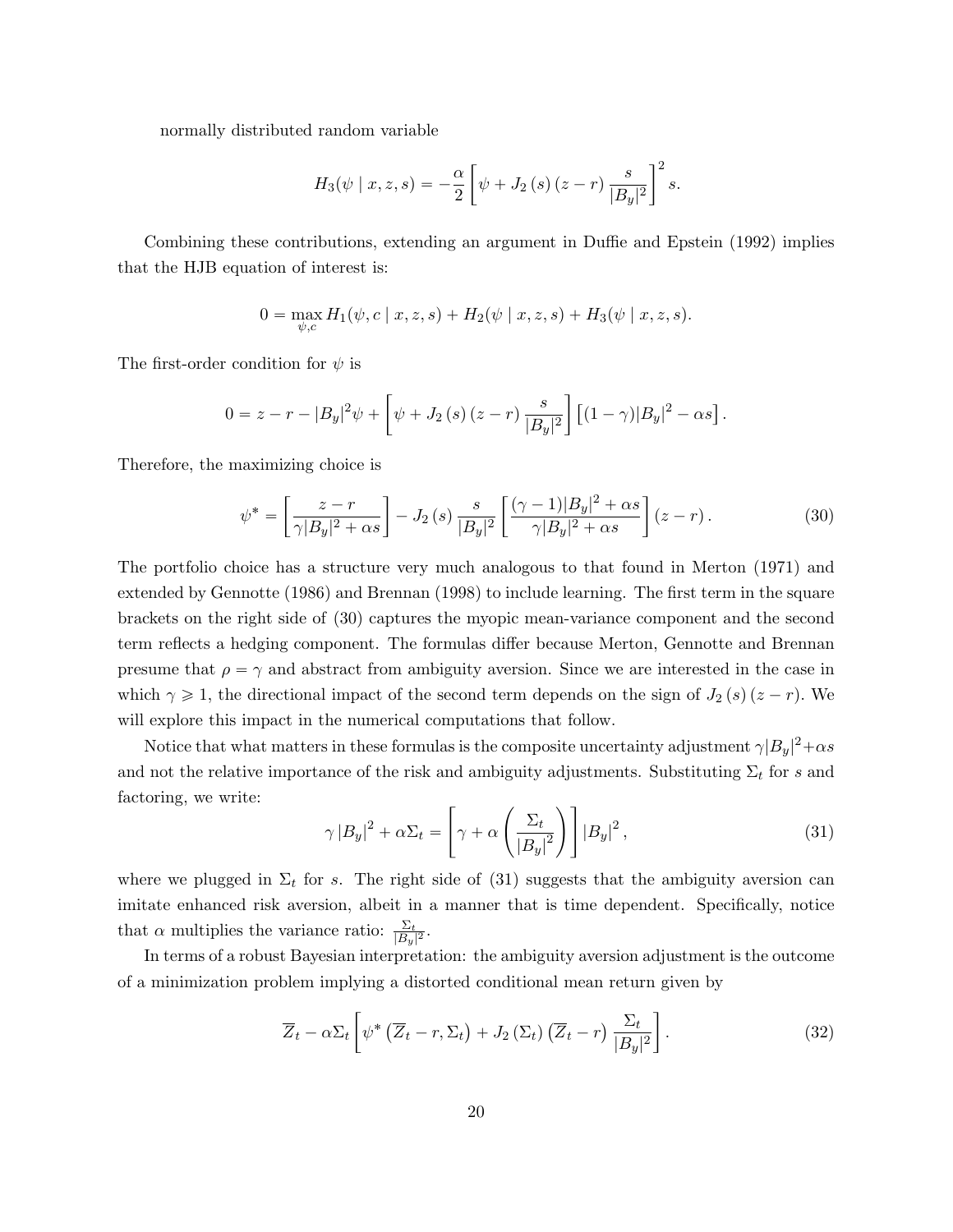This opens the door to assess the plausibility of alternative choices of  $\alpha$  following the robust Bayesian perspective of Good (1952).

Since we impose a unitary elasticity of intertemporal substitution,  $(\rho = 1)$ , the optimized consumption-wealth ratio is constant:

$$
\log C_t - \log X_t = \log \delta.
$$

To obtain formulas for  $(J_0, J_2)$  we substitute the optimal decision rules in the HJB equation and obtain two equations to be solved. While there are typically multiple solutions, only one will be of interest and interpreted as the limit of finite-horizon solutions.

#### 5.2 A quantitative illustration

To illustrate the impact of ambiguity aversion, we solve some numerical examples. We set parameter values as follows:  $\gamma = 5$ ,  $\rho = 1$ ,  $\delta = 0.01$ ,  $r = 0.02$ ,  $B_y = 0.18$ ,  $\Sigma_0 = 1\%$ . The computations we report impose a terminal condition  $\log V_T - \log C_T = 0$  for  $T = 25$ , which introduces additional time dependence into the continuation value process relative to the formulas in this section. See the Appendix B for details about how we solve the problem. By extending the decision horizon, value function and decision eventually converges to an infinite horizon portfolio problem with  $\Sigma_t = 0$ , rendering ambiguity aversion irrelevant. In Appendix B, we also show results for the infinite-horizon problem.

Figure 1 presents the hedging, myopic, and total demand for the stock as functions of the expected excess returns  $(\overline{Z} - r)$  at date zero for three values of ambiguity aversion  $\alpha = 0, 3, 6$ and  $\Sigma_0 = 1\%$ . The case of  $\alpha = 0$  corresponds to the ambiguity-neutral utility model of Duffie and Epstein (1992), adjusted to include learning. For simplicity, we focus on the case of positive expected excess returns because the case of negative expected excess returns is the mirror image. In the former case, the myopic demand is always positive.

Figure 1 shows that ambiguity aversion lowers the myopic demand as ambiguity aversion has the comparable effect of raising risk aversion. The hedging demand is negative for positive expected excess returns. Intuitively, bad news about stock returns following a negative shock is even worse as it also implies that expected future returns are low due to learning. Given this impact of news, the demand for the risky stock is diminished relative to the myopic (long) position. Increasing investor ambiguity aversion reduces the (short) hedging position compared with the Duffie and Epstein. While a more ambiguity averse investor has a more muted hedging response, the total demand declines for the larger value of  $\alpha$ . To understand better, the numerical magnitudes of the two values of  $\alpha$ , consider the implications of formula (32) for the robust-adjusted probabilities. As reported in Appendix B, the worst-case probabilities reduce the expected excess return by about twenty percent for  $\alpha = 3$  and by a little over thirty percent for  $\alpha = 6$ .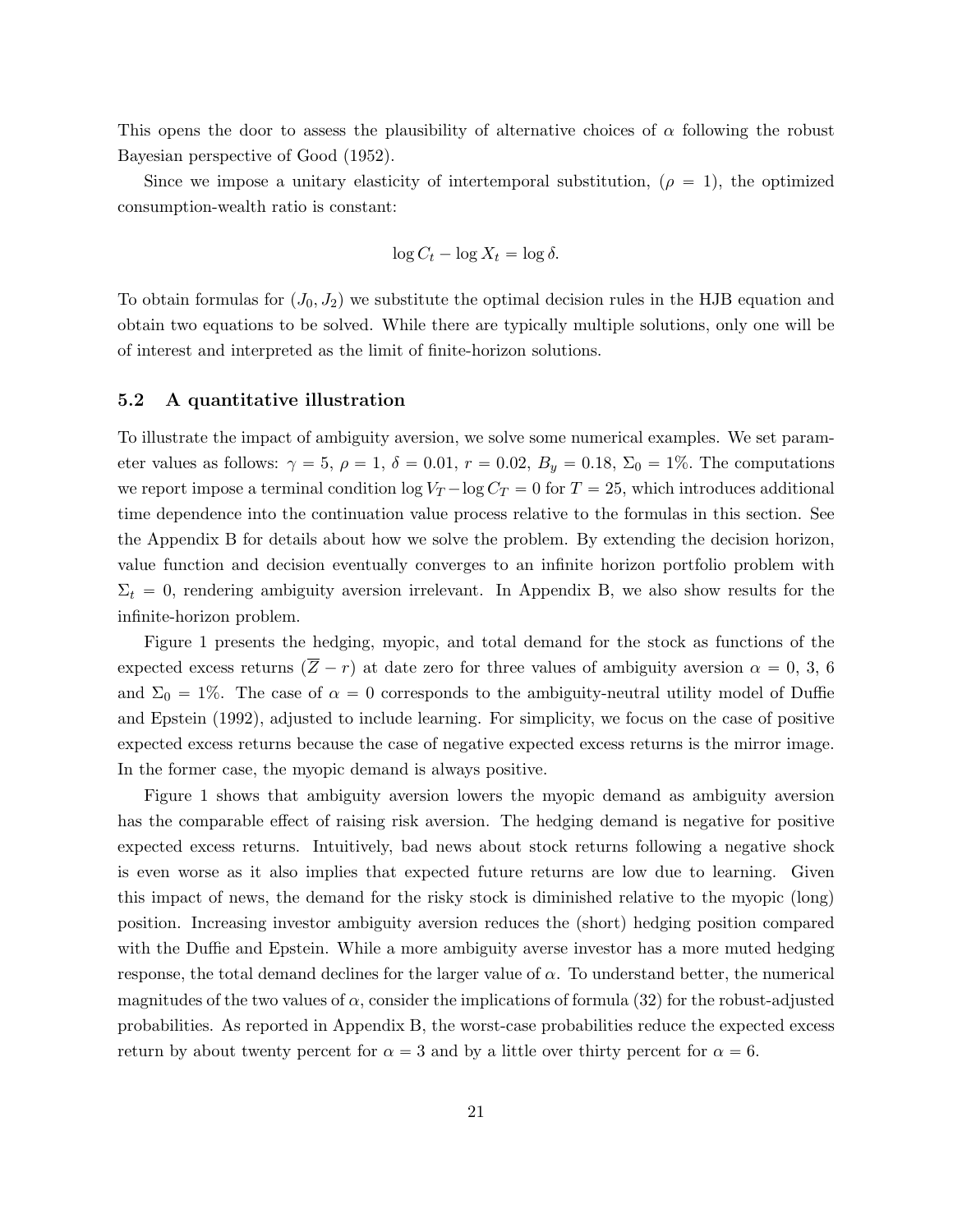

Figure 1: The impact of ambiguity aversion at time zero on the demand for the risky asset for  $\Sigma_0 = 1\%$ . The three panels depict the myopic, hedging and total demands, respectively.

Figure 2 presents the impact of prior uncertainty  $\Sigma_0$  for the Duffie and Epstein model ( $\alpha = 0$ ) and for the smooth ambiguity model with  $\alpha = 3$ . For the  $\alpha = 0$  model, increasing  $\Sigma_0$  enhances the negative contribution of the hedging demand. The myopic demand does not depend on  $\Sigma_0$ . Thus the total demand declines as prior uncertainty is increased, but it remains positive for the values of  $\Sigma_0$  that we consider. By contrast, for an ambiguity averse investor, the hedging demand is not monotonic with the prior uncertainty. Intuitively there are two opposite effects: higher prior uncertainty generates a larger short hedging position, but it also makes the impact of ambiguity aversion larger and hence lowers this short position. The latter effect is represented by the term  $\alpha\Sigma_0$  $\frac{\alpha \Sigma_0}{(B_y)^2}$  and can dominate the first effect depending on parameter values. Because an increase in  $\Sigma_0$  raises the impact of ambiguity aversion and hence effective risk aversion, it also reduces the myopic demand. As a result, the total demand for an ambiguity averse investor declines with  $\Sigma_0$ and becomes negative for the largest of the three values of  $\Sigma_0$  that we consider.

#### 5.3 Modifications and extensions

We briefly describe some alternative economic environments and discuss the consequences of these extensions.

**Remark 5.1.** When  $\rho \neq 1$ , we consider continuation values of the more general form:

$$
\log V_t = \log X_t + J\left(\Sigma_t, \overline{Z}_t\right)
$$

While log  $V_t$  is no longer quadratic conditioned on  $\overline{Z}_t$ , the formula for the optimal portfolio has a direct extension involving the corresponding partial derivatives of J. The consumption wealth ratio will no longer be constant, but the decision rule will satisfy: For this more general specifications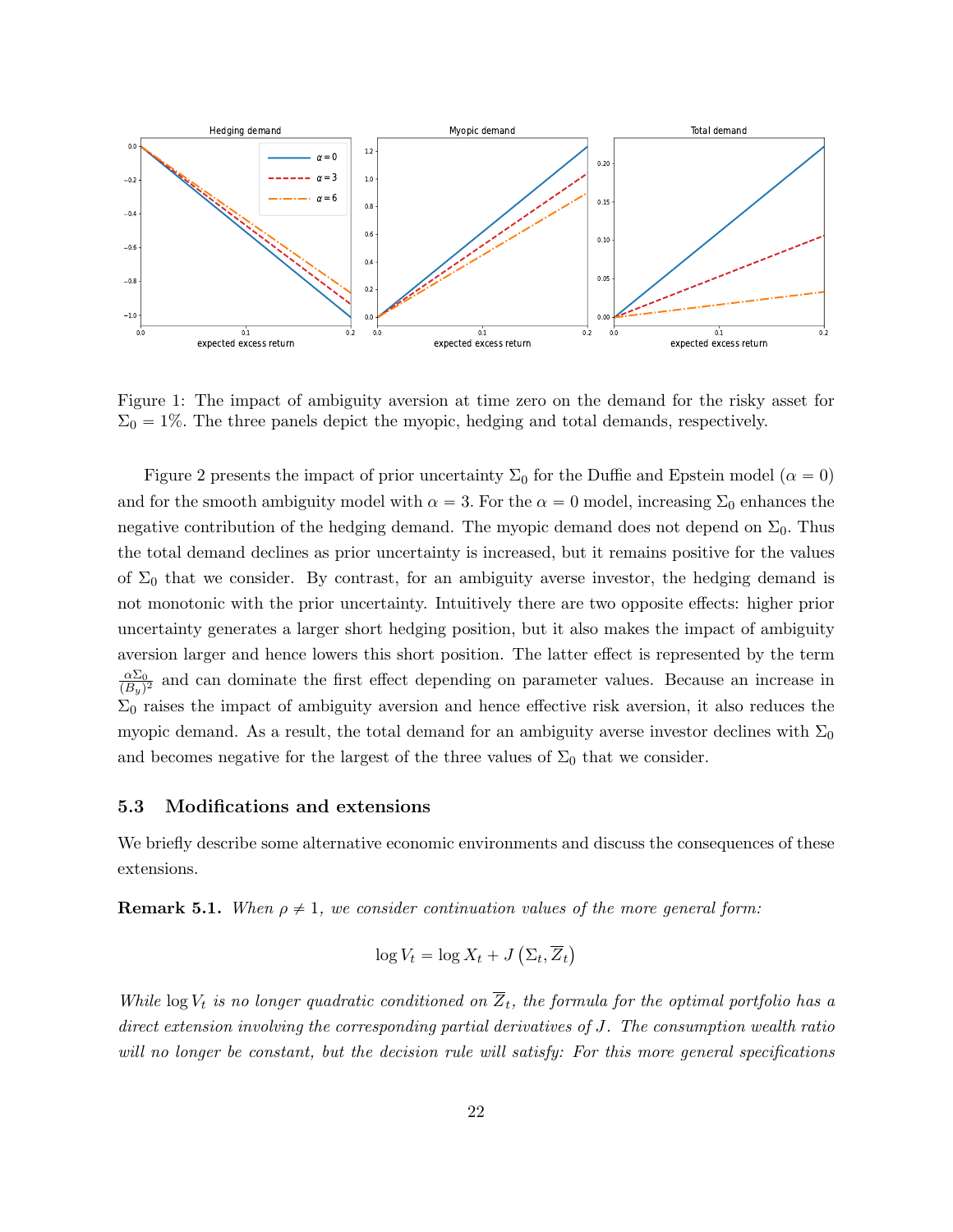

Figure 2: The impact of prior uncertainty as captured by three alternative choices of  $\Sigma_0$ . The results depicted in the first column are for the model of Duffie and Epstein (1992) implemented by setting  $\alpha = 0$ . The results depicted in the second column presume that  $\alpha = 3$ . The rows give the alternative contributions to the demand for the risky asset. 000300358558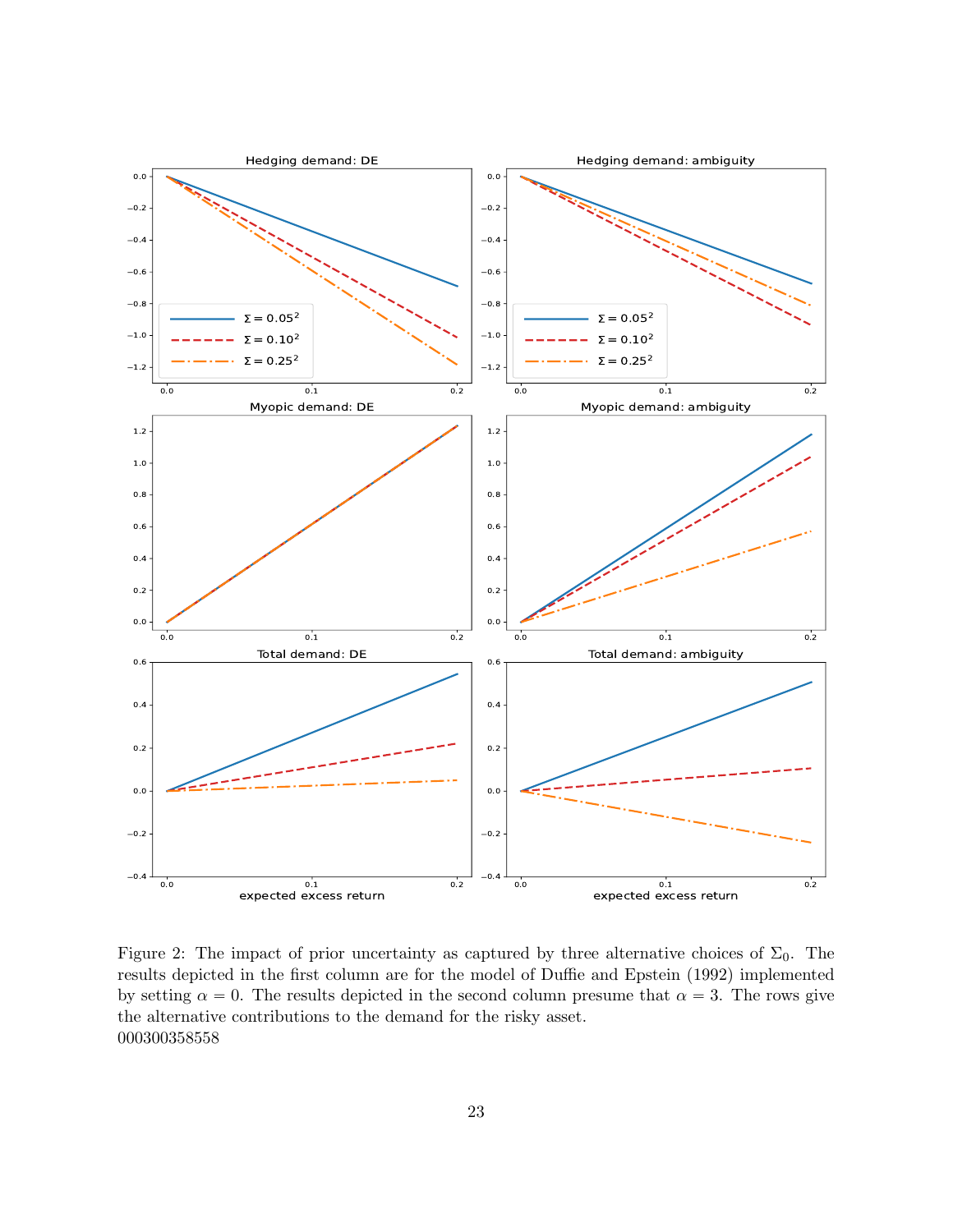of  $\rho$ ,

$$
\log C_t - \log X_t = \frac{\log \delta}{\rho} + \left(\frac{\rho - 1}{\rho}\right) (\log V_t - \log X_t)
$$

Because the continuation value is forward looking, the sign of  $\rho - 1$  determines qualitatively how beliefs about the future, as captured by  $\log V_t$ , vary with the consumption-wealth ratio. This is true at least locally in  $\rho - 1$ .

**Remark 5.2.** As an alternative specifications of the learning problem with  $\rho = 1$ , we replace the Kalman-Bucy filtering dynamics with the Wonham counterpart. Recall that these dynamics are:

$$
d\overline{Z}_t = \Lambda' \overline{Z}_t dt + \left[ \text{diag}\left( \overline{Z}_t \right) - \overline{Z}_t \overline{Z}'_t \right] A'_{yz} |B_y|^{-1} d\overline{W}_t
$$
  
=  $\Lambda' \overline{Z}_t dt + \left[ \text{diag}\left( \overline{Z}_t \right) - \overline{Z}_t \overline{Z}'_t \right] A'_{yz} |B_y|^{-2} \left[ A_{yz} \left( Z_t - \overline{Z}_t \right) dt + B_y dW_t \right],$ 

where the return evolution is:

$$
dY_t = A_{yz}Z_t dt + B_y dW_t = A_{yz}\overline{Z}_t dt + A_{yz} (Z_t - \overline{Z}_t) dt + B_y dW_t.
$$

The corresponding wealth dynamics are:

$$
d\log X_t = rdt - \left(\frac{C_t}{X_t}\right)dt - \frac{\left(\Psi_t\right)^2}{2}|B_y|^2dt + \psi_t\left[A_{yz}\overline{Z}_tdt - rdt + A_{yz}\left(Z_t - \overline{Z}_t\right)dt + B_y dW_t\right].
$$

We again suppose that the continuation value is additively separable, and write:

$$
V_t = X_t + J(\overline{Z}_t).
$$

The construction of the HJB equation is analogous to the Kalman-Bucy filtering specification with modifications in the state evolution for  $\overline{Z}$ . It is straightforward to show that

$$
\mu_t^V - \mathbb{E} \left( \mu_t^V \mid \mathfrak{G}_t \right) = \left[ \psi_t + \left[ \frac{\partial J}{\partial z} \left( \overline{Z}_t \right) \right]' \left[ \text{diag} \left( \overline{Z}_t \right) - \overline{Z}_t \overline{Z}'_t \right] A'_{yz} |B_y|^{-2} \right] A_{yz} \left( Z_t - \overline{Z}_t \right),
$$

which conditionally linear in  $Z_t - \overline{Z}_t$ . The random vector,  $Z_t - \overline{Z}_t$  is discrete in contrast to the Kalman-Bucy filtering dynamics. While the ambiguity computation:

$$
-\frac{1}{\alpha}\log\mathbb{E}\left(\exp\left[-\alpha\left(\mu_t^V-\bar{\mu}_t^V\right)\right]\mid \mathfrak{G}_t\right)
$$

is straightforward, the resulting adjustment cannot be captured by a simple variance correction in contrast to the Kalman-Bucy filtering model.

**Remark 5.3.** The  $\rho = 1$  model computation has a direct extension to the environment like that in Section 4.3 with long-run uncertainty and Kalman-Bucy filtering. Instead of positing a process for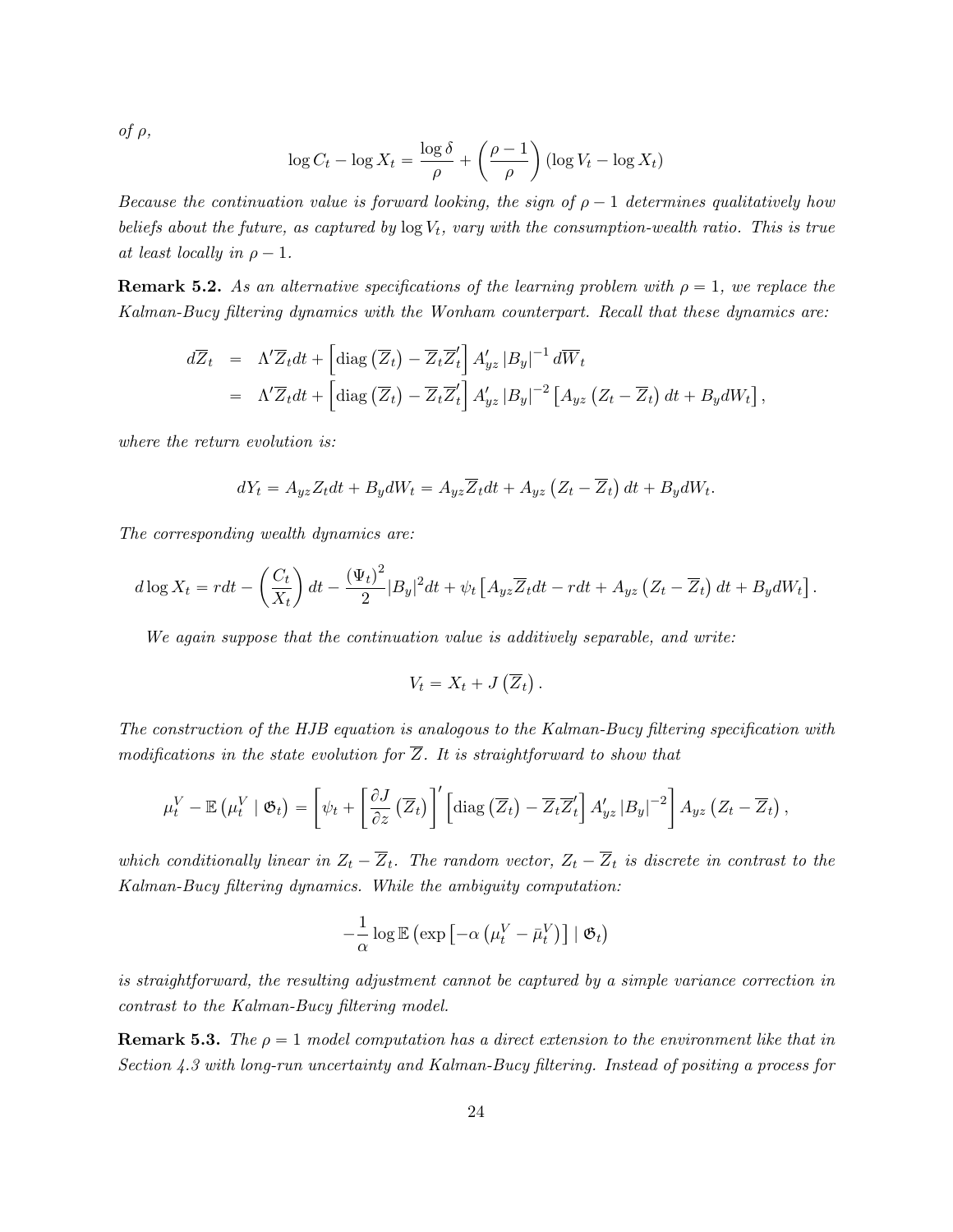log consumption, we suppose that the logarithm of a valuation process formed by reinvesting any dividends back into the risk security has a long-term uncertainty component with hidden states. The implied instantaneous return replaces  $rdt + B_y dW_t$  in the wealth dynamics. This extension allows for there to be predictability in the return process as has been documented in the empirical literature. The hidden state variable is now three dimensional. To accommodate the additional hidden states, the continuation value now takes the form:

$$
\log V_t = \log X_t + J_0 \left( \Sigma_t \right) + J_1 \left( \Sigma_t \right) \overline{Z}_t + \frac{1}{2} \left( \overline{Z}_t \right)' J_2 \left( \Sigma_t \right) \overline{Z}_t,
$$

where  $J_1$  is a row vector and  $J_2$  is a symmetric matrix.

Remark 5.4. While the example takes the return process as exogenously specified, we could instead introduce production as part of social planner's problem, and explore capital accumulation and the implied equilibrium asset prices.<sup>11</sup> For instance, see Barnett et al. (2020), who study a climate change problem in presence of ambiguity aversion. It can be convenient for such a model to construct a max  $-$  min version of the HJB equation in which the minimization is represented as implied by  $(18)$ .<sup>12</sup> The resulting HJB equation can then be formulated as a zero-sum, two-player differential game along the lines of Fleming and Souganidis (1989) and others.

# 6 Unknown jump processes

While our paper focuses on the case of Brownian information structure, we comment briefly on how to extend this analysis to accommodate jumps. Suppose that Y evolves according to one of n possible jump processes. We allow for a jump to take place at any t, and we use the notation  $t$ to denote pre-jump values. That is, we follow the usual convention that processes are CADLAG (right continuous with left limits). For instance, if there is a jump at  $t$ ,  $V_t$  is the post-jump continuation value and  $V_{t-}$  is the pre-jump continuation value. We represent the local evolution for process j with an intensity,  $\mathcal{I}_{t-}^j$ , implying that the approximate probability of a jump over a small interval  $\epsilon$  is  $\epsilon I_t^j$ . We represent the jump distribution conditioned on a jump happening using an expectation operator  $\mathbb{T}_{t-}^j$  for  $j = 1, 2, ..., n$ . Conditioning on  $\mathfrak{F}_t$  at any date includes knowledge of which of the  $n$  possible stochastic process specifications governs the actual data evolution. This knowledge is not included in  $\mathfrak{G}_t$ . Instead the decision maker uses historical data to make inferences about the plausibility each of the  $j$ 's.

We start by deducing a local representation of the recursive utility risk adjustment for each of the jump processes. That is, we use the  $\mathfrak F$  filtration. Again our derivation will be heuristic providing candidate formulas to be formally justified with a more complete specification of the

 $11$ For instance, we could extend the results of Detemple (1986) who analyzed a production economy with learning in the case in which  $\rho = \gamma = 1$  and  $\alpha = 0$ .

 $12$ In contrast to this paper, Barnett et al. (2020) abstract from learning.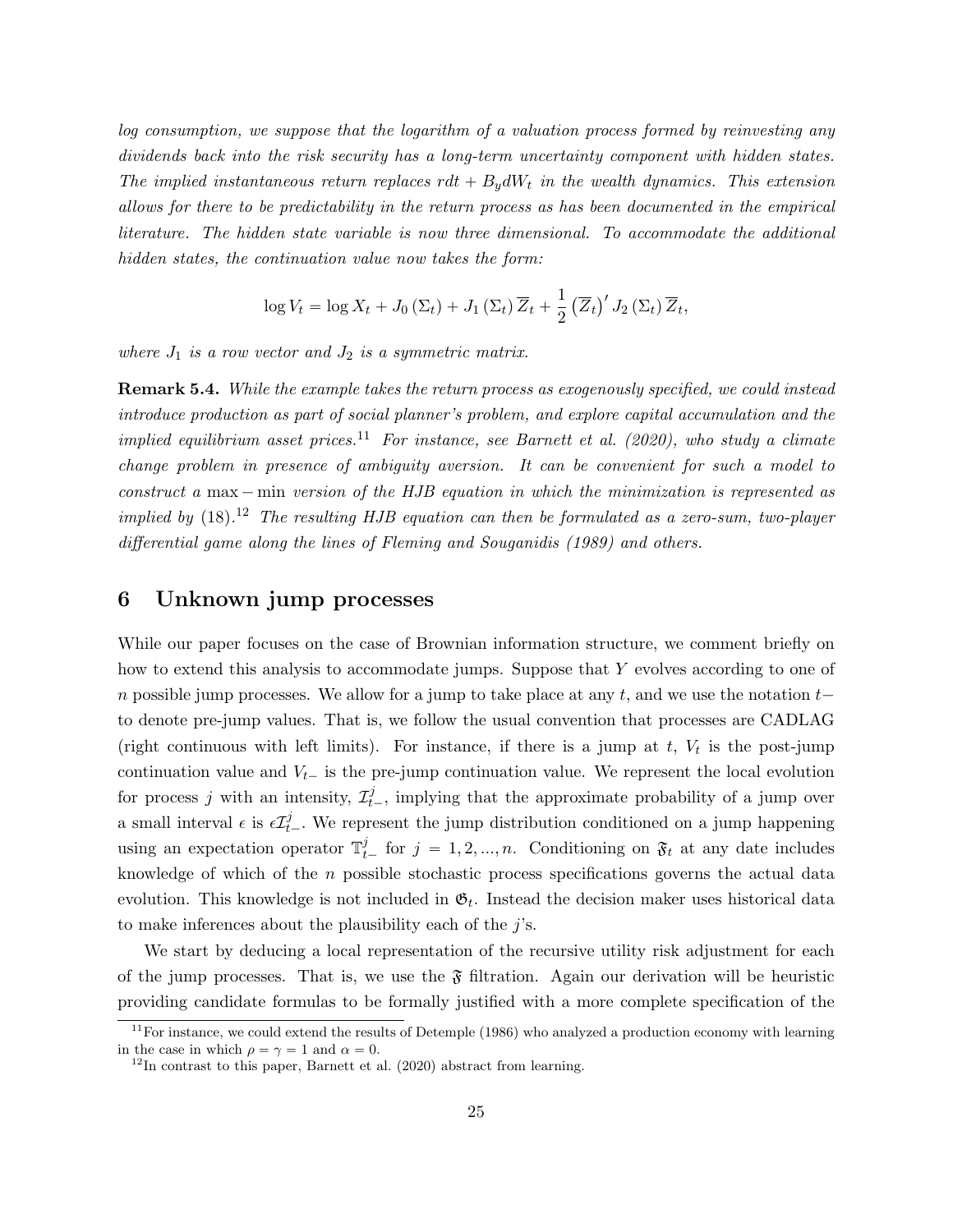decision problem. Let  $V_{t+\epsilon}$  be the continuation value at date  $t + \epsilon$ . Then the approximate conditional expectation of  $(V_{t+\epsilon})^{1-\gamma}$  over an interval  $\epsilon$  for jump process j is

$$
\mathbb{E}\left[\left(V_{t+\epsilon}\right)^{1-\gamma} \mid \mathfrak{F}_{t-}\right] \approx \left(1 - \epsilon \mathcal{I}_{t-}^{j}\right) \left(V_{t-}\right)^{1-\gamma} + \epsilon \mathcal{I}_{t-}^{j} \mathbb{T}_{t-}^{j} \left[\left(V_{t+\epsilon}\right)^{1-\gamma}\right].
$$

The small  $\epsilon$  limit of interest is

"

$$
\lim_{\epsilon \downarrow 0} \frac{\mathbb{E}\left[ (V_{t+\epsilon})^{1-\gamma} \mid \mathfrak{F}_{t-} \right] - (V_{t-})^{1-\gamma}}{\epsilon} = \mathcal{I}_{t-}^{j} \left( \mathbb{T}_{t-}^{j} \left[ (V_{t})^{1-\gamma} \right] - (V_{t-})^{1-\gamma} \right).
$$

By the "chain rule," two certainty equivalent counterpart approximations are

ı

"

$$
\lim_{\epsilon \downarrow 0} \frac{\left(\mathbb{E}\left[\left(V_{t+\epsilon}\right)^{1-\gamma} \mid \mathfrak{F}_{t-}\right]\right)^{\frac{1}{1-\gamma}} - V_{t-}}{\epsilon} = \frac{\mathcal{I}_{t-}^{j}}{1-\gamma} \left(\mathbb{T}_{t-}^{j}\left[\left(V_{t}\right)^{1-\gamma}\right] - \left(V_{t-}\right)^{1-\gamma}\right) \left(V_{t-}\right)^{\gamma},
$$

and

.

$$
\lim_{\epsilon \downarrow 0} \frac{\frac{1}{1-\gamma} \log \mathbb{E}\left[ \left(V_{t+\epsilon}\right)^{1-\gamma} \mid \mathfrak{F}_{t-} \right] - \log V_{t-} }{\epsilon} = \frac{\mathcal{I}_{t-}^{j}}{1-\gamma} \left[ \frac{\mathbb{T}_{t-}^{j}(V_{t})^{1-\gamma}}{(V_{t-})^{1-\gamma}} - 1 \right].
$$

ı

Using this computation, if the consumer/investor conditions on model  $j$ , the counterpart to (13) in the local construction of investor preferences with jump risk is

$$
0 = \frac{\delta}{1-\rho} \left[ \left( \frac{C_{t-}}{V_{t-}} \right)^{1-\rho} - 1 \right] + \frac{\mathcal{I}_{t-}^j}{1-\gamma} \left[ \frac{\mathbb{T}_{t-}^j (V_t)^{1-\gamma}}{(V_{t-})^{1-\gamma}} - 1 \right].
$$

The ambiguity neutral counterpart averages over the different possible jump processes conditioned on date t information:

$$
0 = \frac{\delta}{1-\rho} \left[ \left( \frac{C_{t-}}{V_{t-}} \right)^{1-\rho} - 1 \right] + \frac{1}{1-\gamma} \sum_{j=1}^{n} \pi_{t-}^{j} \mathcal{I}_{t-}^{j} \left[ \frac{\mathbb{T}_{t-}^{j}(V_{t})^{1-\gamma}}{(V_{t-})^{1-\gamma}} - 1 \right],
$$
\n(33)

where  $\pi_{t-}^j$  is the probability of model j conditioned on  $\mathfrak{G}_{t-}$ . Because  $\mathcal{I}_{t-}^j$  is in the conditioning information set of  $\mathbb{T}_{t-}^j$ , the expectations implied by  $\pi_{t-}^j$  and  $\mathbb{T}_{t-}^j$  can be collapsed to one as in Bayesian analysis.<sup>13</sup>

By (12), our discrete-time approximation for the logarithm of the smooth ambiguity aversion

$$
\sum_{j=1}^n \left(\frac{\pi^j_{t-}\mathcal{I}^j_{t-}}{\sum_{j=1}^n \pi^j_{t-1}\mathcal{I}^j_{t-}}\right)\mathbb{T}^j_{t-}
$$

<sup>&</sup>lt;sup>13</sup>For instance, we can rewrite (33) in terms of an average intensity  $\sum_{j=1}^{n} \pi_{t-1}^{j} \mathcal{I}_{t-}^{j}$  and corresponding average expectation conditioned on a jump as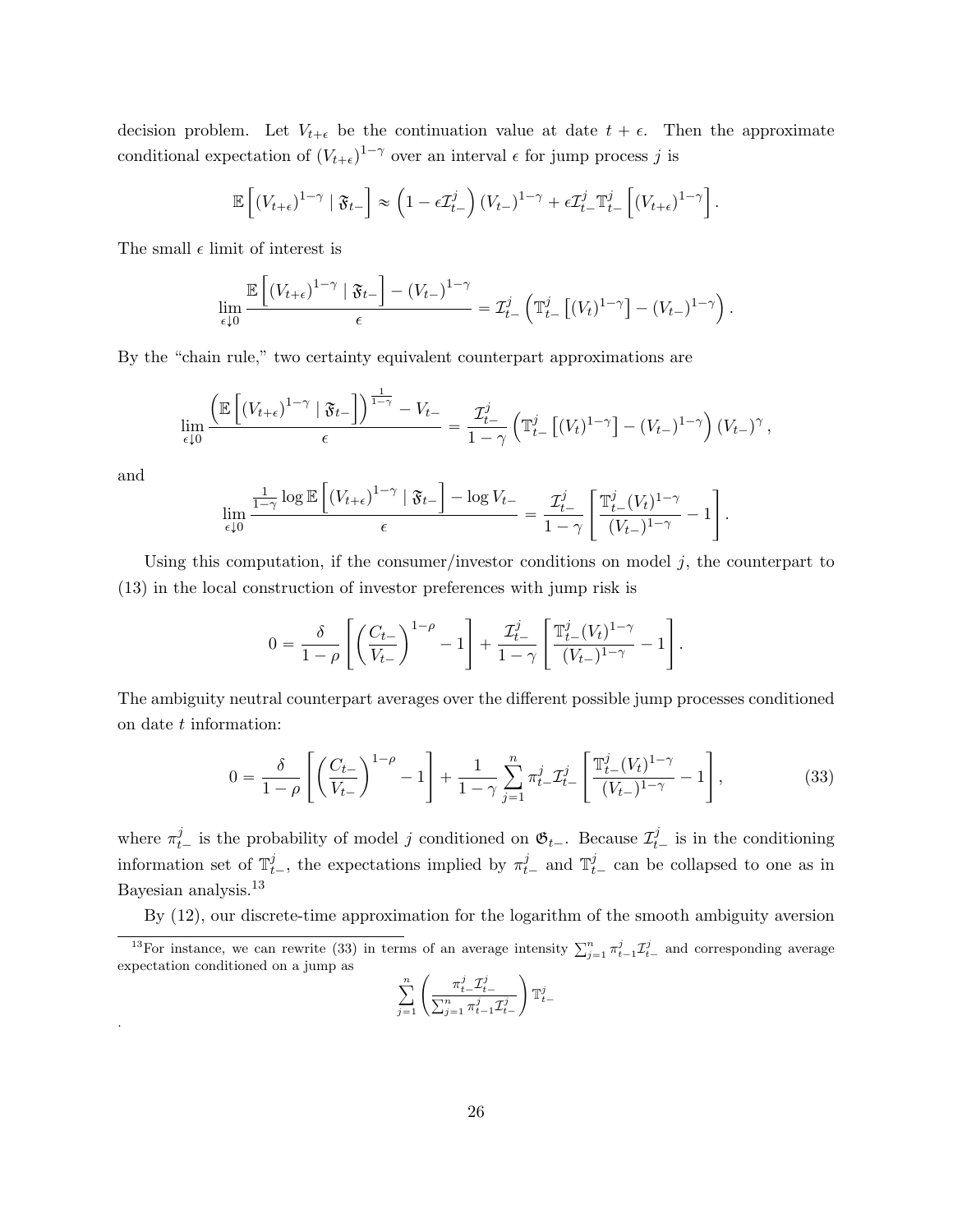adjustment is:<sup>14</sup>

$$
-\frac{\epsilon}{\alpha} \log \sum_{j=1}^{n} \pi_{t-}^{j} \left[ \left( \mathbb{E} \left[ (V_{t+\epsilon})^{1-\gamma} \mid \mathfrak{G}_{t-} \right] \right)^{\frac{1}{1-\gamma}} \right]^{-\frac{\alpha}{\epsilon}}
$$
  
\n
$$
\approx -\frac{\epsilon}{\alpha} \log \sum_{j=1}^{n} \pi_{t-}^{j} \exp \left[ -\frac{\alpha}{\epsilon} \left( \log V_{t-} + \frac{\epsilon \mathcal{I}_{t-}^{j}}{1-\gamma} \left[ \frac{\mathbb{T}_{t-}^{j}(V_{t})^{1-\gamma}}{(V_{t-})^{1-\gamma}} - 1 \right] \right) \right]
$$
  
\n
$$
= \log V_{t-} - \frac{\epsilon}{\alpha} \log \sum_{j=1}^{n} \pi_{t-}^{j} \exp \left( -\frac{\alpha \mathcal{I}_{t-}^{j}}{1-\gamma} \left[ \frac{\mathbb{T}_{t-}^{j}(V_{t})^{1-\gamma}}{(V_{t-})^{1-\gamma}} - 1 \right] \right).
$$

As a consequence, our continuous-time smooth ambiguity adjustment alters the local representation of preferences to be:

$$
0 = \min_{\tilde{\pi}^j \ge 0, \sum_{j=1}^n \tilde{\pi}^j = 1} \frac{\delta}{1 - \rho} \left[ \left( \frac{C_{t-}}{V_{t-}} \right)^{1 - \rho} - 1 \right] + \sum_{j=1}^n \tilde{\pi}^j \left( \frac{\mathcal{I}_{t-}^j}{1 - \gamma} \right) \left[ \frac{\mathbb{T}_{t-}^j (V_t)^{1 - \gamma}}{(V_{t-})^{1 - \gamma}} - 1 \right] + \xi \sum_{j=1}^n \tilde{\pi}^j \left( \log \tilde{\pi}^j - \log \pi_{t-}^j \right) = \frac{\delta}{1 - \rho} \left[ \left( \frac{C_{t-}}{V_{t-}} \right)^{1 - \rho} - 1 \right] - \frac{1}{\alpha} \log \sum_{j=1}^n \pi_{t-}^j \exp \left( -\frac{\alpha \mathcal{I}_{t-}^j}{1 - \gamma} \left[ \frac{\mathbb{T}_{t-}^j (V_t)^{1 - \gamma}}{(V_{t-})^{1 - \gamma}} - 1 \right] \right).
$$

where, as before,  $\alpha = \frac{1}{5}$  $\frac{1}{\xi}$ . In particular, the robust prior interpretation carries over to the inclusion of jumps.

This specification of preferences implies counterparts to HJB equations. As in the diffusion case, such equations take as inputs information state variables that capture the learning dynamics along with other state variables pertinent to the analysis. The formulation has direct extensions to more general filtering problems and to problems that include Brownian shocks along with jumps. A more full analysis of such problems is beyond the scope of this paper.

# 7 Conclusion

In this paper, we investigate dynamic decision problems that feature both ambiguity aversion and risk aversion posed in a continuous-time environment. These preferences extend specifications proposed by Duffie and Epstein (1992) by including a continuous-time counterpart to the recursive smooth ambiguity model of Klibanoff et al. (2009). The smooth ambiguity adjustment has a robust Bayesian interpretation whereby the decision-maker is unsure about the current period posterior

<sup>&</sup>lt;sup>14</sup>Analogous to the Brownian motion specification, Skiadas (2013) used  $\alpha$  in place of  $\frac{\alpha}{\epsilon}$  in the formula that follows when considering smooth ambiguity with jumps. As he shows, the smooth ambiguity adjustment vanishes in the limit, resulting in (33) in continuous time.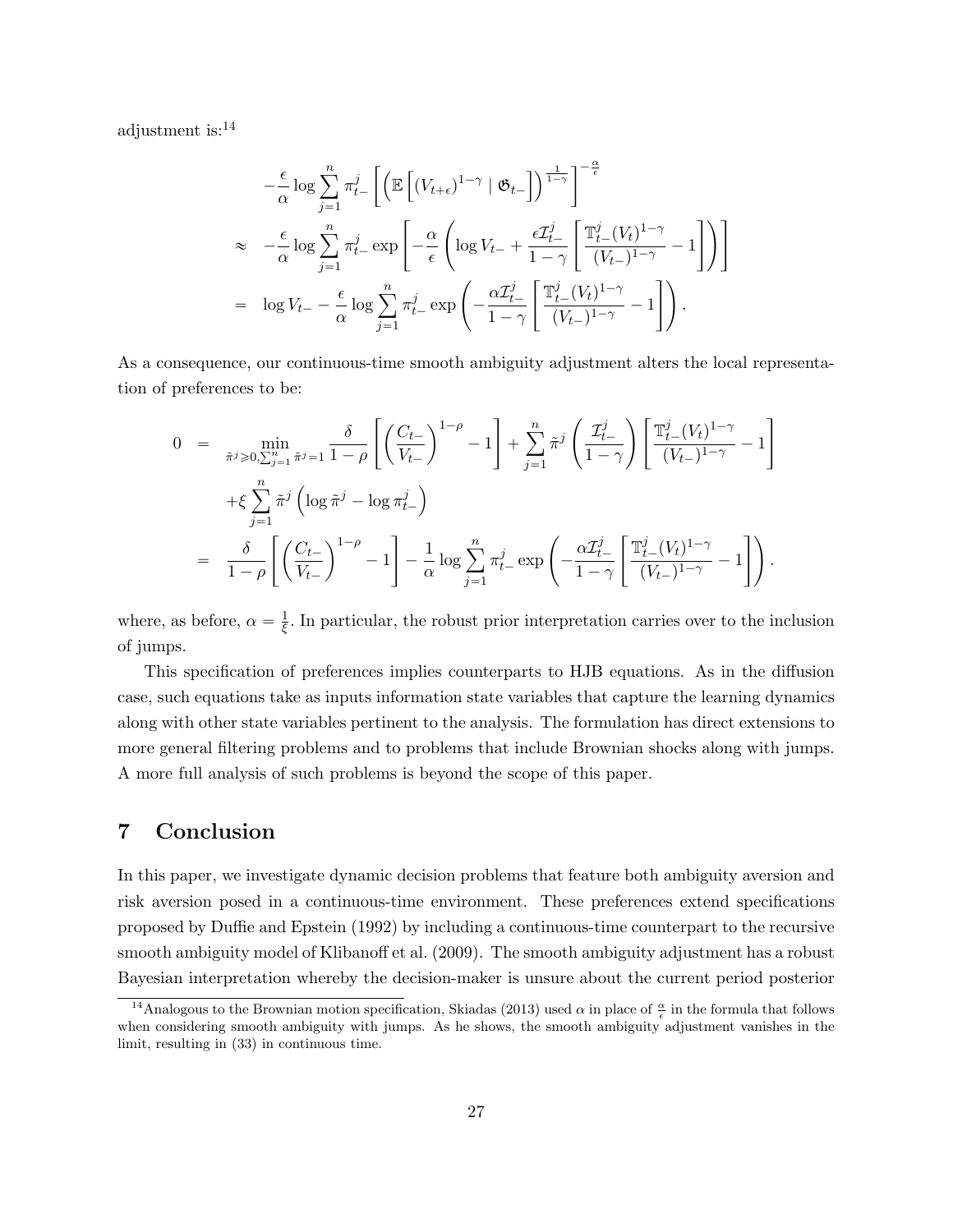distribution over hidden states or parameters. As in the robust Bayesian literature, we use this interpretation to produce a probabilistic adjustment to the posterior that captures the decisionmaker's ambiguity. We show how both ambiguity and risk aversion reflect this probabilistic adjustment.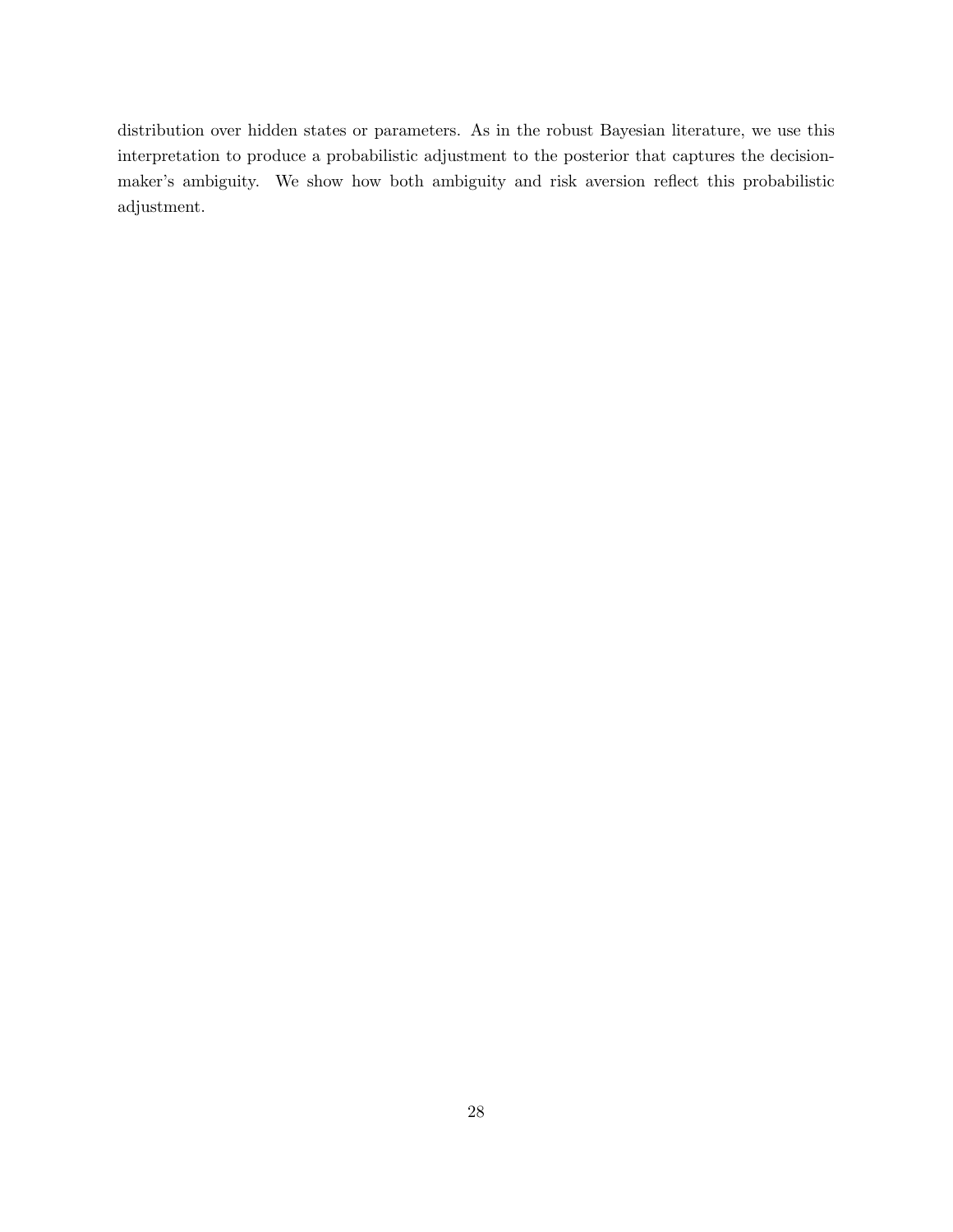# A Pricing derivation

In this appendix, we provide some derivations that support the analysis in Section 4. By (25), we have

$$
d \log S_t \approx \log S_{t+\epsilon} - \log S_t = \log \widetilde{S}_{t+\epsilon} - \log \widetilde{S}_t - \frac{\alpha}{\epsilon} \log \left( \frac{\mathcal{R}_t}{\mathcal{A}_t} \right).
$$

Thus, to compute the drift and diffusion terms of  $\log S_t$ , we only need to compute the local mean Thus, to compute the drift and diffusion terms of log  $S_t$ , we on<br>and local Brownian motion exposure for  $d \log \tilde{S}_t$  and  $\frac{\alpha}{\epsilon} \log \left( \frac{\mathcal{R}_t}{\mathcal{A}_t} \right)$  $\frac{\mathcal{R}_t}{\mathcal{A}_t}$  ).

We compute the local mean  $\tilde{\mu}_t^S$  and local Brownian exposure  $\tilde{\sigma}_t^S$  with respect to the  $\mathfrak F$  filtration where

$$
d\log\widetilde{S}_t = \left(\widetilde{\mu}_t^S - \frac{1}{2}|\widetilde{\sigma}_t^S|^2\right)dt + \widetilde{\sigma}_t^S dW_t.
$$

Write the logarithm:

$$
\log \widetilde{S}_{t+\epsilon} - \log \widetilde{S}_t = \left[ -\delta \epsilon - \rho \left( \log C_{t+\epsilon} - \log C_t \right) + (\rho - \gamma) \left( \log V_{t+\epsilon} - \log V_t \right) \right] + \left[ (\gamma - 1) \left( \log \mathcal{R}_t - \log V_t \right) \right] + \left[ (1 - \rho) \left( \log \mathcal{A}_t - \log V_t \right) \right].
$$

We consider separately the local contributions of the three terms in  $[\cdot]$ . We use the following intuitive approximation of (22)

$$
d \log C_t \approx \log C_{t+\epsilon} - \log C_t = \left(\mu_t^C - \frac{1}{2} |\sigma_t^C|^2\right) \epsilon + \sigma_t^C dW_t,
$$

where  $dW_t$  is Gaussian with mean zero and covariance matrix  $\epsilon I$  conditioned on  $\mathfrak{F}_t$ . Similar approximations apply to other variables.

The first  $\lceil \cdot \rceil$  term has local evolution:

$$
\left[-\delta - \rho \mu_t^C + (\rho - \gamma)\mu_t^V + \frac{\rho |\sigma_t^C|^2}{2} - \frac{(\rho - \gamma) |\sigma_t^V|^2}{2}\right] dt + \tilde{\sigma}_t^S dW_t,
$$

where

$$
\widetilde{\sigma}^{S}_{t}=-\rho\sigma^{C}_{t}+(\rho-\gamma)\sigma^{V}_{t}.
$$

Write the second  $[\cdot]$  term as

$$
(\gamma - 1) (\log \mathcal{R}_t - \log V_t) = -\log \mathbb{E} \left( \exp \left[ (1 - \gamma) (\log V_{t+\epsilon} - \log V_t) \right] \mid \mathfrak{F}_t \right).
$$

The local (in time) approximation is

$$
(\gamma - 1) \left( \mu_t^V - \frac{\gamma}{2} \left| \sigma_t^V \right|^2 \right) dt.
$$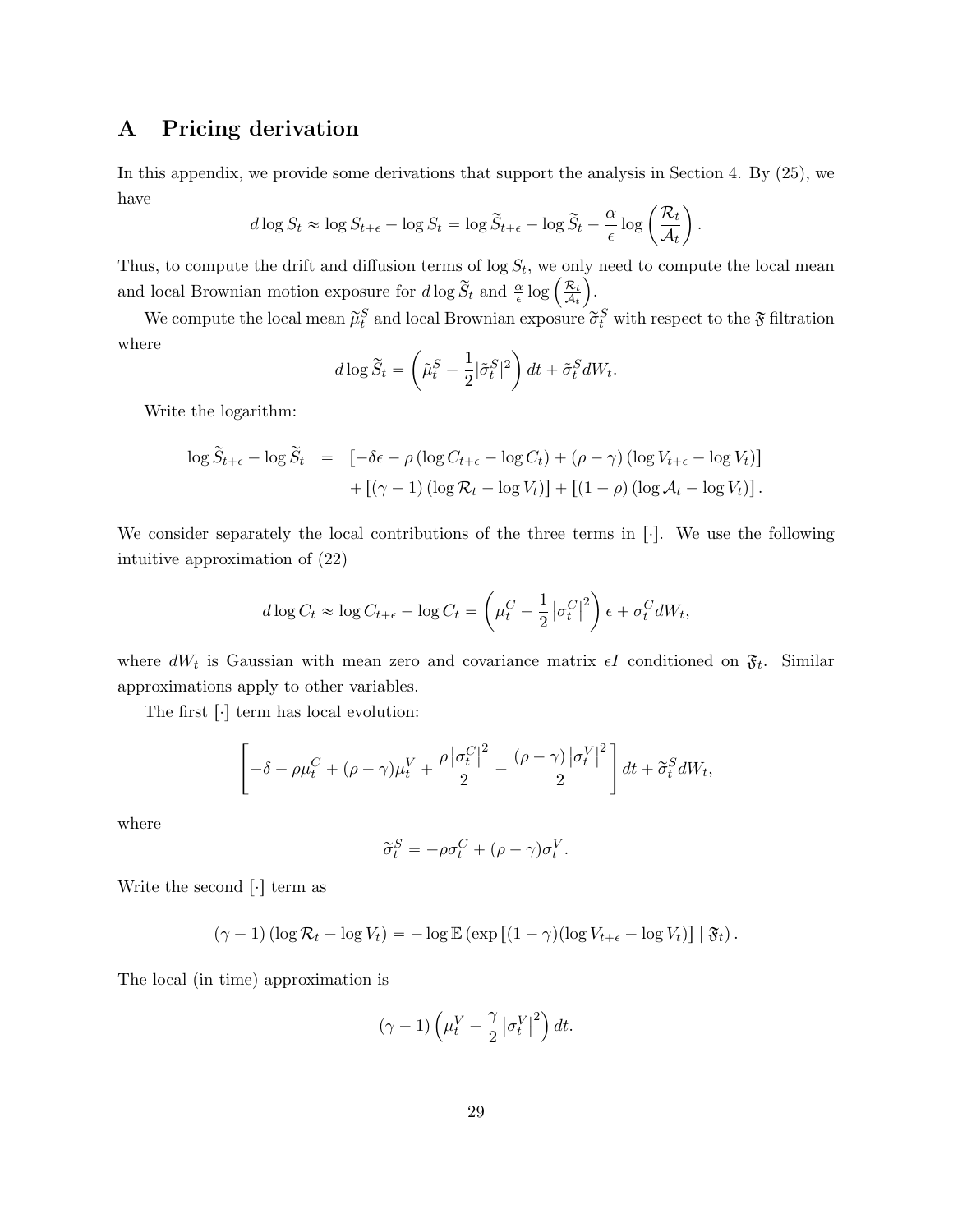Write the third  $[\cdot]$  term as

$$
(1-\rho)\left(\log \mathcal{A}_t - \log V_t\right) = -\frac{\epsilon(1-\rho)}{\alpha}\log\left[\mathbb{E}\left(\exp\left[-\frac{\alpha}{\epsilon}\left(\log \mathcal{R}_t - \log V_t\right)\right] \mid \mathfrak{G}_t\right)\right].
$$

The local in time approximation is

$$
\frac{(\rho - 1)}{\alpha} \log \mathbb{E} \left[ \exp \left( -\alpha \left[ \mu_t^V - \left( \frac{\gamma}{2} \right) |\sigma_t^V|^2 \right] \right) \mid \mathfrak{G}_t \right] dt
$$
  
= 
$$
\frac{(\rho - 1)}{\alpha} \log \mathbb{E} \left[ \exp \left( -\alpha \mu_t^V \right) \mid \mathfrak{G}_t \right] dt + \frac{(\rho - 1)\gamma}{2} |\sigma_t^V|^2 dt.
$$

Finally, to make the transformation back to levels we add the local variance adjustment

$$
\frac{1}{2}\left|\tilde{\sigma}_{t}^{S}\right|^{2}=\frac{1}{2}\left[\rho^{2}\left|\sigma_{t}^{C}\right|^{2}-2\rho(\rho-\gamma)\sigma_{t}^{C}\cdot\sigma_{t}^{V}+(\rho-\gamma)^{2}\left|\sigma_{t}^{V}\right|^{2}\right].
$$

Combining the local volatility adjustments gives

$$
\frac{1}{2}\left[\left(\rho^2+\rho\right)|\sigma_t^C\right]^2 - 2\rho(\rho-\gamma)\sigma_t^C \cdot \sigma_t^V + \left[\left(\rho-\gamma\right)^2 - \left(\rho-\gamma\right) + \left(\rho-\gamma\right)\gamma\right]|\sigma_t^V|^2\right]
$$
\n
$$
= \frac{1}{2}\left[\left(\rho^2+\rho\right)|\sigma_t^C\right]^2 - 2\rho(\rho-\gamma)\sigma_t^C \cdot \sigma_t^V + \left(\rho-\gamma\right)(\rho-1)|\sigma_t^V|^2\right].
$$

Combining all of the  $dt$  terms gives

$$
\widetilde{\mu}_t^S = -\delta - \rho \mu_t^C
$$
  
+  $(\rho - 1) \left[ \mu_t^V + \frac{1}{\alpha} \log \mathbb{E} \left[ \exp \left( -\alpha \mu_t^V \right) \mid \mathfrak{G}_t \right] \right]$   
+  $\frac{1}{2} \left[ (\rho^2 + \rho) \left| \sigma_t^C \right|^2 - 2\rho (\rho - \gamma) \sigma_t^C \cdot \sigma_t^V + (\rho - \gamma) (\rho - 1) \left| \sigma_t^V \right|^2 \right].$ 

To produce a limiting representation of the probability adjustment, write

$$
\left(\frac{\mathcal{R}_t}{\mathcal{A}_t}\right)^{-\frac{\alpha}{\epsilon}} = \frac{\left(\frac{\mathcal{R}_t}{V_t}\right)^{-\frac{\alpha}{\epsilon}}}{\left(\frac{\mathcal{A}_t}{V_t}\right)^{-\frac{\alpha}{\epsilon}}}.
$$

Note that

$$
-\frac{\alpha}{\epsilon} (\log \mathcal{R}_t - \log V_t)
$$
  
= 
$$
-\frac{\alpha}{\epsilon} \left[ \frac{1}{1 - \gamma} \log \mathbb{E} \left( \exp \left( (1 - \gamma) \log V_{t + \epsilon} \right) \mid \mathfrak{F}_t \right) - \log V_t \right]
$$
  

$$
\approx -\alpha \left( \mu_t^V - \frac{\gamma}{2} \left| \sigma_t^V \right|^2 \right).
$$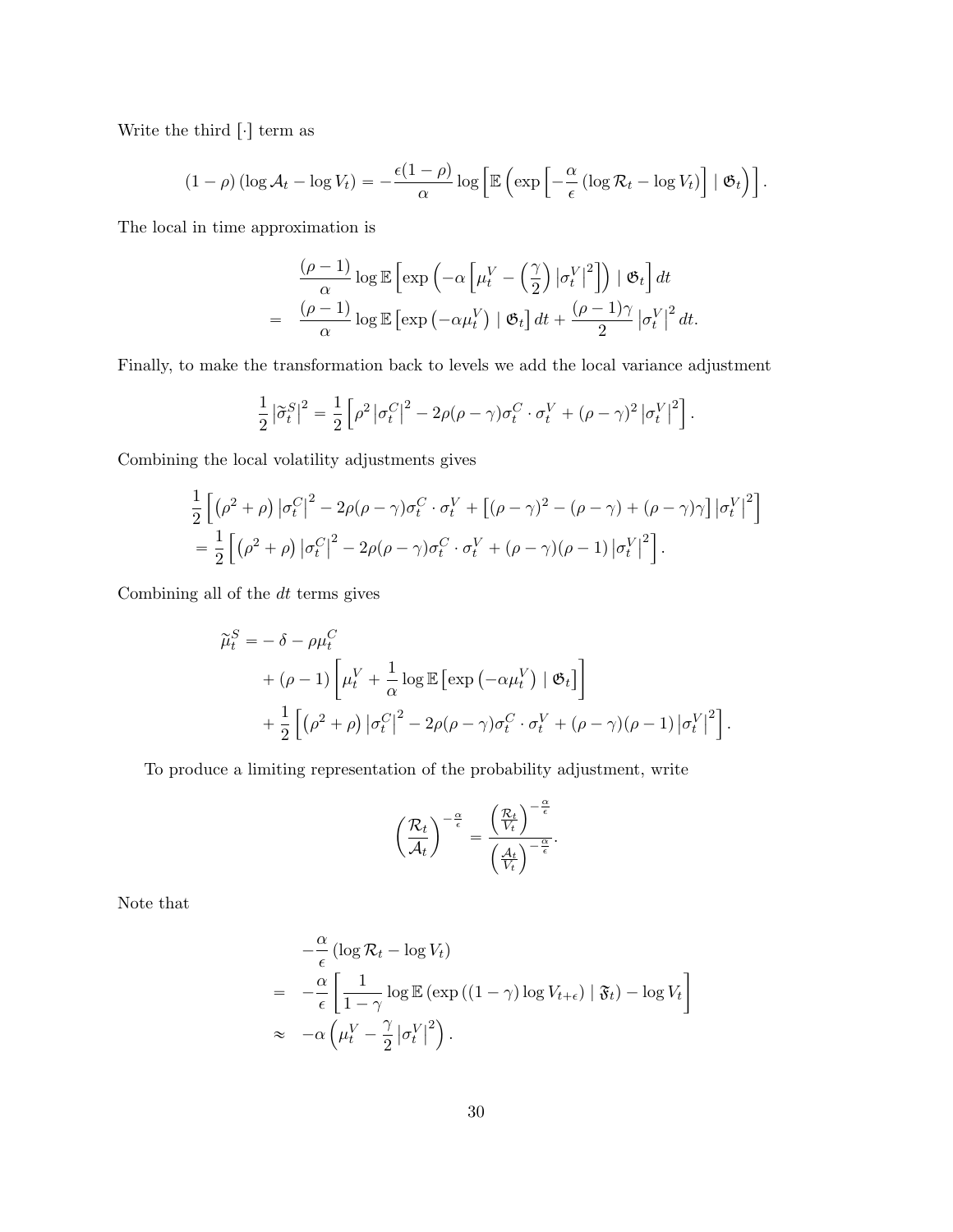Thus

$$
\frac{\mathcal{R}_t}{V_t}\bigg)^{-\frac{\alpha}{\epsilon}} \approx \exp\left[-\alpha \left(\mu_t^V - \frac{\gamma}{2} |\sigma_t^V|^2\right)\right]
$$

and

$$
\left(\frac{\mathcal{A}_t}{V_t}\right)^{-\frac{\alpha}{\epsilon}} = \mathbb{E}\left[\left(\frac{\mathcal{R}_t}{V_t}\right)^{-\frac{\alpha}{\epsilon}} | \mathfrak{G}_t\right] \approx \mathbb{E}\left(\exp\left[-\alpha\left(\mu_t^V - \frac{\gamma}{2}|\sigma_t^V|^2\right)\right] | \mathfrak{G}_t\right).
$$

Since  $\bar{\mu}_t^V$  and  $\vert \sigma_t^V$  $\left| \right|^2$  are  $\mathfrak{G}_t$  measurable, we have

$$
\left(\frac{\mathcal{R}_t}{\mathcal{A}_t}\right)^{-\frac{\alpha}{\epsilon}} \approx \frac{\exp\left[-\alpha\left(\mu_t^V - \frac{\gamma}{2}|\sigma_t^V|^2\right)\right]}{\mathbb{E}\left(\exp\left[-\alpha\left(\mu_t^V - \frac{\gamma}{2}|\sigma_t^V|^2\right)\right] \mid \mathfrak{G}_t\right)}
$$

$$
= \frac{\exp\left[-\alpha\left(\mu_t^V - \bar{\mu}_t^V\right)\right]}{\mathbb{E}\left(\exp\left[-\alpha\left(\mu_t^V - \bar{\mu}_t^V\right)\right] \mid \mathfrak{G}_t\right)}.
$$

We use the right side random variable as a change of measure for a continuous-time limit.

Consider next the Kalman-Bucy example. We construct an Hamilton-Jacobi-Bellman (HJB) equation based on the recursive preference representation:

$$
0 = \delta \left( \log C_t - \log V_t \right) + \bar{\mu}_t^V - \frac{1}{\alpha} \log \mathbb{E} \left( \exp \left[ -\alpha \left( \mu_t^V - \bar{\mu}_t^V \right) \right] \mid \mathfrak{G}_t \right) - \frac{\gamma}{2} \left| \sigma_t^V \right|^2.
$$

We use lower case variables  $(y, z, s)$  to denote potential realizations of  $(Y_t, Z_t, \Sigma_t)$ . The HJB equation inclusive of ambiguity aversion is

$$
0 = \delta (u_{c}y - v_{0}(s) - v_{y}y - v_{z}z)
$$
  
\n
$$
+v_{y} (A_{y0} + A_{yy}y + A_{yz}z) + v_{z} (A_{z0} + A_{zy}y + A_{zz}z)
$$
  
\n
$$
-\frac{\alpha}{2} \begin{bmatrix} v_{y} & v_{z} \end{bmatrix} \begin{bmatrix} I \\ (sA'_{yz} + B_{z}B'_{y}) (B_{y}B'_{y})^{-1} \end{bmatrix} A_{yz}sA'_{yz} \begin{bmatrix} I \\ (B_{y}B'_{y})^{-1} (A_{yz}s + B_{y}B'_{z}) \end{bmatrix} \begin{bmatrix} v'_{y} \\ v'_{z} \end{bmatrix}
$$
  
\n
$$
-\frac{\gamma}{2} \begin{bmatrix} v_{y} & v_{z} \end{bmatrix} \begin{bmatrix} I \\ (sA'_{yz} + B_{z}B'_{y}) (B_{y}B'_{y})^{-1} \end{bmatrix} B_{y}B'_{y} \begin{bmatrix} I \\ (B_{y}B'_{y})^{-1} (A_{yz}s + B_{y}B'_{z}) \end{bmatrix} \begin{bmatrix} v'_{y} \\ v'_{z} \end{bmatrix}
$$
  
\n
$$
+ \frac{\partial v_{0}(s)}{\partial \text{vec}(s)} \text{vec} \begin{bmatrix} A_{zz}s + sA'_{zz} + B_{z}B'_{z} - sA'_{yz} (B_{y}B'_{y})^{-1} A_{yz} \end{bmatrix},
$$

where  $\text{vec}(\cdot)$  forms a column vector by stacking the non-redundant rows of the symmetric matrix argument. The HJB equation implies that the coefficient vectors  $v_y$  and  $v_z$  satisfy the linear equation: «

$$
\left[\begin{array}{cc} \mathsf{v}_y & \mathsf{v}_z \end{array}\right] \left[\begin{array}{cc} -\delta I + A_{yy} & A_{yz} \\ A_{zy} & -\delta I + A_{zz} \end{array}\right] = -\left[\begin{array}{cc} \delta \mathsf{u}_c & 0 \end{array}\right].
$$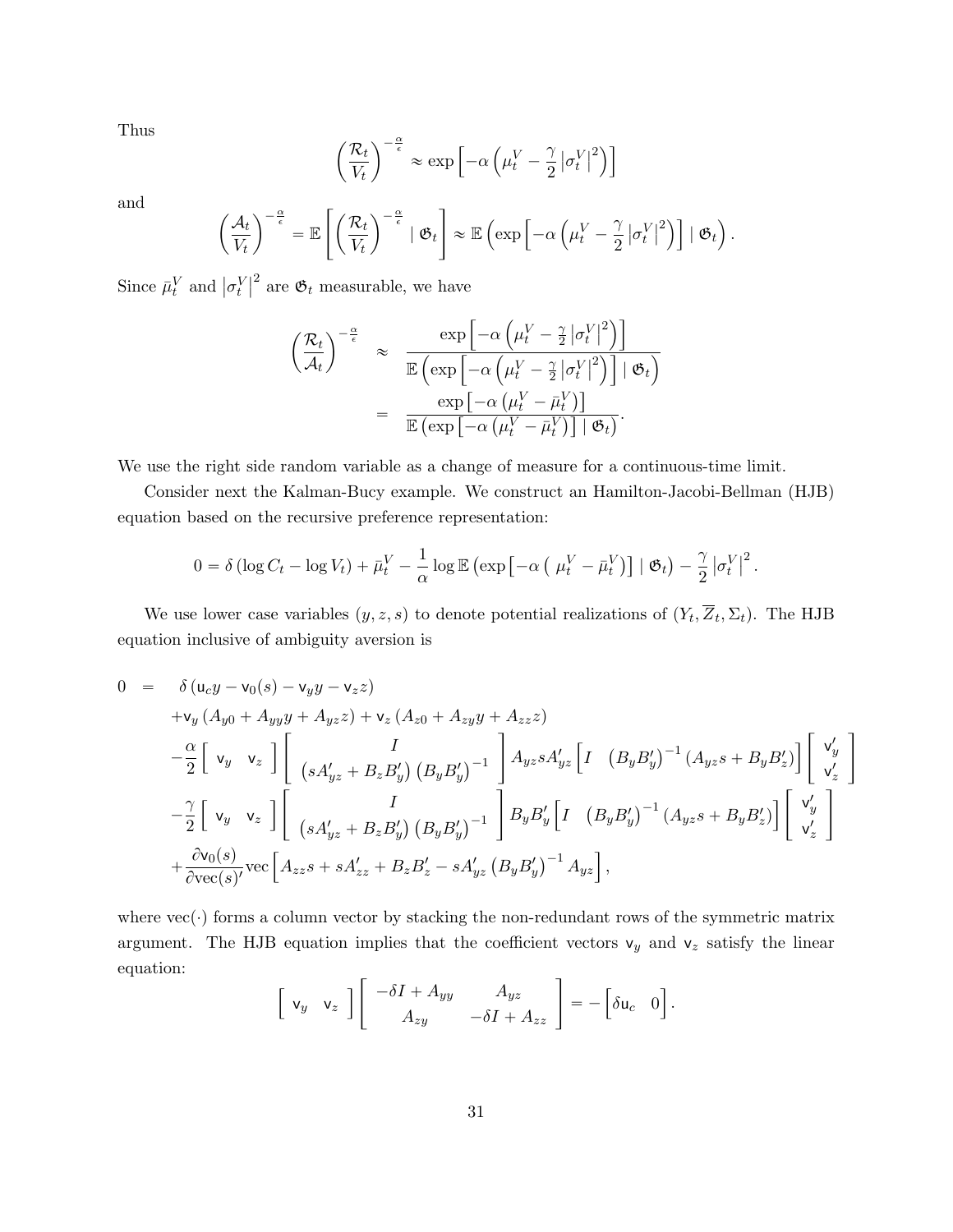The solution to this equation is also the solution to the exponentially weighted integral:

$$
\delta \mathsf{u}_c \bigg[ \mathbb{E} \int_0^\infty \exp(-\delta \tau) Y_{t+\tau} d\tau \mid Y_t = y, Z_t = z \bigg]
$$

studied in Section 3. Finally, the remaining contributions isolate a differential equation for  $v_0$ . This function also solves the forward integral equation:

$$
\mathsf{v}_0(\Sigma_t) = \frac{\delta}{2} \int_0^\infty \exp(-\delta \tau) \left[ \mathsf{v}_y \quad \mathsf{v}_z \right] \left[ \begin{array}{c} I \\ \left( \Sigma_{t+\tau} A'_{yz} + B_z B'_y \right) \left( B_y B'_y \right)^{-1} \end{array} \right] \left[ \alpha A_{yz} \Sigma_{t+\tau} A'_{yz} + \gamma B_y B'_y \right]
$$

$$
\left[ I \quad \left( B_y B'_y \right)^{-1} \left( A_{yz} \Sigma_{t+\tau} + B'_y B_z \right) \right] \left[ \begin{array}{c} V'_y \\ \mathsf{v}'_z \end{array} \right] d\tau.
$$

# B Portfolio solution

For the results in Section 5, we solved the HJB equation numerically. While we posed the HJB equation in Section 5 using  $\Sigma_t$  as a state variable, our computations start from a single initialization. Given the initial  $\Sigma_0$ ,  $\Sigma_t$  is strictly decreasing in t. Thus, for computational purposes, we express the value function in terms t instead of  $\Sigma_t$ , and solve the corresponding PDE. We derive this transformed PDE in the remainder of this appendix.

Write the value function guess as:

$$
K(x, z, t) = x + K_0(t) + \frac{1}{2}K_2(t)(z - r)^2.
$$

Then  $H_1$ ,  $H_2$ , and  $H_3$  are replaced by

$$
\widetilde{H}_1(\psi, c \mid x, z, t) = \delta \left[ \log c - K_0(t) - \frac{1}{2} K_2(t) (z - r)^2 \right] \n+ r - c - \frac{(\psi)^2}{2} |B_y|^2 + \psi(z - r) \n+ \frac{1}{2} K_2(t) \left[ \frac{(\Sigma_t)^2}{|B_y|^2} \right] \n+ \frac{d}{dt} \left[ K_0(t) + \frac{1}{2} K_2(t) (z - r)^2 \right],
$$

$$
\widetilde{H}_2(\psi \mid x, z, t) = \frac{1 - \gamma}{2} \left[ \psi + K_2(t) \left( z - r \right) \left( \frac{\Sigma_t}{|B_y|^2} \right) \right]^2 |B_y|^2,
$$

and

$$
\widetilde{H}_3(\psi \mid x, z, t) = -\frac{\alpha}{2} \left[ \psi + K_2(t) \left( z - r \right) \left( \frac{\Sigma_t}{|B_y|^2} \right) \right]^2 \Sigma_t.
$$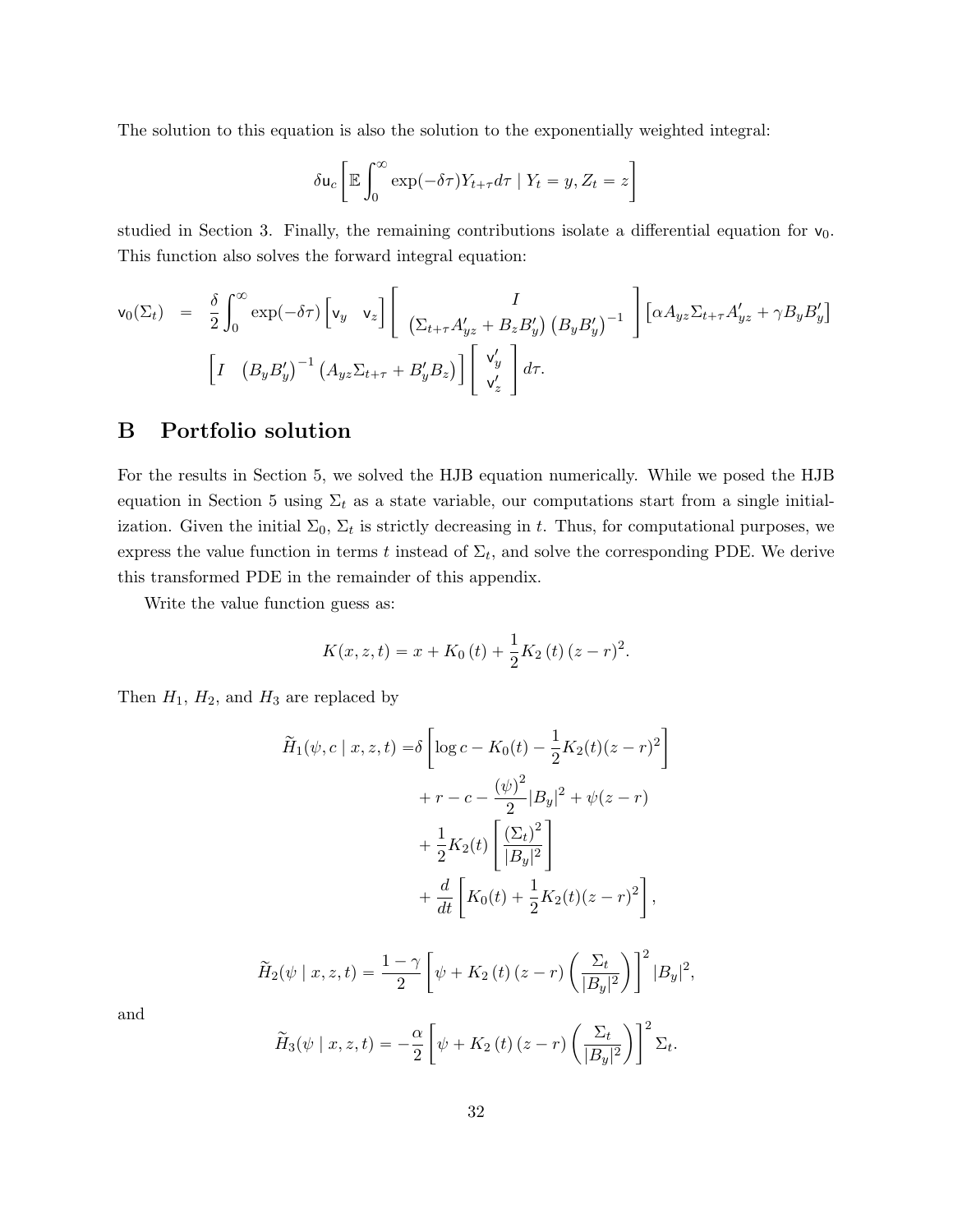The HJB equation of interest is:

$$
0 = \max_{c,\psi} \widetilde{H}_1(\psi, c \mid x, z, t) + \widetilde{H}_2(\psi \mid x, z, t) + \widetilde{H}_3(\psi \mid x, z, t).
$$

The first-order conditions for  $c$  imply that

$$
c^*=\delta.
$$

The first-order conditions for optimal portfolio choice is:

$$
(\gamma |B_y|^2 + \alpha \Sigma_t) \psi^*(z, t) = z - r - K_2(t) (z - r) \left(\frac{\Sigma_t}{|B_y|^2}\right) \left[ (\gamma - 1)|B_y|^2 + \alpha \Sigma_t \right].
$$

Given these conditions, the combined linear and quadratic terms in the optimal portfolio weight are: "  $\mathbf{r}$ ‰  $\overline{2}$ 

$$
\frac{1}{2}\frac{\left[z-r-K_2\left(t\right)\left(z-r\right)\left(\frac{\Sigma_t}{|B_y|^2}\right)\left[(\gamma-1)|B_y|^2+\alpha\Sigma_t\right]\right]^2}{\gamma|B_y|^2+\alpha\Sigma_t}.
$$

Thus, we may rewrite the optimized objective as:

$$
0 = \delta \log \delta - \delta + r + \frac{1}{2} K_2(t) \left[ \frac{(\Sigma_t)^2}{|B_y|^2} \right] + \frac{d}{dt} \left[ K_0(t) + \frac{K_2(t)}{2} (z - r)^2 \right] - \delta \left[ K_0(t) + \frac{K_2(t)}{2} (z - r)^2 \right] - \frac{1}{2} \left[ K_2(t) (z - r) \left( \frac{\Sigma_t}{|B_y|^2} \right) \right]^2 \left[ (\gamma - 1) |B_y|^2 + \alpha \Sigma_t \right] + \frac{1}{2} \frac{\left[ z - r - K_2(t) (z - r) \left( \frac{\Sigma_t}{|B_y|^2} \right) \left[ (\gamma - 1) |B_y|^2 + \alpha \Sigma_t \right] \right]^2}{\gamma |B_y|^2 + \alpha \Sigma_t}.
$$

Terms involving  $(z - r)^2$  give rise to the following differential equation:

$$
0 = \frac{d}{dt} K_2(t) + \frac{1}{\gamma |B_y|^2 + \alpha \Sigma_t} - \delta K_2(t) - 2 \frac{\frac{\Sigma_t}{|B_y|^2} \left[ (\gamma - 1) |B_y|^2 + \alpha \Sigma_t \right]}{\gamma |B_y|^2 + \alpha \Sigma_t} K_2(t) - \frac{\frac{(\Sigma_t)^2}{|B_y|^2} \left[ (\gamma - 1) |B_y|^2 + \alpha \Sigma_t \right]}{\gamma |B_y|^2 + \alpha \Sigma_t} K_2(t)^2.
$$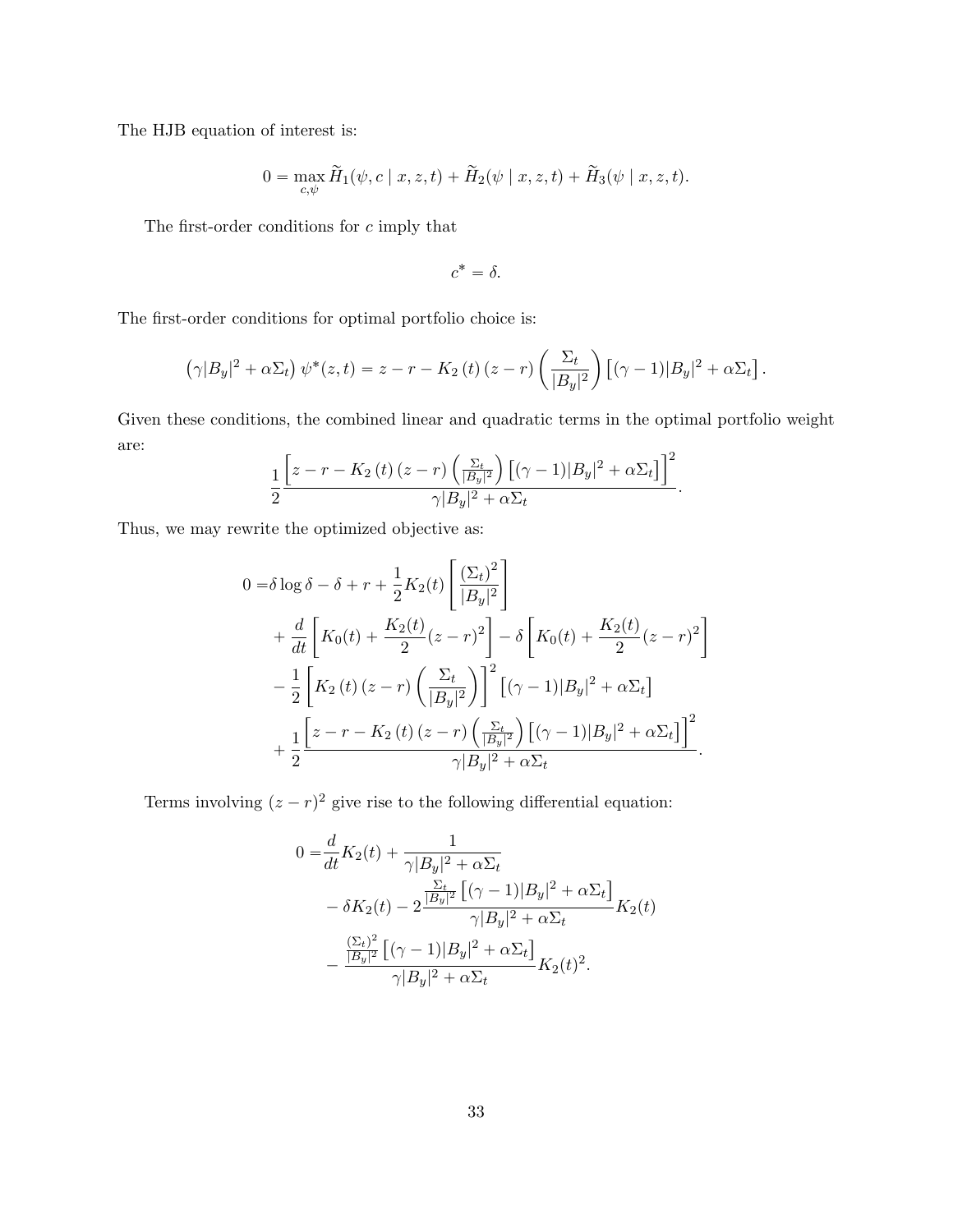The remaining terms imply the following differential equation:

$$
0 = \frac{d}{dt}K_0(t) - \delta K_0(t) + \delta \log \delta - \delta + r + \frac{1}{2}K_2(t)\frac{(\Sigma_t)^2}{|B_y|^2}.
$$

We solve the two differential equations in sequence, plugging the solution to the first one into the second. When computing solutions, we use terminal conditions at date T. For the results reported in Figures 1 and 2, we imposed that  $K_2(25) = 0$ . Here we also report results for the infinite-horizon counterpart by set T very large and impose  $K_2(T)$  implied be  $\Sigma_T = 0$ .

$$
0 = \frac{1}{\gamma |B_y|^2} - \delta K_2(T).
$$

This terminal conditions coincides with the solution to an infinite horizon, recursive utility portfolio problem without learning and exposure to ambiguity. The corresponding terminal condition for  $K_0(T)$  solves:

$$
0 = \delta \log \delta - \delta + r - \delta K_0(T).
$$

Tables 1 and 2a give the slopes of the portfolio rules depicted in Figures 1 and 2, respectively, in comparison to the slopes implied by the infinite-horizon problem. The total demand slopes are lower for the infinite-horizon problem with the  $\alpha = 6$  slope actually negative. See Table 1. The hedging demand remains non-monotone under ambiguity aversion as we vary  $\Sigma_0$  for the infinite-horizon problem. See Table 2a for  $\alpha = 3$ .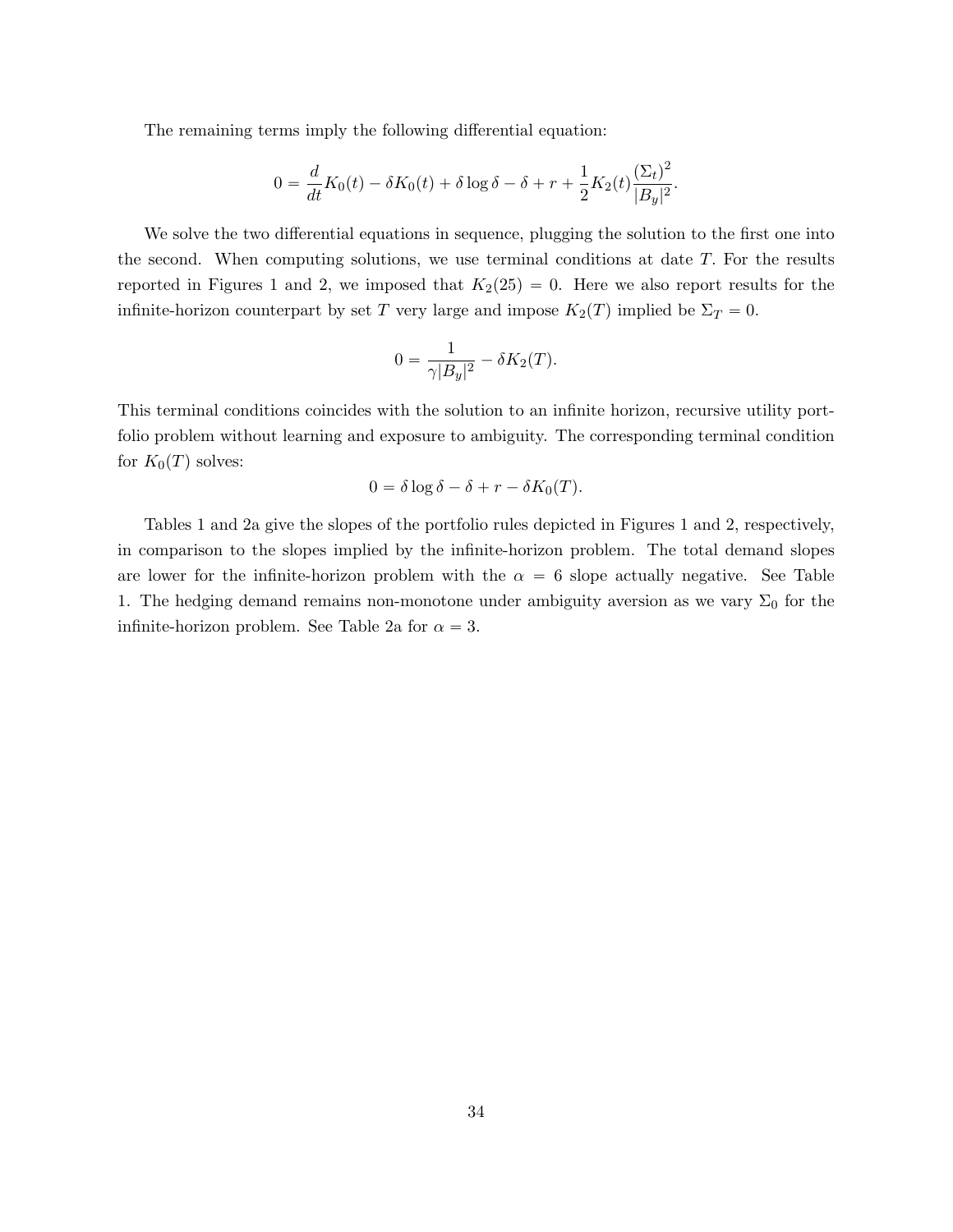|                       |              | Terminal condition 1 Terminal condition 2 |         |
|-----------------------|--------------|-------------------------------------------|---------|
|                       | $\alpha = 0$ | $-5.52$                                   | $-5.06$ |
| <b>Hedging demand</b> | $\alpha=3$   | $-5.13$                                   | $-4.68$ |
|                       | $\alpha = 6$ | $-4.78$                                   | $-4.34$ |
|                       | $\alpha = 0$ | 6.17                                      | 6.17    |
| Myopic demand         | $\alpha=3$   | 5.21                                      | 5.21    |
|                       | $\alpha = 6$ | 4.50                                      | 4.50    |
|                       | $\alpha = 0$ | 0.65                                      | 1.11    |
| Total demand          | $\alpha=3$   | 0.08                                      | 0.53    |
|                       | $\alpha = 6$ | $-0.28$                                   | 0.17    |

Table 1: Slopes in Figure 1

Terminal condition 1:  $T = 100,000$  and limiting value as terminal condition; Terminal condition 2:  $T = 25$  and 0 as terminal condition.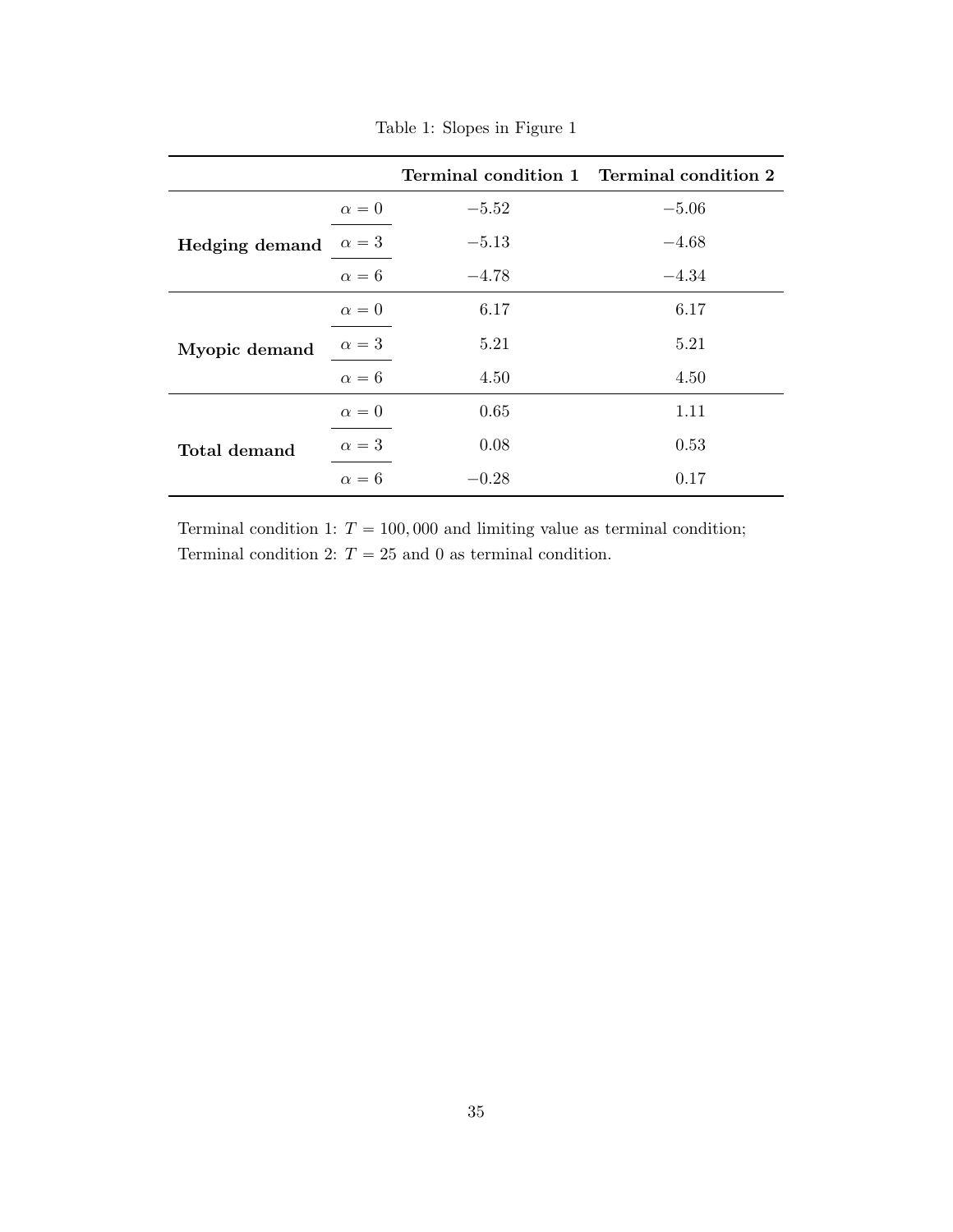Table 2: Slopes for Figure 2

(a) DE  $(\alpha = 0)$ 

|                                |                     | Terminal condition 1 | Terminal condition 2 |  |  |
|--------------------------------|---------------------|----------------------|----------------------|--|--|
| <b>Hedging demand</b>          | $\Sigma_0 = 0.05^2$ | $-4.58$              | $-3.45$              |  |  |
|                                | $\Sigma_0 = 0.10^2$ | $-5.52$              | $-5.06$              |  |  |
|                                | $\Sigma_0 = 0.25^2$ | $-6.01$              | $-5.92$              |  |  |
| Myopic demand                  | $\Sigma_0 = 0.05^2$ | 6.17                 | 6.17                 |  |  |
|                                | $\Sigma_0 = 0.10^2$ | 6.17                 | 6.17                 |  |  |
|                                | $\Sigma_0 = 0.25^2$ | 6.17                 | 6.17                 |  |  |
| Total demand                   | $\Sigma_0=0.05^2$   | 1.60                 | 2.73                 |  |  |
|                                | $\Sigma_0=0.10^2$   | 0.65                 | 1.11                 |  |  |
|                                | $\Sigma_0 = 0.25^2$ | 0.17                 | 0.25                 |  |  |
| (b) Ambiguity ( $\alpha = 3$ ) |                     |                      |                      |  |  |
|                                |                     | Terminal condition 1 | Terminal condition 2 |  |  |
| Hedging demand                 | $\Sigma_0=0.05^2$   | $-4.49$              | $-3.36$              |  |  |
|                                | $\Sigma_0 = 0.10^2$ | $-5.13$              | $-4.68$              |  |  |
|                                | $\Sigma_0 = 0.25^2$ | $-4.14\,$            | $-4.06$              |  |  |
| Myopic demand                  | $\Sigma_0=0.05^2$   | 5.90                 | 5.90                 |  |  |
|                                | $\Sigma_0 = 0.10^2$ | 5.21                 | 5.21                 |  |  |
|                                | $\Sigma_0 = 0.25^2$ | 2.86                 | 2.86                 |  |  |
| Total demand                   | $\Sigma_0 = 0.05^2$ | 1.41                 | 2.54                 |  |  |
|                                | $\Sigma_0 = 0.10^2$ | 0.08                 | 0.53                 |  |  |
|                                | $\Sigma_0 = 0.25^2$ | $-1.28$              | $-1.20$              |  |  |

Table 3 applies formula (32) to computes the proportional reduction in the expected excess return shows under the implied worst-case probabilities. The Table reports the implied slope (as a function of  $\overline{Z}_t - r)$  the worst-case increment:

$$
\alpha \Sigma_t \left[ \psi^* \left( \overline{Z}_t - r, \Sigma_t \right) + J_2 \left( \Sigma_t \right) \left( \overline{Z}_t - r \right) \frac{\Sigma_t}{|B_y|^2} \right].
$$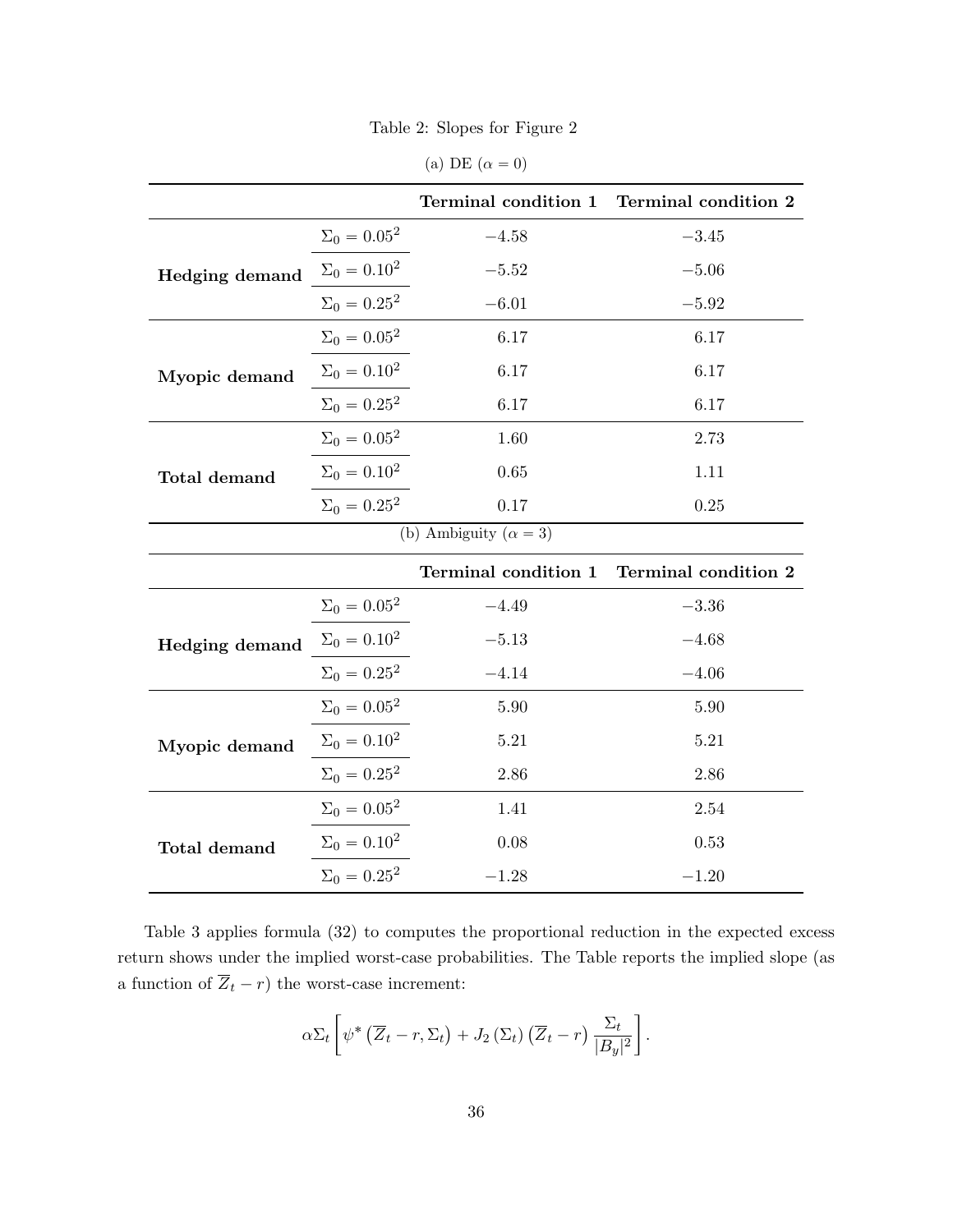This adjustment lowers the expected excess return by about twenty percent for  $\alpha = 3$  and by a little over thirty percent for  $\alpha = 6$  when  $\Sigma_0 = .01$ . As can be seen by the numbers reported in table, this conclusion is not very sensitive to whether we limit the decision horizon to be twenty-five years or allow it to be infinite.

|              |      | Terminal condition 1 Terminal condition 2 |
|--------------|------|-------------------------------------------|
| $\alpha = 3$ | 0.19 | 0.18                                      |
| $\alpha = 6$ | 0.32 | 0.31                                      |

Table 3: Proportional reduction in the expected excess return under the worst-case model

While the appendix computes continuation values by replacing  $s = \Sigma_t$  by t, the functions  $J_0$ and  $J_2$  can be inferred from the infinite-horizon solution described here by noting that  $J_2(0)$  =  $K_2(\infty)$ ,  $J_0(0) = K_0(\infty)$ , and using the formula for  $\frac{d\Sigma_t}{dt}$ .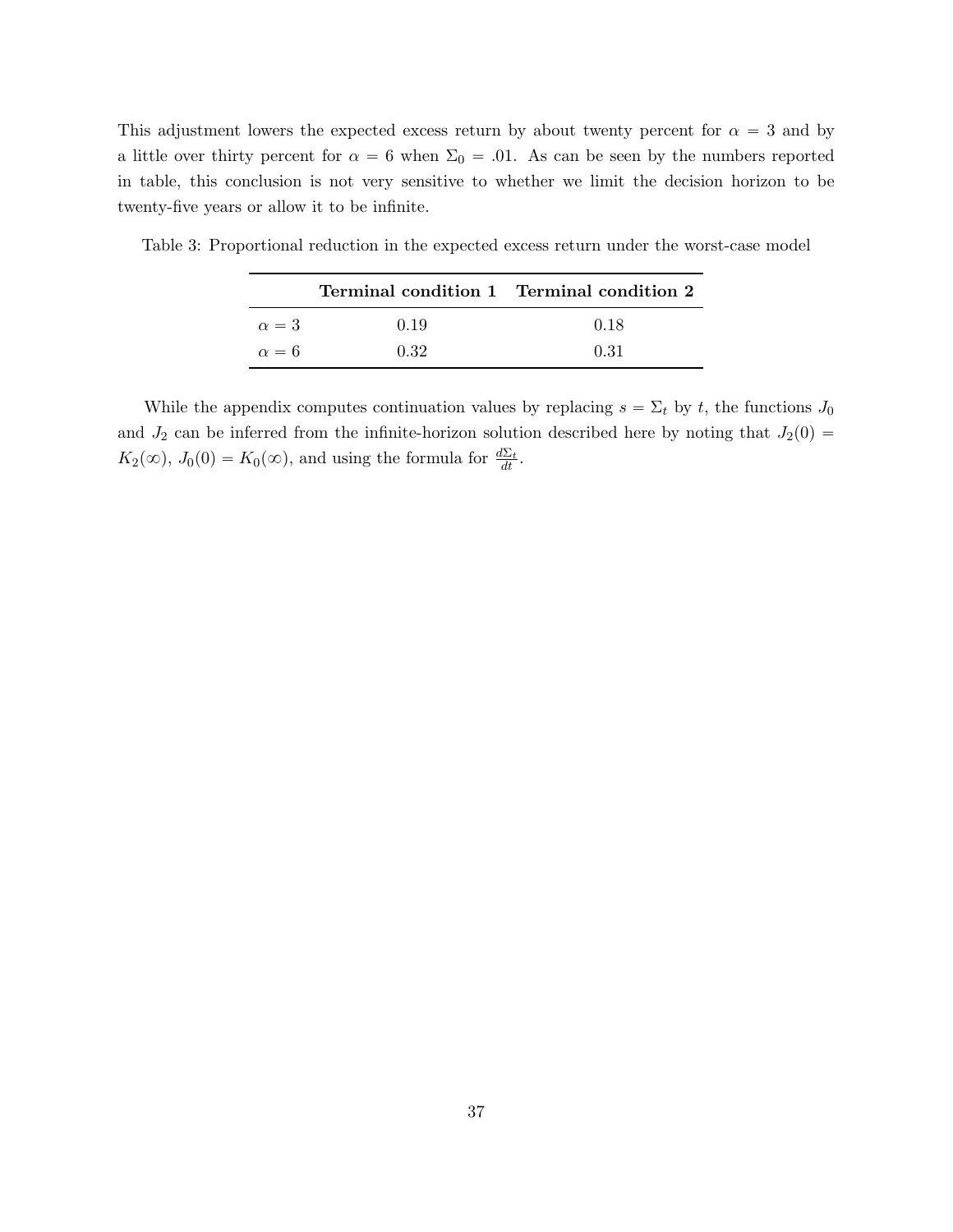# References

- Ai, Hengjie. 2010. Information Quality and Long-Run Risk: Asset Pricing Implications. Journal of Finance 65:1333–1367.
- Anderson, Evan W., Lars Peter Hansen, and Thomas J. Sargent. 2003. A Quartet of Semigroups for Model Specification, Robustness, Prices of Risk, and Model Detection. Journal of the European Economic Association 1:68–123.
- Bansal, Ravi and Amir Yaron. 2004. Risks for the Long Run: A Potential Resolution of Asset Pricing Puzzles. Journal of Finance 59 (4):1481–1509.
- Barnett, Michael, William A. Brock, and Lars Peter Hansen. 2020. Pricing Uncertainty Induced by Climate Change. Review of Financial Studies 33:1024–1066.
- Brennan, Michael J. 1998. The Role of Learning in Dynamic Portfolio Decisions. Review of Finance 1:295–306.
- Chen, Zengjing and Larry G. Epstein. 2002. Ambiguity, Risk, and Asset Returns in Continuous Time. Econometrica 70:1403–1443.
- Collin-Dufresne, Pierre, Michael Johannes, and Lars A. Lochstoer. 2016. Parameter Learning in General Equilibrium: The Asset Pricing Implications. American Economic Review 106:664– 698.
- Detemple, Jerome B. 1986. Asset Pricing in a Production Economy with Incomplete Information. The Journal of Finance 41:383–391.
- Duffie, Darrell and Larry G. Epstein. 1992. Stochastic Differential Utility. *Econometrica* 60:353– 394.
- Epstein, Larry G. and Stanley E. Zin. 1989. Substitution, Risk Aversion and the Temporal Behavior of Consumption and Asset Returns: A Theoretical Framework. Econometrica 57:937– 969.
- Feldman, David. 1992. Logarithmic Preferences, Myopic Decisions, and Incomplete Information. The Journal of Financial and Quantitative Analysis 27:619–629.
- Fleming, Wendell H and Panagiotis E Souganidis. 1989. On the Existence of Value Functions of Two-Player, Zero-Sum Stochastic Differential Games. Indiana University Mathematics Journal 38:293–314.
- Gennotte, Gerard. 1986. Optimal Portfolio Choice Under Incomplete Information. The Journal of Finance 41:733–749.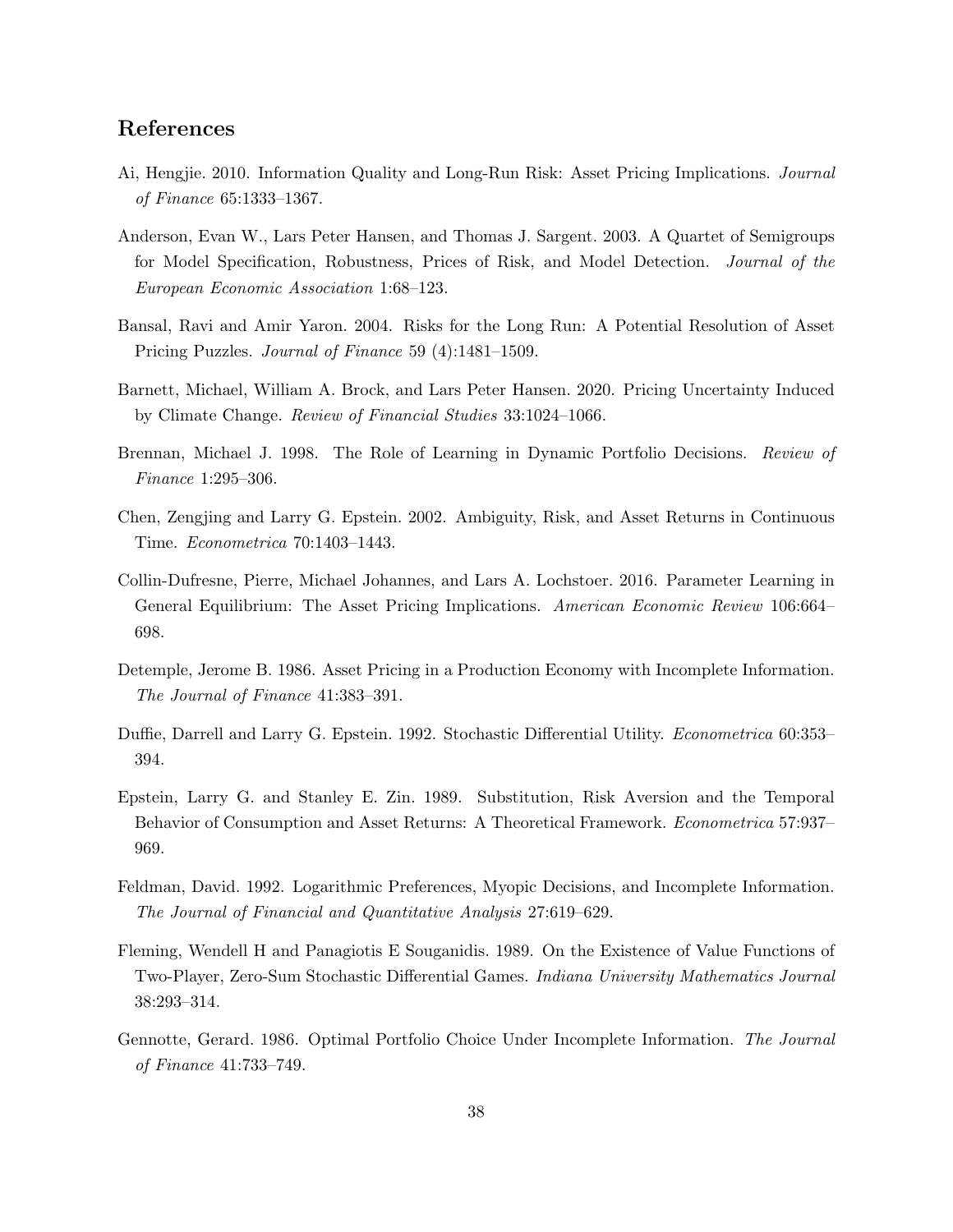- Good, Irving J. 1952. Rational Decisions. Journal of the Royal Statistical Society. Series B (Methodological) 14.
- Hansen, Lars Peter and Jianjun Miao. 2018. Aversion to Ambiguity and Model Misspecification in Dynamic Stochastic Environments. Proceedings of the National Academy of Sciences 115:9163– 9168.
- Hansen, Lars Peter and Thomas J. Sargent. 2007. Recursive Robust Estimation and Control Without Commitment. Journal of Economic Theory 136:1-27.
- 2011. Robustness and Ambiguity in Continuous Time. *Journal of Economic Theory* 146:1195–1223.
- Hansen, Lars Peter, John C. Heaton, and Nan Li. 2008. Consumption Strikes Back? Measuring Long-Run Risk. Journal of Political Economy 116:260–302.
- Hayashi, Takashi and Jianjun Miao. 2011. Intertemporal Substitution and Recursive Smooth Ambiguity. Theoretical Economics 6:423–472.
- Ju, Nengjiu and Jianjun Miao. 2012. Ambiguity, Learning, and Asset Returns. Econometrica 80:559–591.
- Klibanoff, P, M Marinacci, and S Mukerji. 2009. Recursive Smooth Ambiguity Preferences. Journal of Economic Theory 144:930–976.
- Kreps, David M. and Evan L. Porteus. 1978. Temporal Resolution of Uncertainty and Dynamic Choice. Econometrica 46:185–200.
- Liptser, Robert S. and Albert N. Shiryaev. 2001a. Statistics of Random Processes I: General Theory. Springer, second ed.
- ———. 2001b. Statistics of Random Processes II: Applications. Springer, second ed.
- Maccheroni, Fabio, Massimo Marinacci, and Aldo Rustichini. 2006. Dynamic Variational Preferences. Journal of Economic Theory 128:4–44.
- Merton, Robert C. 1971. Optimum Consumption and Portfolio Rules in a Continuous-time Model. Journal of Economic Theory 3:373–413.
- Skiadas, Costis. 2007. Dynamic Portfolio Choice and Risk Aversion. In Financial Engineering, vol. 15 of Handbooks in Operations Research and Management Science, edited by John Birge and Vadim Linetsky, 789–843. Elsevier.